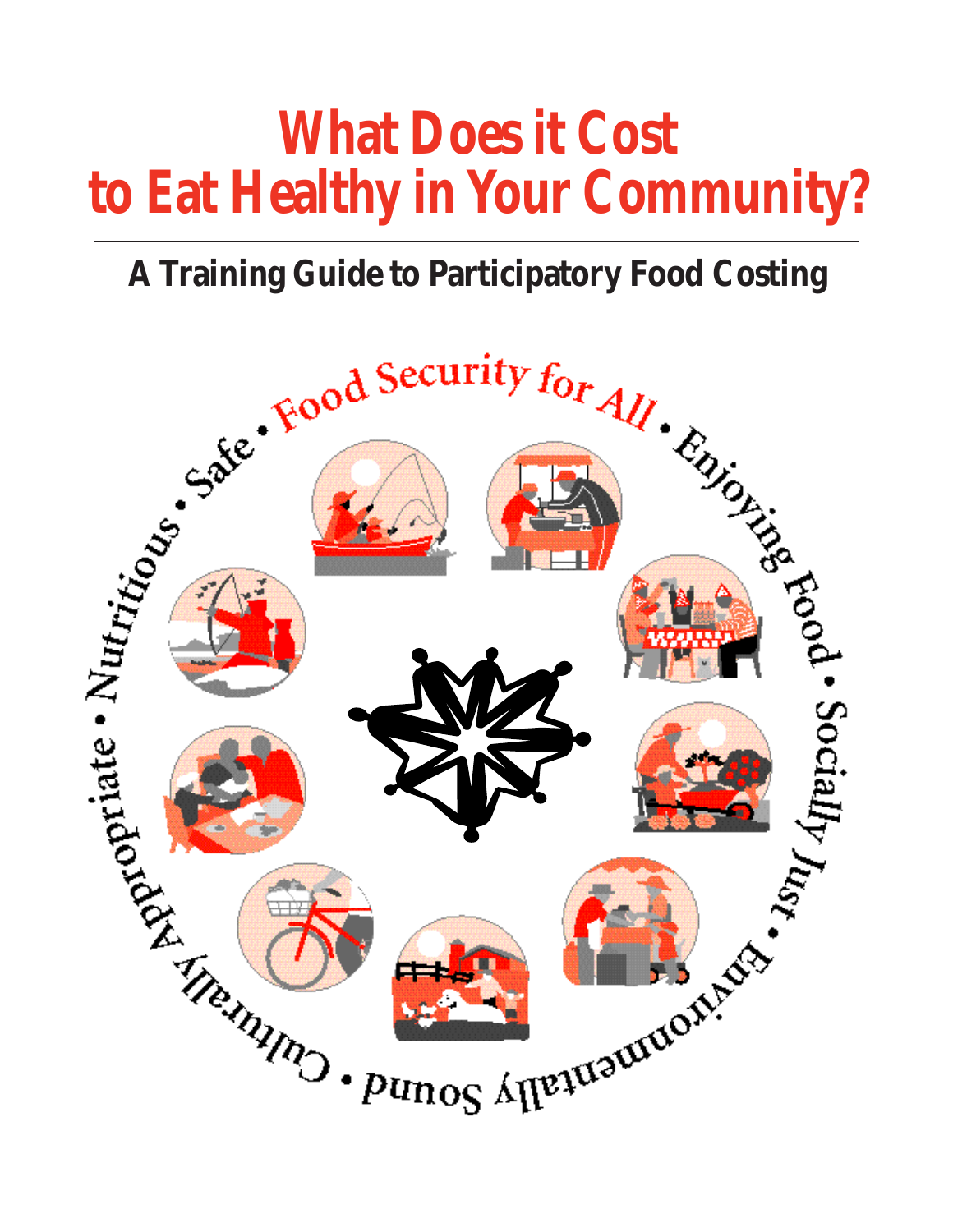#### *What Does it Cost to Eat Healthy in Your Community? A Training Guide to Participatory Food Costing*

is one of a group of documents produced by the Nova Scotia Participatory Food Security Projects. It is a training guide to teach people how to do food costing in their community.

Also in this Collection:

#### *Participatory Food Security Projects Full Food Costing and Story Sharing Report, 2004*

Examines the cost and affordability of a basic nutrition diet in 2002 and the experience of food insecurity among women throughout Nova Scotia.

#### *Building Food Security in Nova Scotia Through Participatory Food Costing: 2004/05 Food Costing Update, June 2006*

A summary report on the 2004/05 food costing that examines the cost and affordability of a basic diet in the fall of 2004 and spring of 2005.

#### *Working Together for Ongoing Food Costing & Policy Solutions to Build Food Security in Nova Scotia: Participatory Food Costing 2004/05, February 2007*

A full report on the 2004/05 food costing update.

Other reports from the Nova Scotia Participatory Food Security Projects:

*Thought About Food? Understanding the Relationship Between Public Policy and Food Security in Nova Scotia: A Background Paper & Policy Lens*

*Thought About Food? A Workbook on Food Security & Influencing Policy*

#### *A National Environmental Scan of Strategies for Influencing Policy to Build Food Security*

Each document is complete in its entirety, however for a full picture of the work of the Nova Scotia Participatory Food Security Projects, please see: http://faculty.msvu.ca/foodsecurityprojects

© 2007, Atlantic Health Promotion Research Centre, Nova Scotia Nutrition Council and Collaborating Family Resource Centres/Projects. Permission for use of this material for educational purposes is freely granted. Please credit The Atlantic Health Promotion Research Centre, Nova Scotia Nutrition Council and Collaborating Family Resource Centres/Projects. Reproduction and distribution of more than 10 copies requires the permission of the Principal Investigator. Contact:

Dr. Patty Williams Mount Saint Vincent University 166 Bedford Highway Halifax, Nova Scotia B3M 2J6

Phone: 902-457-6394 Fax: 902-457-6134 Email: foodsecurity@msvu.ca.

*The views expressed herein are solely those of the authors and do not necessarily reflect the opinions of the Nova Scotia Department of Health Promotion and Protection or the Nova Scotia government.*

February 2007

ISBN: 0-7703-8072-7



Nova Scotia Nutrition Council

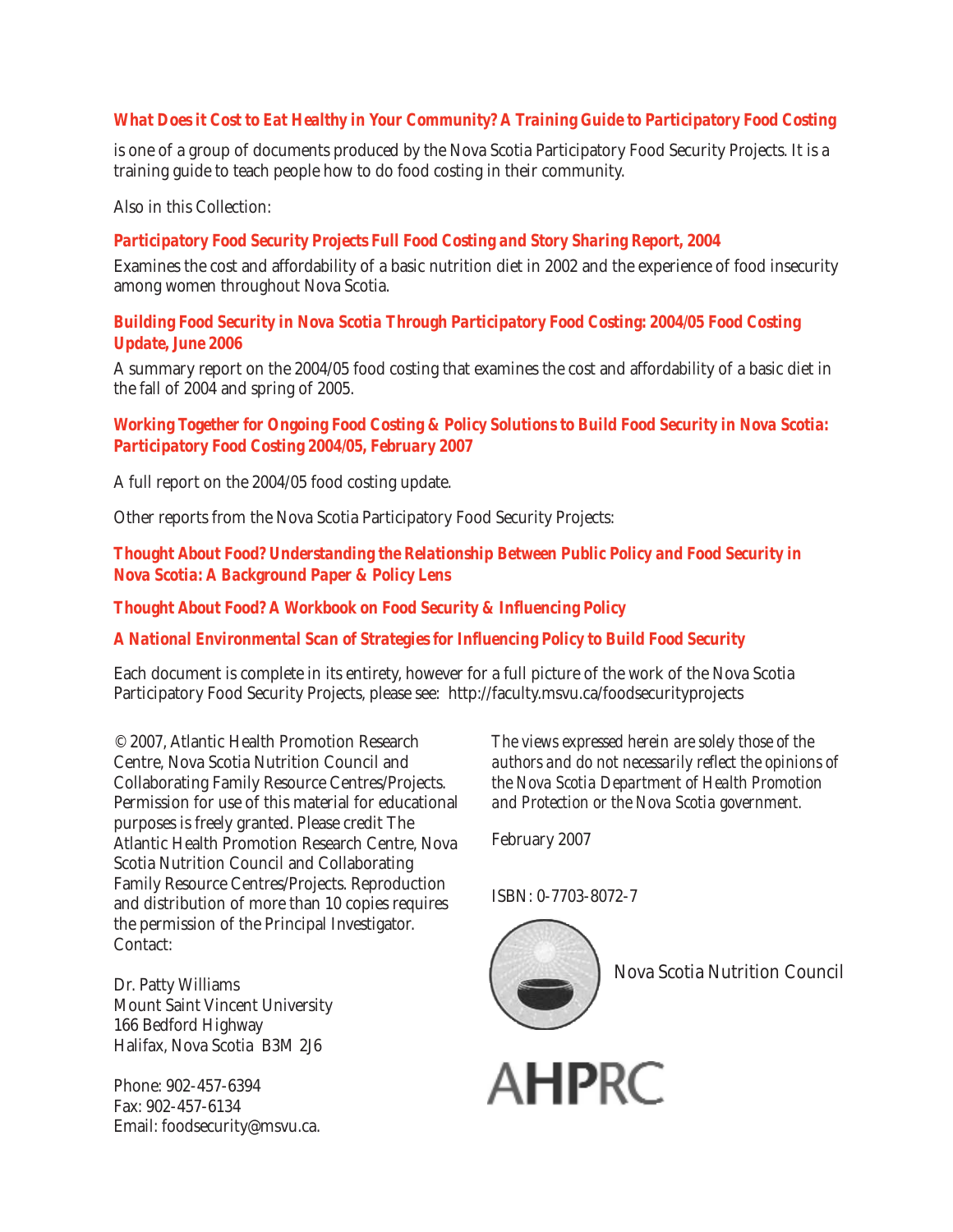## **What Does it Cost to Eat Healthy in Your Community?**



Food Security Projects of the Nova Scotia Nutrition Council and the Atlantic Health Promotion Research Centre, Dalhousie University in partnership with Nova Scotia Family Resource Centres/Projects (funded by the Canada Prenatal Nutrition Program & Community Action Program for Children)

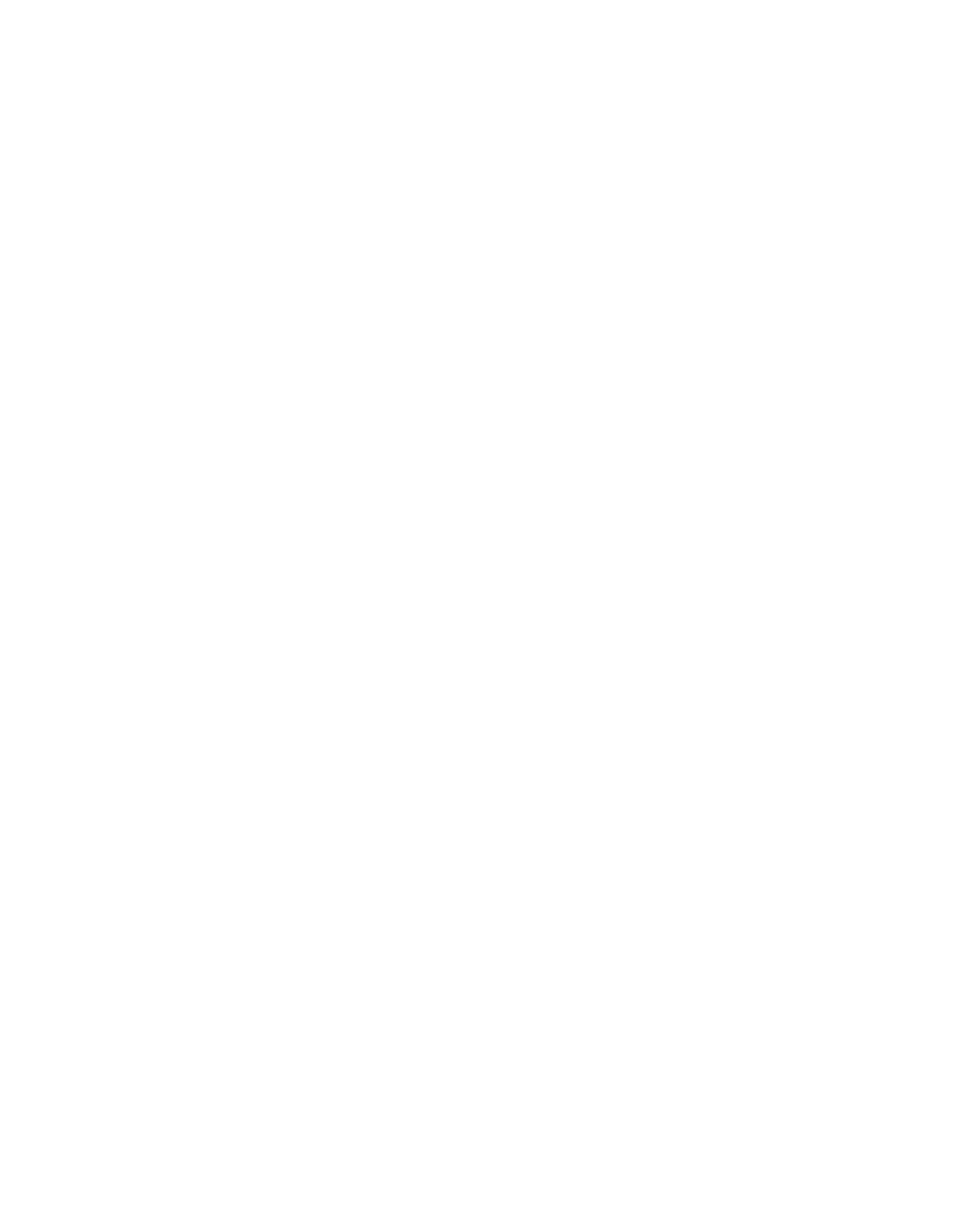## **About this Training Guide**

*What Does it Cost to Eat Healthy in Your Community* is a training guide to teach people how to do food costing in their communities. It provides all the information needed to do food costing studies from start to finish. It reviews what food costing is, how to do it, and how the information collected could be used.

This training guide could be used by any organization or group interested in the cost of a basic nutritious diet in their community for example, Family Resource Centres/Projects, anti-poverty groups, etc.

This training guide was developed as part of a series of research projects on food security. It is based on the experiences gained from conducting participatory food costing studies in Nova Scotia in 2002 and 2004/2005 and uses the **National Nutritious Food Basket** (NNFB) food costing tool.

#### **History of the Food Security Projects**

In 1988, a study was done by the NSNC to answer the question— "How much does a basic nutritious diet cost in Nova Scotia?" The study showed that people living on a low income could not afford to eat nutritiously. Since 1988, however, not much had been done to follow-up on this work. With the cost of living—and of food—constantly increasing, the partners of the food security projects recognized the need to update this information to help inform policies related to income assistance and minimum wage, among others.

But more than just updating the figures, the partners also wanted to find a way to keep the information current by having the question answered on a regular basis. As well, they wanted to build upon the capacity of individuals and organizations to work together to address the root causes of food insecurity. To achieve these goals, they undertook a participatory food costing study in Nova Scotia in the spring and fall of 2002.

The approach was to work together with staff and participants of Family Resource Centres/Projects to do food costing research in each region of the province. Participation was supported by providing training, honoraria, and expenses for travel and childcare. The outcome was not only a current overview of what it costs to eat nutritiously in Nova Scotia, but also a group of trained "food costers." These food costers have the commitment, interest and skills to continue to work together with other partners to build food security by using the evidence they gather to influence policy.

Building on this work, Nova Scotia Department of Health Promotion and Protection funded the Food Security Projects to develop options for a model for ongoing food costing in Nova Scotia. Part of this project, titled "Working Together for Ongoing

*What Does it Cost to Eat Healthy in Your Community?*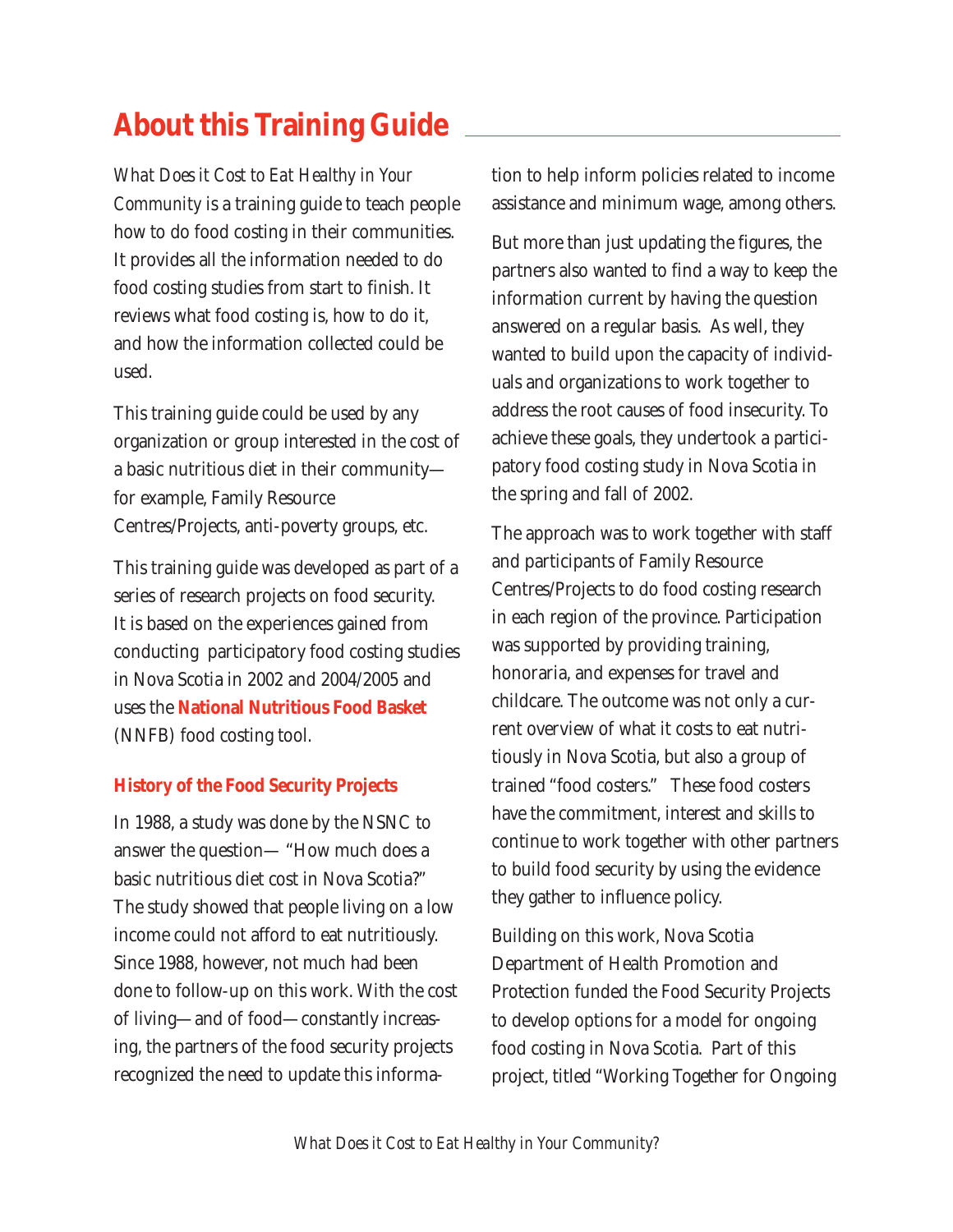Food Costing & Policy Solutions to Build Food Security", has included the development of this training guide and doing food costing again in the fall of 2004 and the spring of 2005.

#### **About the Partners in this Project**

Core partners in the food costing studies have been collaborating Nova Scotia Family Resources Centres/Projects (funded by the Community Action Program for Children (CAPC) and Canada Prenatal Nutrition Program (CPNP)), the Nova Scotia Nutrition Council (NSNC) and the Atlantic Health Promotion Research Centre (AHPRC).

Family Resource Centres/Projects are built on strong partnerships between parents, community workers, volunteers, private businesses, and all levels of government.

CAPC and CPNP projects are designed for and by the communities that use them. They are committed to strengthening and supporting families, equal access and collaboration, and are built from a community volunteer base.

The Nova Scotia Nutrition Council is a multidisciplinary advocacy group that formed in 1985, triggered into action by the growing concern over the poor nutritional health of Nova Scotians at that time.

The Atlantic Health Promotion Research Centre, Dalhousie University was created to encourage, facilitate, promote and share health promotion research in the Atlantic Provinces and across Canada.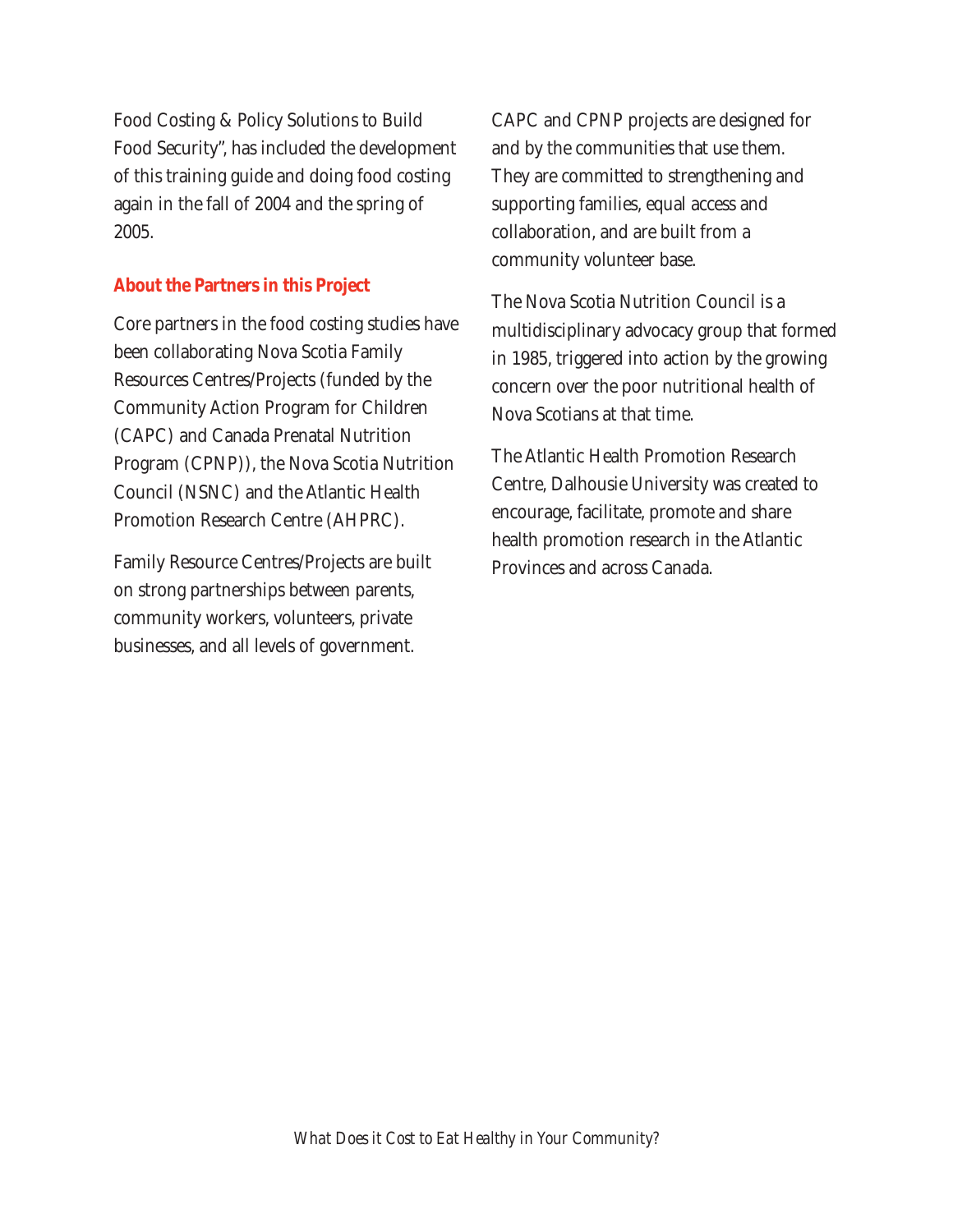## 

| $\equiv$                                                                      |  |
|-------------------------------------------------------------------------------|--|
|                                                                               |  |
|                                                                               |  |
| Section 3: How to calculate the cost of the National Nutritious Food Basket17 |  |
|                                                                               |  |
|                                                                               |  |
|                                                                               |  |
|                                                                               |  |
|                                                                               |  |
| <b>Fact Sheets</b>                                                            |  |
|                                                                               |  |
|                                                                               |  |
|                                                                               |  |
|                                                                               |  |
| <b>Handouts</b>                                                               |  |
|                                                                               |  |
|                                                                               |  |
|                                                                               |  |
|                                                                               |  |
| <b>Attachments</b>                                                            |  |
|                                                                               |  |
|                                                                               |  |
|                                                                               |  |
|                                                                               |  |
|                                                                               |  |

What Does it Cost to Eat Healthy in Your Community?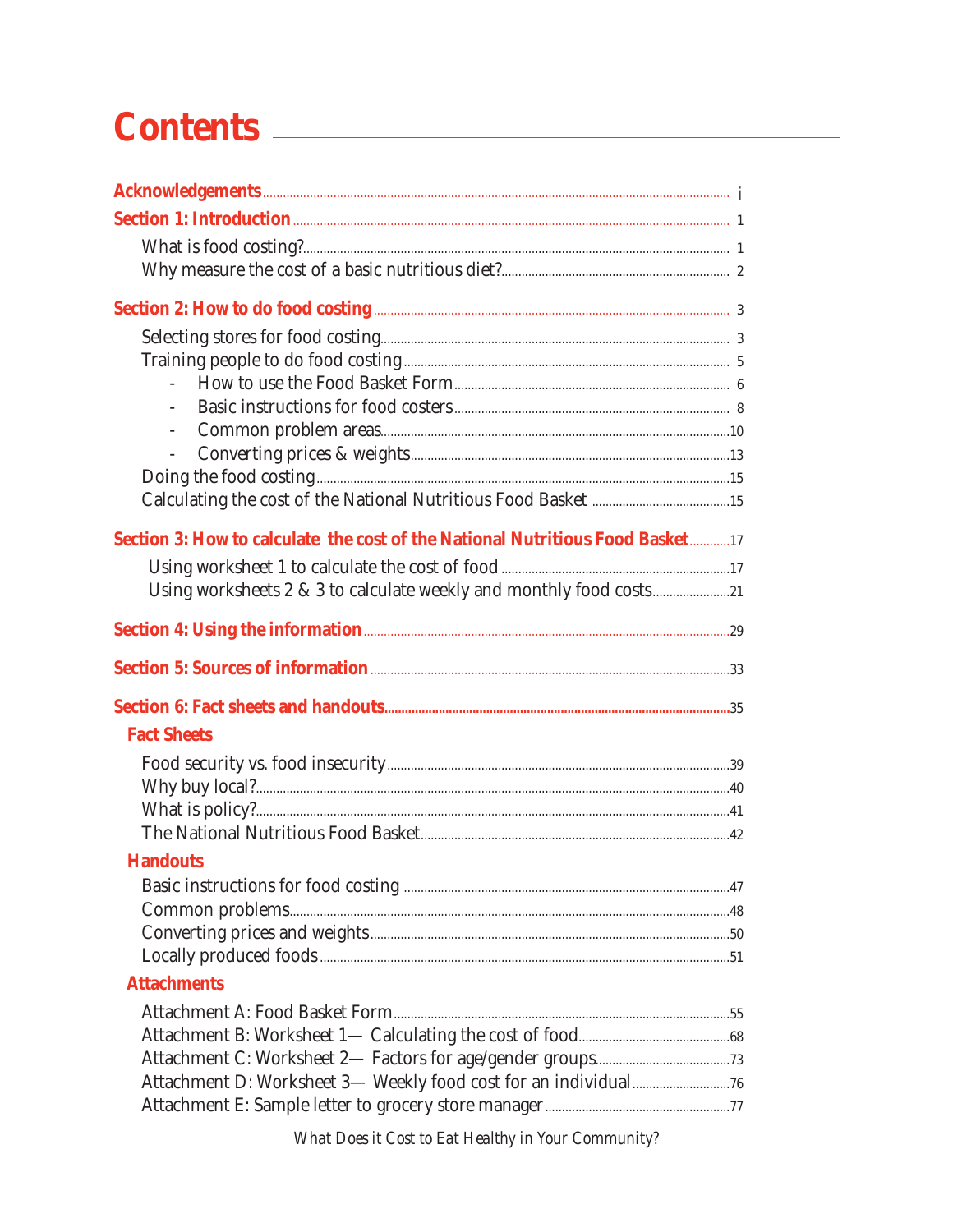## **Acknowledgements**

I would like to express sincere thanks to all of the Partners of the Nova Scotia Participatory Food Security Projects for your many contributions to the work that led to the development of What Does It Cost to Eat Healthy in Your Community? A Training Guide to Participatory Food Costing. Many people gave their time, and shared their experience and insight to develop Nova Scotia's participatory food costing process and to develop and pilot test this training guide. It would not have been possible without the significant commitment, support, and guidance provided by members of the Nova Scotia Nutrition Council (NSNC) and Family Resource Centre/Projects (FRC/P) in Nova Scotia, funded by the Community Action Program for Children (CAPC) and Canada Prenatal Nutrition Program (CPNP). The Atlantic Health Promotion Research Center (AHPRC) at Dalhousie University, particularly Lynn Langille and Sandra Crowell, have also provided substantive infrastructure support and guidance in all stages of this work.

Members of the Food Costing Working Group (FCWG) representing partners organizations committed to building food security in Nova Scotia guided all stages of the development of this guide: Thanks to Michelle Amero (Department of Health Promotion and Protection), Dr. Ilya Blum (Department of Mathematics, Mount Saint Vincent University), Dr. Shanthi Johnson (School of Foods and Nutrition, Acadia University), Jen Melanson (Atlantic Canadian Organic Regional Network), Heather Monahan (Department of Health Promotion and Protection), Polly Ring (Parent's Place Family Resource Centre), Sonya Sarty (Kid's First Family Resource Centre), and Eileen Woodford (Nova Scotia Public Health Working Group) for your many contributions including feedback on the many drafts of this report. I would also like to thank members of the Provincial Food Security Projects Steering Committee and National

Advisory Committee for their continued support and expertise in helping to guide this work, particularly in its initial stages.

We are also extremely grateful to funding from Population Health Fund of the Public Health Agency of Canada Atlantic Region (formally Population and Public Health Branch, Health Canada) and the Nova Scotia Department of Health Promotion and Protection for funding the various stages of participatory research that led to the development of this training guide. This training guide has been based on Health Canada's National Nutritious Food Basket (1998) and the protocol for food costing published by the Ontario Ministry of Health.

Finally I would like to express my deepest appreciation to Christine Johnson, our amazing Project Coordinator, for writing the initial draft of this document, facilitating its pilot testing and especially for her passion for and commitment to this work along the way. Sincere thanks also to Rebecca Green, Amy MacDonald and Denise Russell, research assistants, who helped with this project, and to Lynn Langille and Monica Rodriguez for their help in editing the final version of this training guide. Thanks also to Jan Catano for her basic language revisions to the training guide and to Derek Sarty for the design and illustrations.

On behalf of the NS Participatory Food Security Projects,

Patty Williams, PhD, PDt Associate Professor, Department of Applied Human **Nutrition** Mount Saint Vincent University Principal Investigator

*What Does it Cost to Eat Healthy in Your Community?*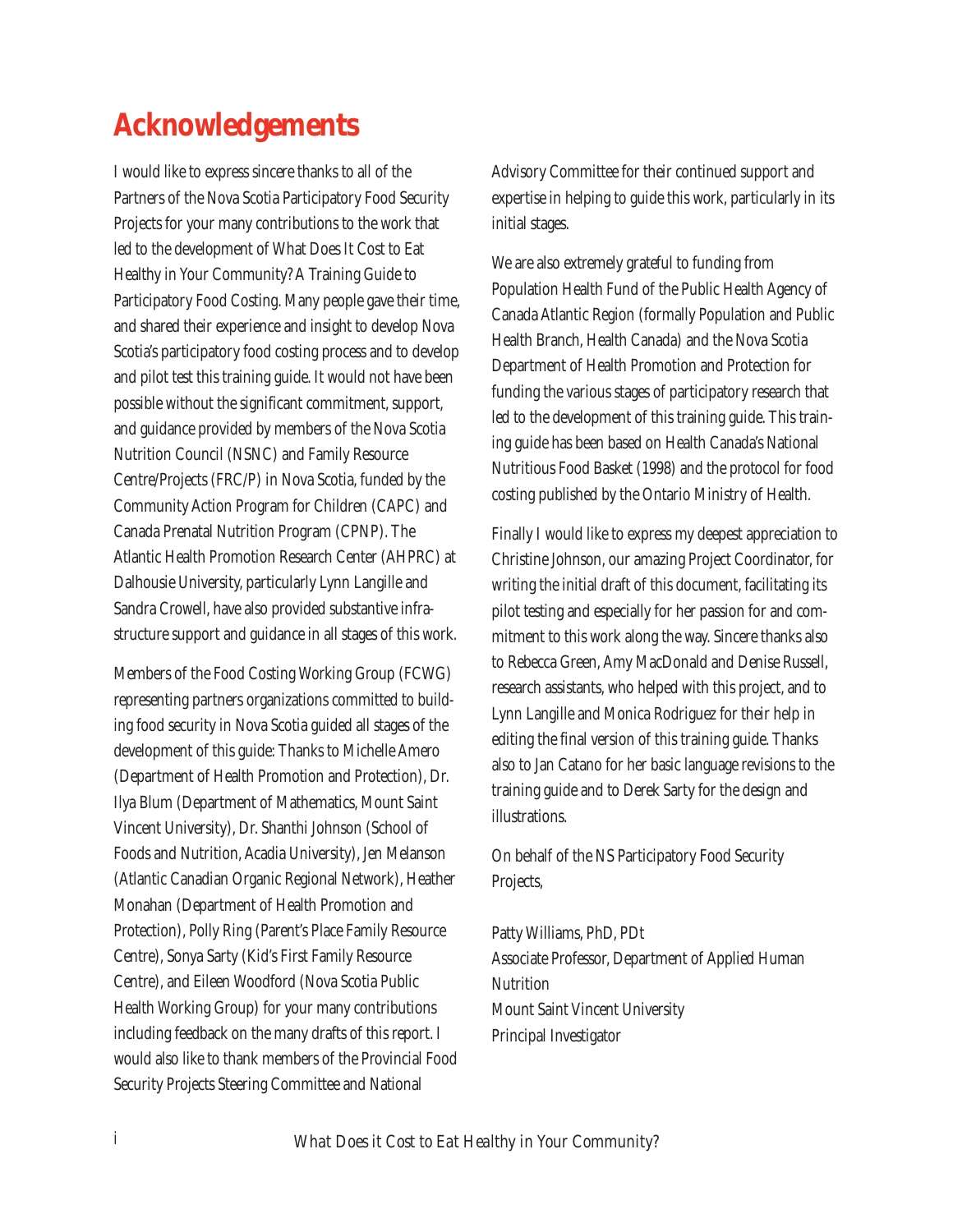## **Introduction**

## **What is food costing?**

*Food costing is a way to measure the cost of basic healthy eating using a survey tool that represents current nutrition recommendations and national eating patterns.*

Food costing has a long history in Canada. In 1974, the federal government developed *Agriculture Canada's Nutritious Food Basket* and later *The Thrifty Nutritious Food Basket.* These food baskets were used until 1995 to show the cost of healthy eating in 18 cities across the country.



*Section* **1**

In 1998, Health Canada developed the *National Nutritious Food Basket (NNFB)* at the request of the many groups that had been using the food baskets for policy, planning, and advocacy work. However, Health Canada did not continue to conduct food costing on a regular basis. Many provinces across the country began doing food costing on their own.

## **What is the National Nutritious Food Basket?**

The National Nutritious Food Basket (NNFB) is a survey tool used to calculate the cost of a basic nutritious diet. It includes 66 foods divided into 11 food groupings. The NNFB uses foods that are nourishing, appetizing and are the kinds of food most Canadians buy. For further detail on the NNFB see **The National Nutritious Food Basket—What You Need to Know (**Section 6, page 42 and 43)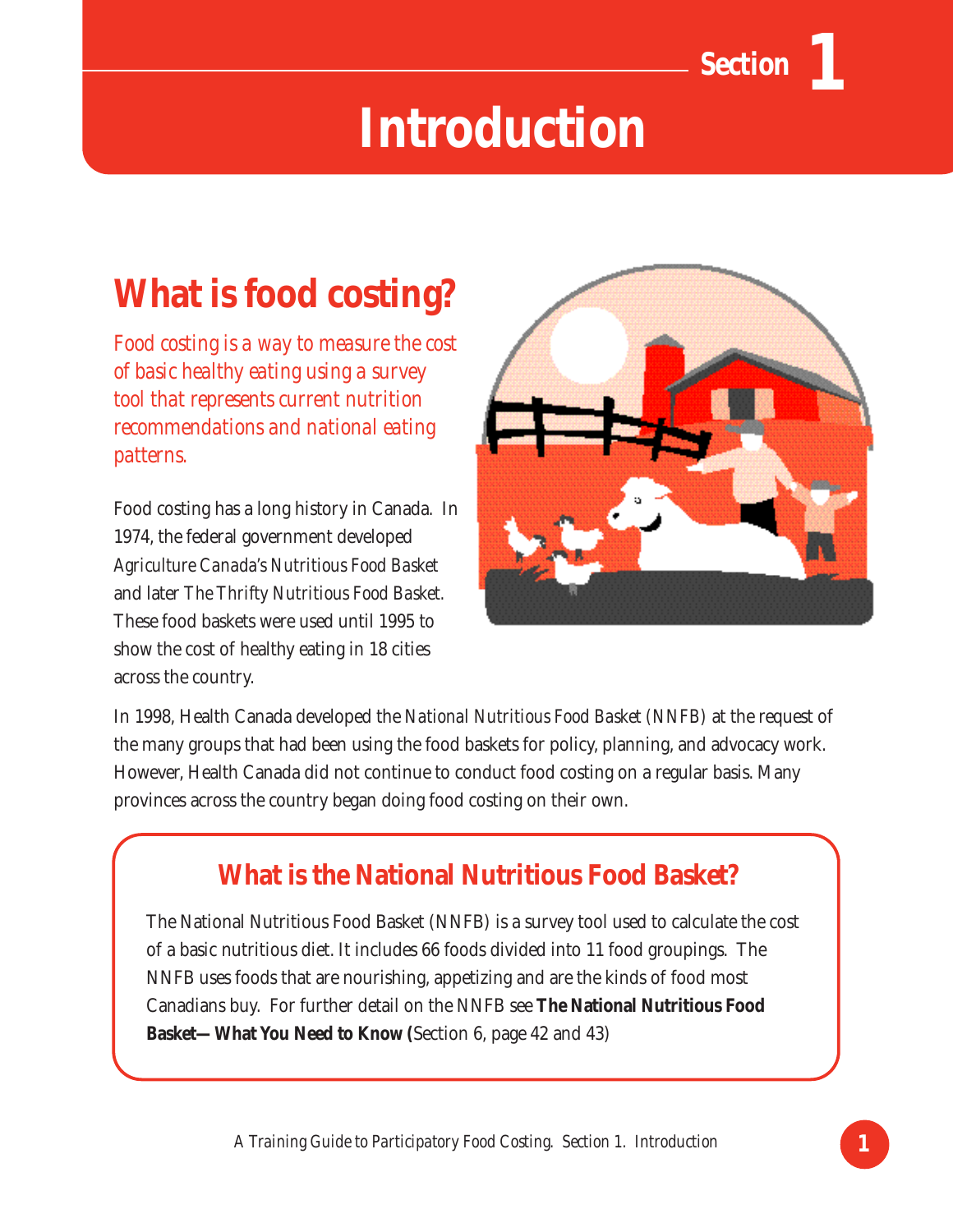## **Why measure the cost of a basic nutritious diet?**

Food costing studies can be used to examine the *affordability* of nutritious food by comparing the cost of healthy eating to incomes. Food costing can be used to advocate for, influence, and develop policies and programs that support food security.

The affordability of nutritious food is important because poverty and food insecurity are issues being faced by many people in our country. In 2001 **14.4%** 1 of Canadians were reported to be living in poverty. In 2001 about **17%2** of Nova Scotians were food insecure.

**The NNFB can be used to assess both the affordability and availability of foods. You'll find more on its uses and limitations in Section 6 (page 42 and 43).**

*Poverty* means not being able to get the resources you need to be healthy.

*Food insecurity* means not being able to get enough food or enough healthy foods that you like and enjoy. It means worrying about where your next meal is coming from. It means wondering if foods are being grown and produced in ways that mean there will be less food in the future.

*Thought About Food? A Workbook on Food Security & Influencing Policy, 2005*

*<sup>1</sup> National Council of Welfare (2004). Poverty Profile 2001. Ottawa, ON: Ministry of Public Works and Government Services Canada*

*<sup>2</sup> Statistics Canada (2001). Initial data from Canadian Community Health Survey Cycle 1.1 point estimates, Nova Scotia Only. Ottawa, ON: Statistics Canada*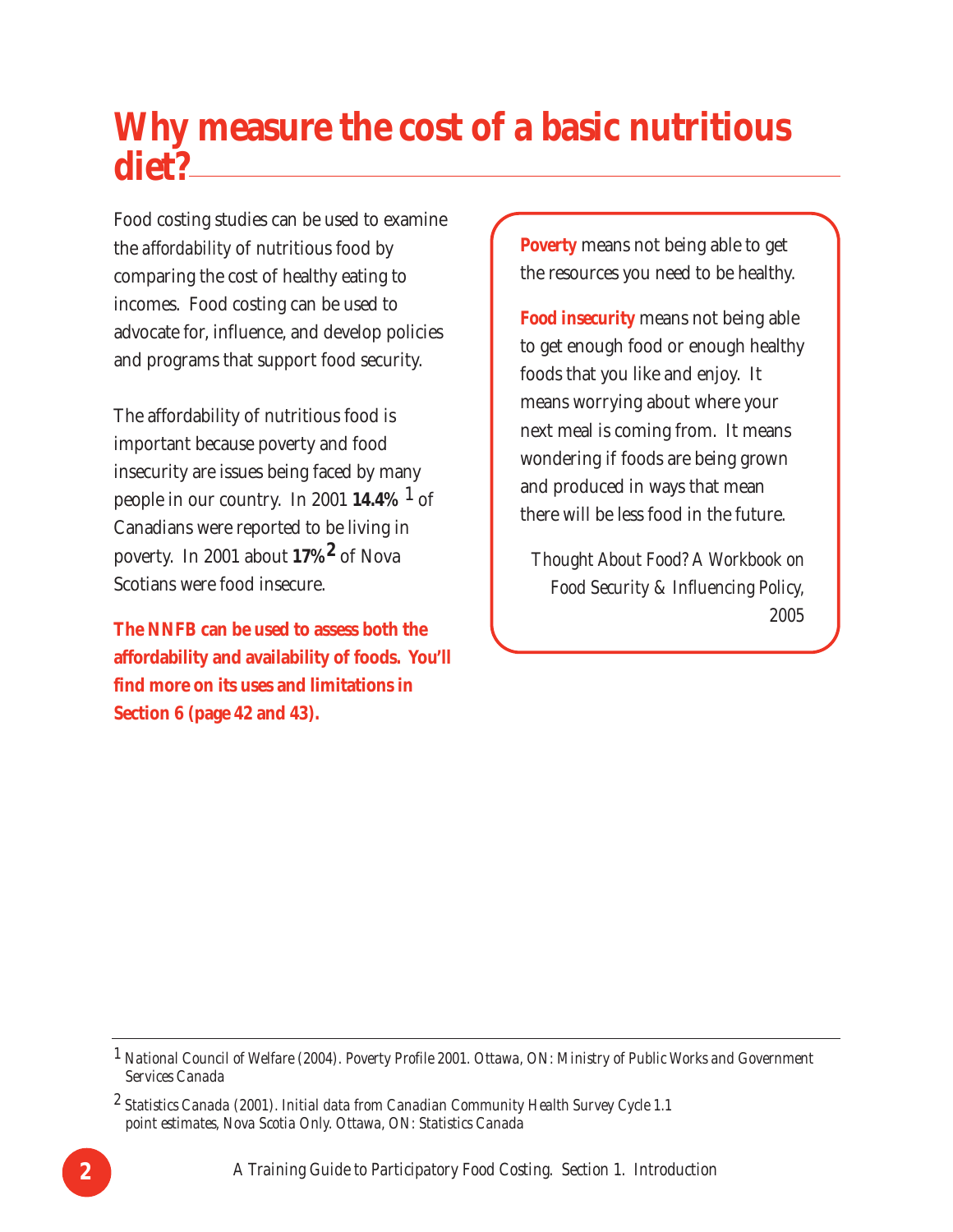# **How to do food costing**

## **There are 4 main steps to food costing:**

- **1. Selecting stores for food costing**
- **2. Training people to do food costing**
- **3. Doing the food costing**
- **4. Calculating the cost of the National Nutritious Food Basket**



Food costing is most often done in **grocery stores** that offer a full line of grocery products—for example, canned goods, baked goods, and perishable items like meat, fruits, vegetables and dairy products.

There are basically two different ways you can select stores for food costing:

## **Random sampling**



*Section* **2**

## **NOTE:**

Before doing food costing in a grocery store, you must have *permission* from the store manager. A letter asking for permission can be sent in advance and followed up with a phone call. A sample permission letter can be found in Attachment E (page 77).

This means using a statistically representative sample of stores. To do formal random sampling, you'll need the help of a statistician, but a simple way to do it would be to place all the names of the stores that could be used for food costing in hat and pull out at least 3 stores. The advantage of random sampling is that the information collected is more representative. As well, random sampling can also help protect your relationship with the stores because they don't feel as if they've been singled out.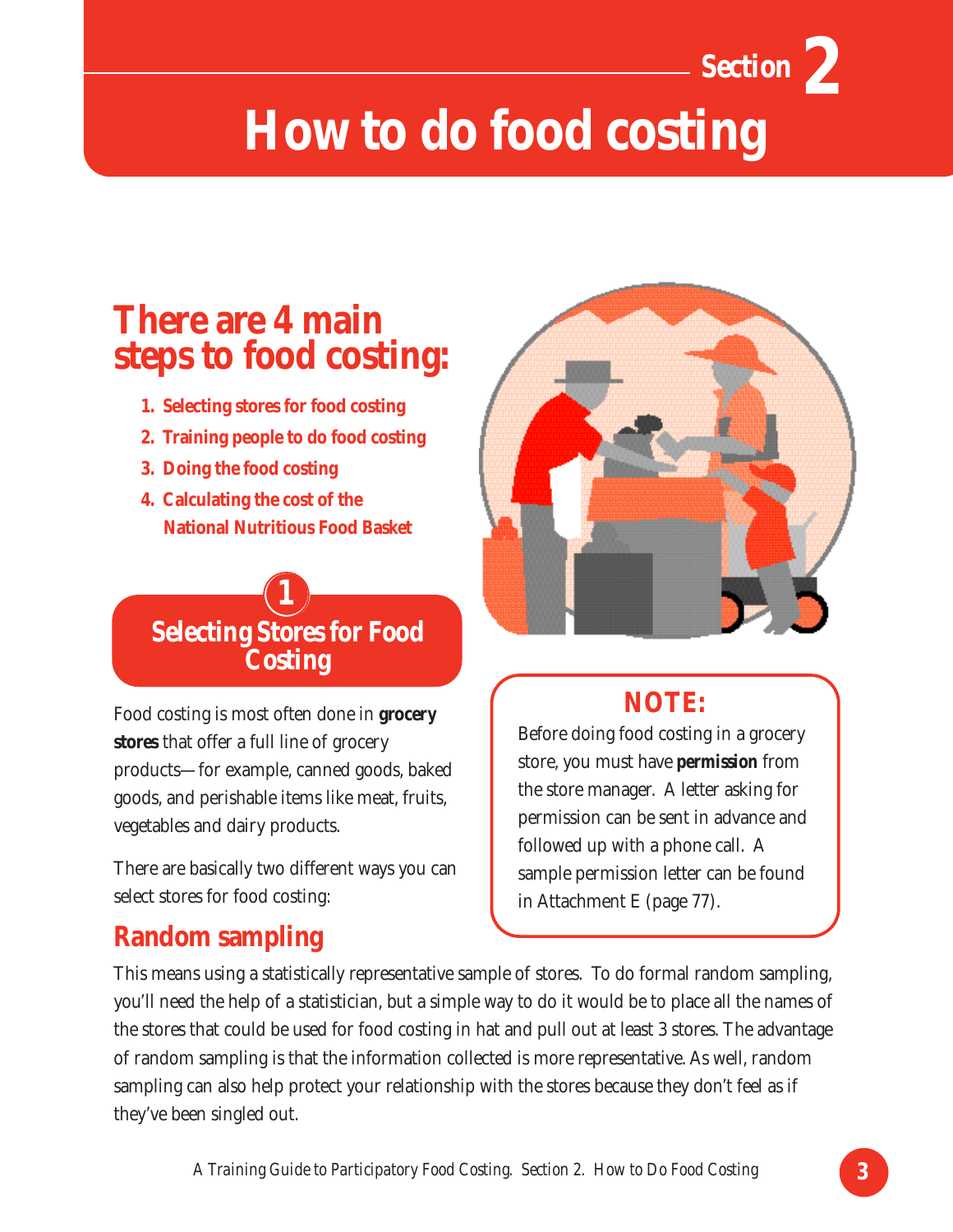### **Convenience sampling**

This means choosing the stores that are easiest for you to get to or access—in other words, the stores that are most convenient. Convenience sampling allows you to do food costing in stores that you are particularly interested in, for example stores in low-income communities. The disadvantage is that stores may feel that they have been targeted and be less cooperative.

Often sampling is done, whether randomly or by convenience, to reflect stores in rural and urban areas, chain and independent stores, as well as small and large stores.

No matter what method you use to select the stores, food costing needs to be done in at least **3 stores** to get a good average for the cost of food.

#### **Food costing studies are NOT usually done in:**

#### **1. Stores requiring membership**.

Memberships are not always available to everyone. Some people may not have the money to purchase a membership.

#### **2. Warehouse type stores.**

The products they carry are often packaged in sizes much larger than those in the *National Nutritious Food Basket*. Often these products are not practical to purchase for those on low incomes.

### **IMPORTANT!**

The purpose of food costing is NOT to see which stores have the lowest prices. It is to find the average cost of a basic nutritious diet. For this reason, it is VERY important to keep the prices for individual stores to yourself. Comparing food prices among stores would threaten the stores and put the future use of food costing at risk. Store managers may refuse to let you do food costing again if you've violated their privacy.

The NNFB **could** be used to look at the kinds of foods that are *available* at convenience stores. It can also be used to compare the costs of individual food items that are available in convenience stores to the cost of those same foods in grocery stores. Sometimes people may have no other option but to shop for groceries at convenience stores. They may not have transportation to get to a larger store.

#### **3. Convenience stores.**

The selection at these stores is limited and you may not be able to find all 66 foods listed in the food basket. This would make it hard to find the cost of the entire *National Nutritious Food Basket*.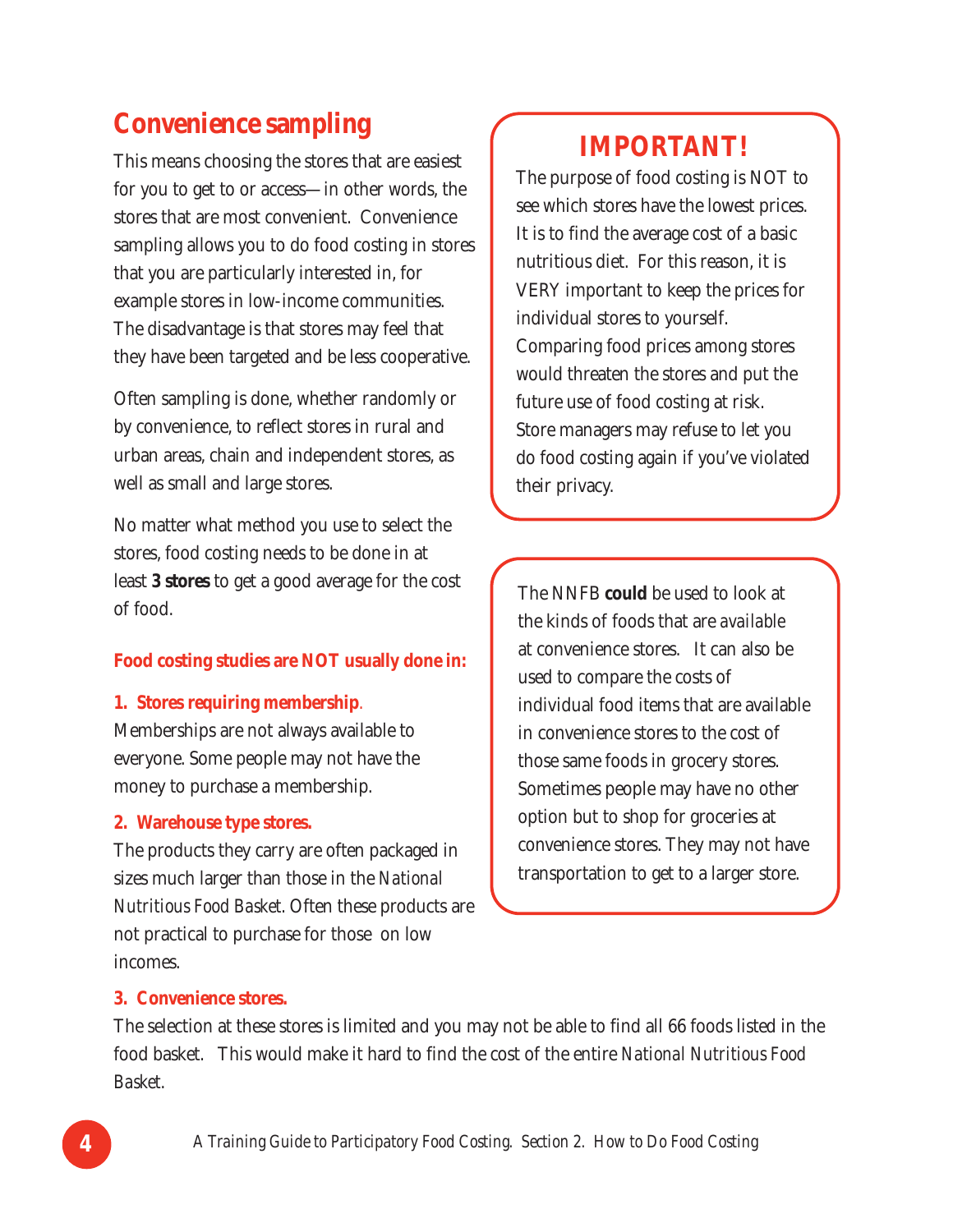### *Training People to Do Food Costing*

*2*

*Food costing requires the ability to read packages, do calculations to determine costs and weights, and to find the lowest cost items. People who do food costing need to have basic reading and math skills, and have good shopping skills. Generally, the best person to do food costing is the main grocery shopper in the household.*

The process of food costing has several steps. Unless the steps are clearly explained and understood, the process can seem very complicated. The training for food costing presented here<sup>1</sup> would include:

- Reviewing the procedures
- Giving examples of common problems encountered
- Practicing food costing at the grocery store
- Doing sample calculations

It is important to ensure that people being trained to do food costing are familiar with the *Food Basket Form* and know how to use it Appendix A, page 55). They need to be comfortable with the form and the procedure to do food costing, and feel confident that they can do it.

On the next few pages, you'll find information, instructions, and helpful reminders to use in training food costers. You'll find all the information covered in this section formatted as handouts for food costers in Section 6 (page 35). When doing food costing, it can be helpful to take these handouts to the grocery store, along with the *Food Basket Form.*



It is important to ensure that people being trained to do food costing are familiar with the *Food Basket Form* and know how to use it. *(Attachment A, page 55).*

*1 Adapted from Ontario Ministry of Health (1998). Monitoring the Cost of a Nutritious Food Basket protocol. Ottawa,ON: Ministry of Health.*

*A Training Guide to Participatory Food Costing. Section 2. How to Do Food Costing* **5**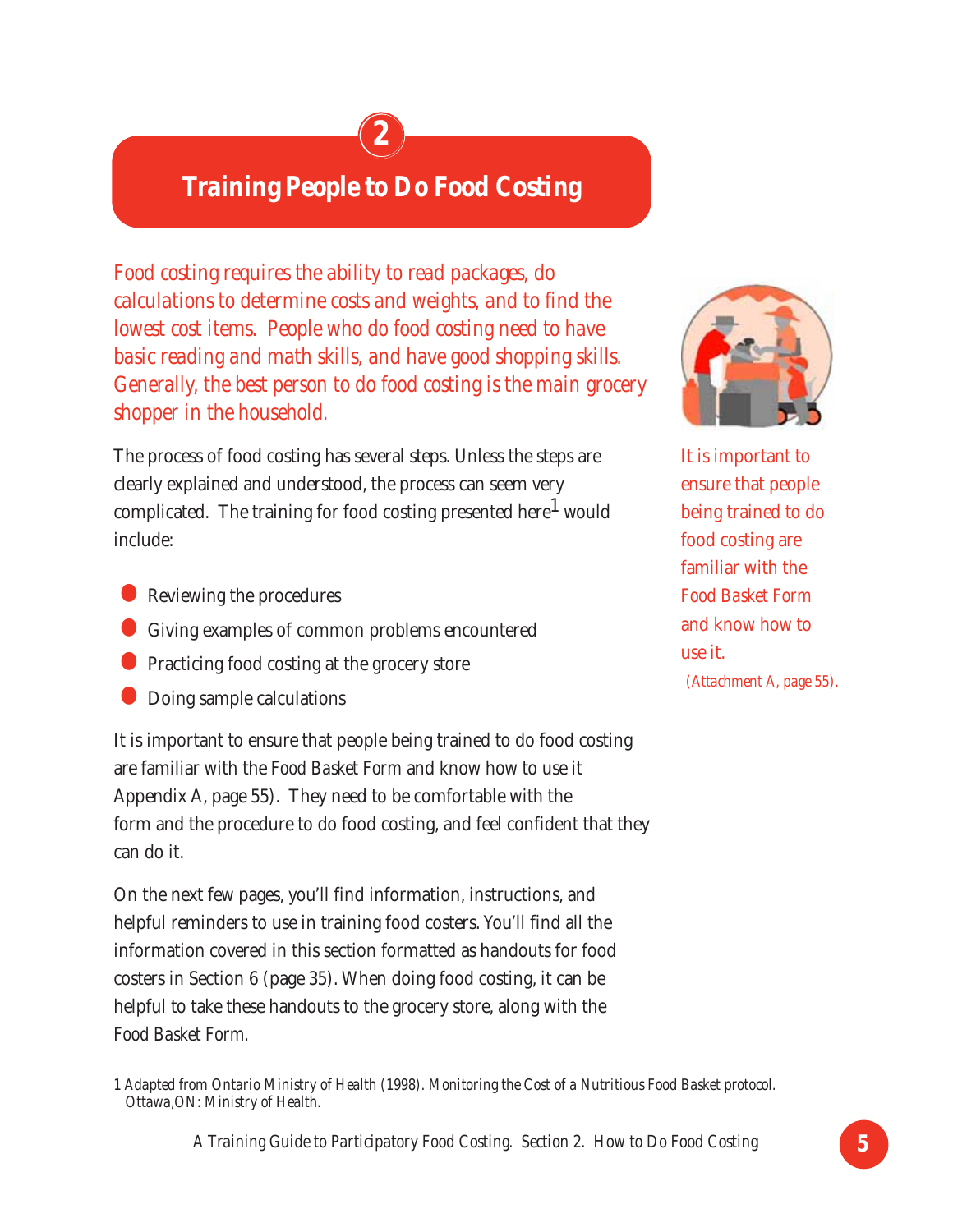## **How to use the Food Basket Form**

The basic tool for recording food costs—*The Food Basket Form*—can be found in Attachment A (page 55). Make as many copies as you think you'll need for training and for the actual costing. The columns of the *Food Basket Form1* look like this:

| <b>Foods</b> |             |  |              |              | Purchase   Price   On   Comments &   Was lowest   Was local   Price entered |
|--------------|-------------|--|--------------|--------------|-----------------------------------------------------------------------------|
|              | <b>size</b> |  | (Circle one) | (Circle one) | Sale   calculations   price local?   available?   to spreadsheet            |

- *Food*  lists the kind of food items to look for.
- **Purchase Size** gives the exact size of the food items to be costed.
- **Price** record the cost of the food item.
- *On Sale*  indicate if the product is on sale the day of the food costing.
- *Comments & Calculations*  calculate prices or make notes if a food item is not available in the exact size, weight or kind of food specified in the *Food Basket Form*. You'll find information about calculating prices on the handouts in Section 6, page 45.
- *Was the lowest price local?* indicate if the lowest priced food item was produced locally. If the lowest priced food item was local, circle the "yes". You don't need to fill this in for all the food items, only where indicated. For foods where local production isn't an issue, this column is shaded so you'll know it doesn't need to be filled in.

## *Buying Local*

For the purposes of this project, *local* is defined as being produced (grown) in Atlantic Canada (Nova Scotia, New Brunswick, Prince Edward Island or Newfoundland and Labrador).

Buying local foods is good for the environment, the economy, communities and people. Some of the benefits of buying local include:

- reducing the amount of fuel used to transport food long distances
- supporting local families and farms
- celebrating diversity
- enjoying fresher, better tasting food
- building community food security

*1 Adapted from Ontario Ministry of Health (1998). Monitoring the Cost of a Nutritious Food Basket protocol. Ottawa,ON: Ministry of Health.*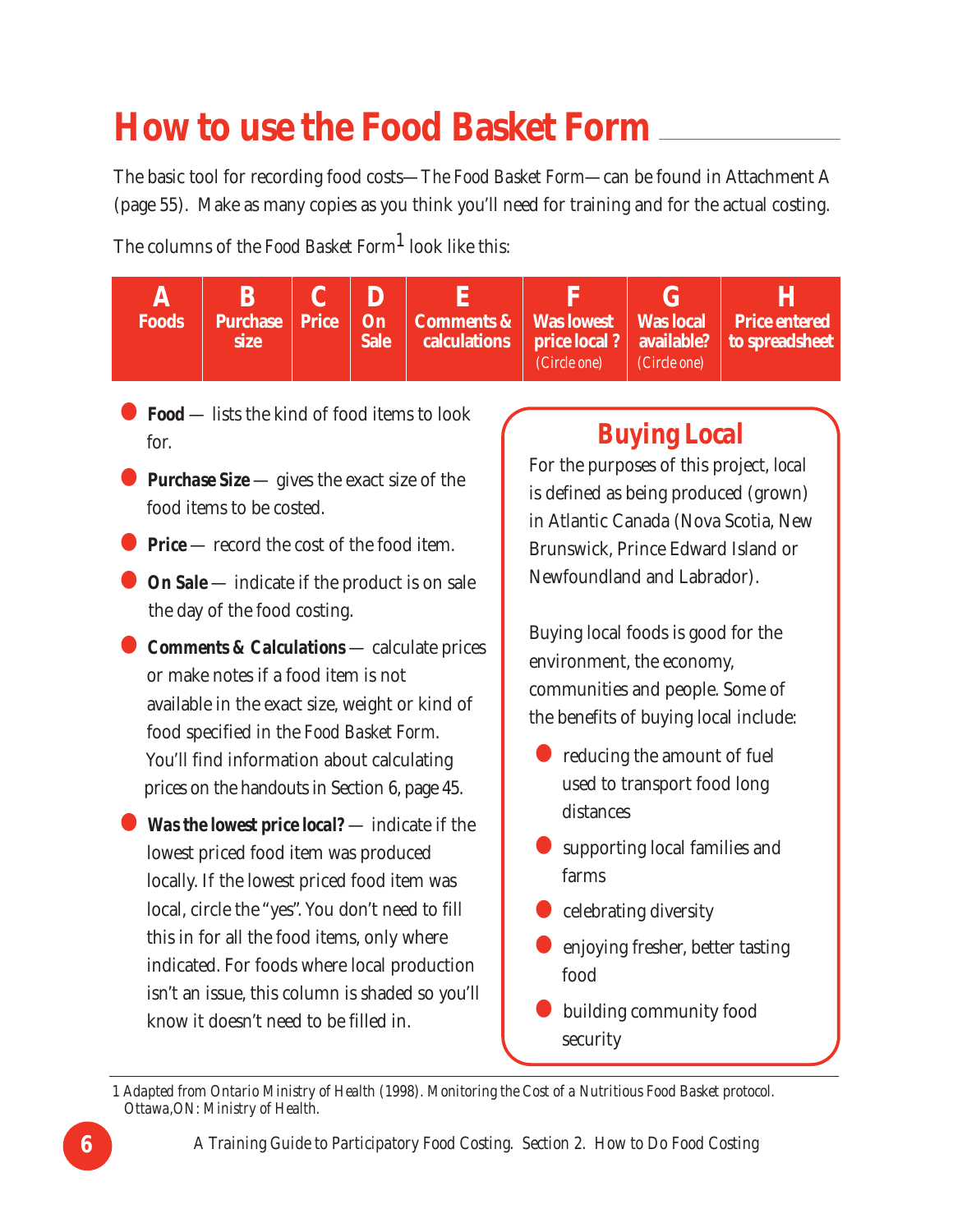• *Was local available?* —indicate if the food item was available as a locally produced item but at a higher price. If a food item was available locally but at a higher price, you circle the "yes" in this column. The form also asks for an address for foods that are packaged. You will need to use the label or sticker to determine where the item was produced (grown), but if it is packaged, it should also have an address that indicates where it was packaged.

• *Price entered to spreadsheet*—enter the correct price for each food item (after any necessary calculations). This is the price that will be used to calculate the cost of the *National Nutritious Food Basket (For more information on the NNFB, see pages 42 and 43).*

Be sure that you are very familiar with the *Food Basket Form* before you begin food costing. The form is the basic tool and the accuracy of the NNFB calculations depends on the accuracy of the information recorded.

### *Locally Produced Foods*

You can find out if fruits and vegetables are locally produced by checking their display sign—where their price is displayed—or on a sticker on the produce itself.

For meats you may need to ask someone in the meat department.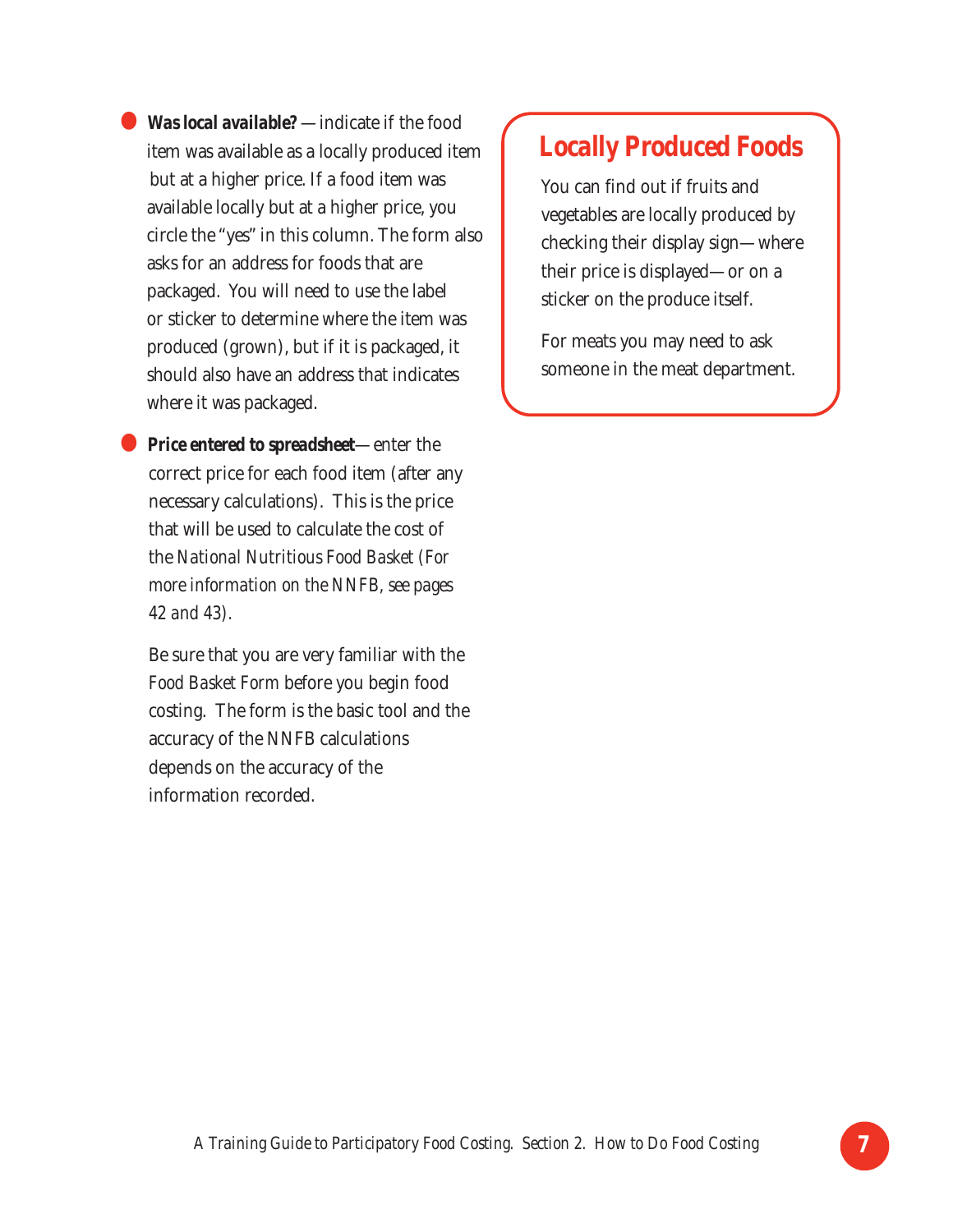## **Basic Instructions for Food Costers**

*In Section 6, you'll find a series of fact sheets and handouts containing useful advice and information for food costers. Read these sheets carefully and be sure anyone doing food costing has also read them.*

They clarify many questions about the details of determining and recording food costs accurately. They can be used in training food costers and the food costers should take the sheets with them, along with the *Food Basket Form,* when they visit grocery stores to collect prices.

To be sure that everyone collects the same information, all food costers must receive the same instructions and follow the same procedures. Be sure the food costers understand this material and give them lots of opportunities to ask questions.



Check that you are pricing what is specified on the *Food Basket Form* and that the price sticker belongs to that product. For example, the *Food Basket Form* specifies **2%** milk, **medium** ground beef, **reduced fat** mayonnaise, and **non-hydrogenated** margarine. The foods were picked for their representativeness, which is related to availability, industry information, nutritional value, and price.

## *Price*

*1*

- Always record the **lowest price** of the specified food item on the *Food Basket Form*.
- **•** If an item is on sale indicate this by placing  $a \checkmark$  in the *On Sale* column by the item.
- If a sale price requires the use of coupons, mail-in rebates, or the purchase of a minimum grocery order, use the regular price of the item. These specials would not be available to everyone. For example, someone might not have an extra \$2.00 to pay upfront and then wait for a rebate.
- **If there is a coupon that will automatically be given at the cashier (for example those that** can be peeled off the shelf or the product), then you can use the sale price because it would be accessible to everyone.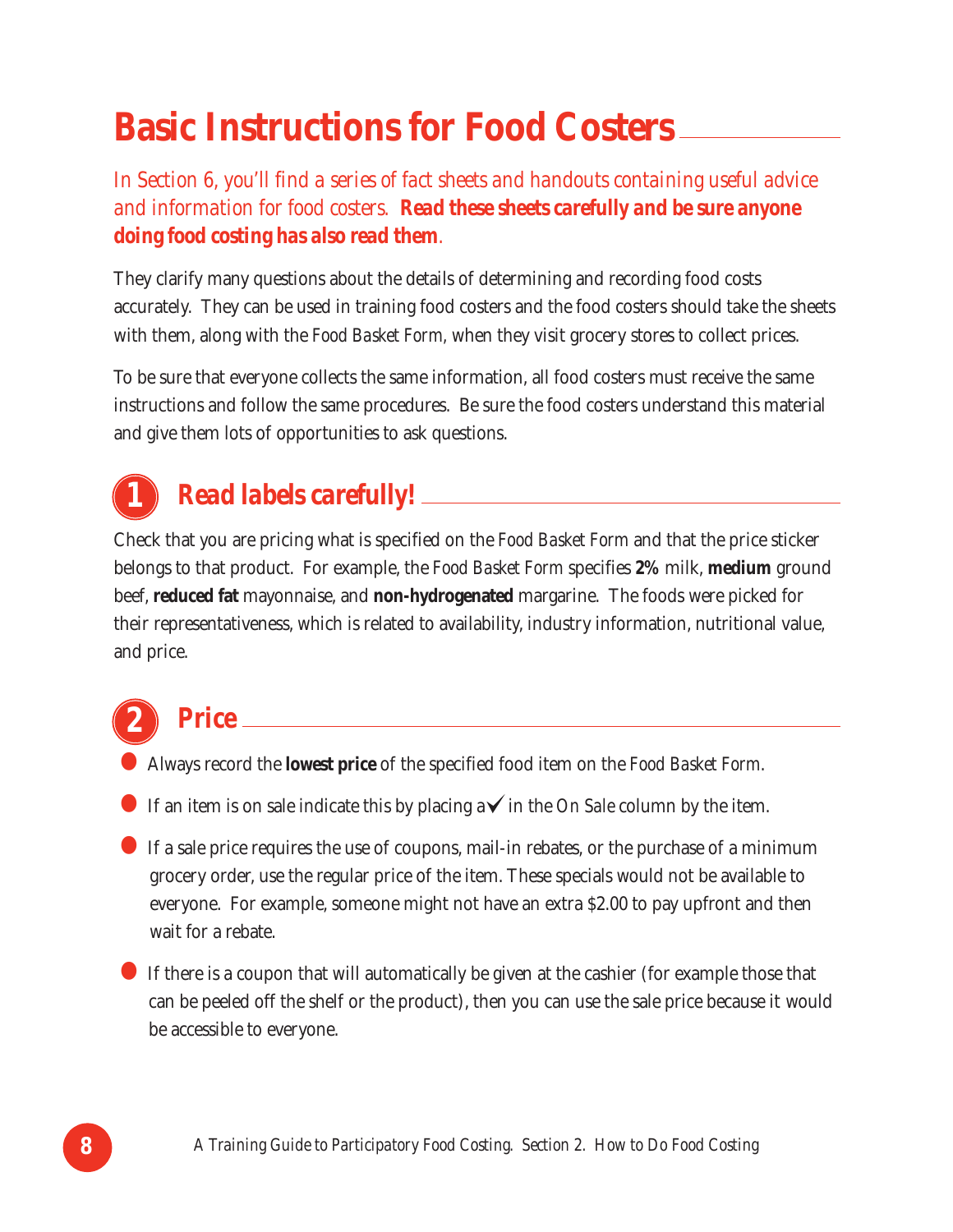## *Size*

- If the **specified size is available,** record that price. Do not use the price of a different sized food item, even if its price is less.
- If the **specified size is NOT available** record the price of the nearest size*.* Be sure you make note of the different size and cost. You can convert this to the price of the specified size on the *Food Basket Form* later (see *Converting Prices and Weights, page 13*).



- If an item or its suggested substitute is not available write **N/A** in the *Price* column*.*
- Make a note in the *Comments/Calculations* column on the Food Basket Form if an item is not available in a specified format or size.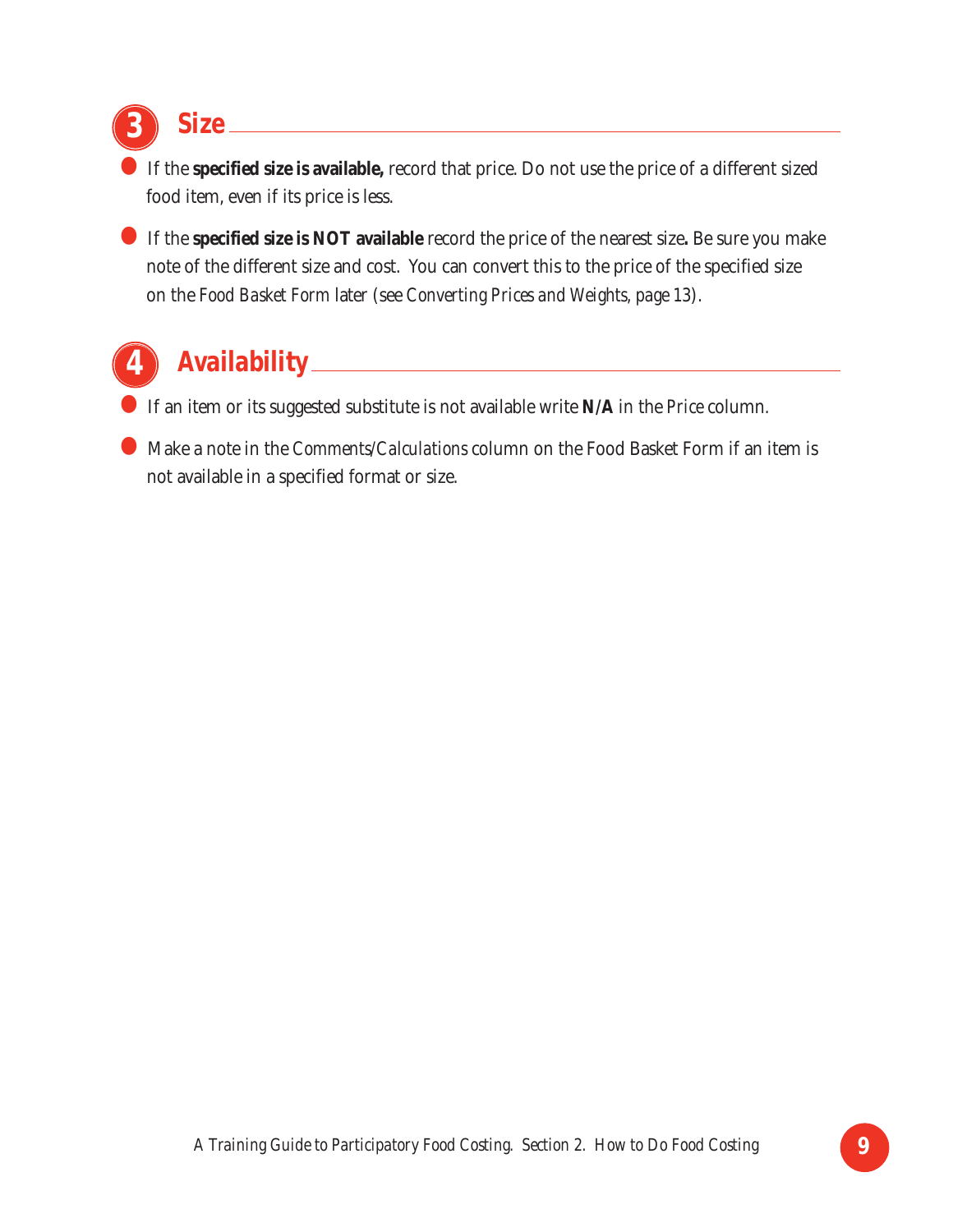## **Common Problem Areas**

*This section addresses common problems that arise when collecting food prices. Explain these points to food costers and ensure that they are discussed and understood during the practice trip to the grocery store.*

## *Fruits & Vegetables*

- When fruits and vegetables are available both as loose and bagged—for example apples, oranges, and onions—write down the price of both. Later determine which works out to be cheapest and record that price (See *Converting Prices and Weights, page 13*).
- You must always use the available size that is closest to the one specified on the *Food Basket Form.* For example, record the price of a 3lb bag of each product since this is closest to the kg size you need for the form. Do not use a 5lb bag if there is a 3lb bag or loose produce available*.*
- For loose items, there will be a price per kg displayed.
- **Certain items of produce are priced per head or bunch rather than per kg (as asked for on** the *Food Basket Form*). In this case you must get an **average weight** to determine a price per kg. This is sometimes the case with oranges, pears, or broccoli. When weighing these items try to weigh 3 medium sized items. For example:
	- **Step 1.** Write down the weight in grams (g) of 3 different bunches of broccoli. 700g ; 600g ; 800g
	- **Step 2.** Add the 3 weights together  $700g + 600g + 800g = 2100g$
	- **Step 3.** Divide that number by 3.  $2100 - 3 = 700g$  This is the average weight.
	- **Step 4.** Record that weight and the cost per bunch on the form. You can use this information to figure out the price per kg. (See *Converting Prices and Weights, page 13*)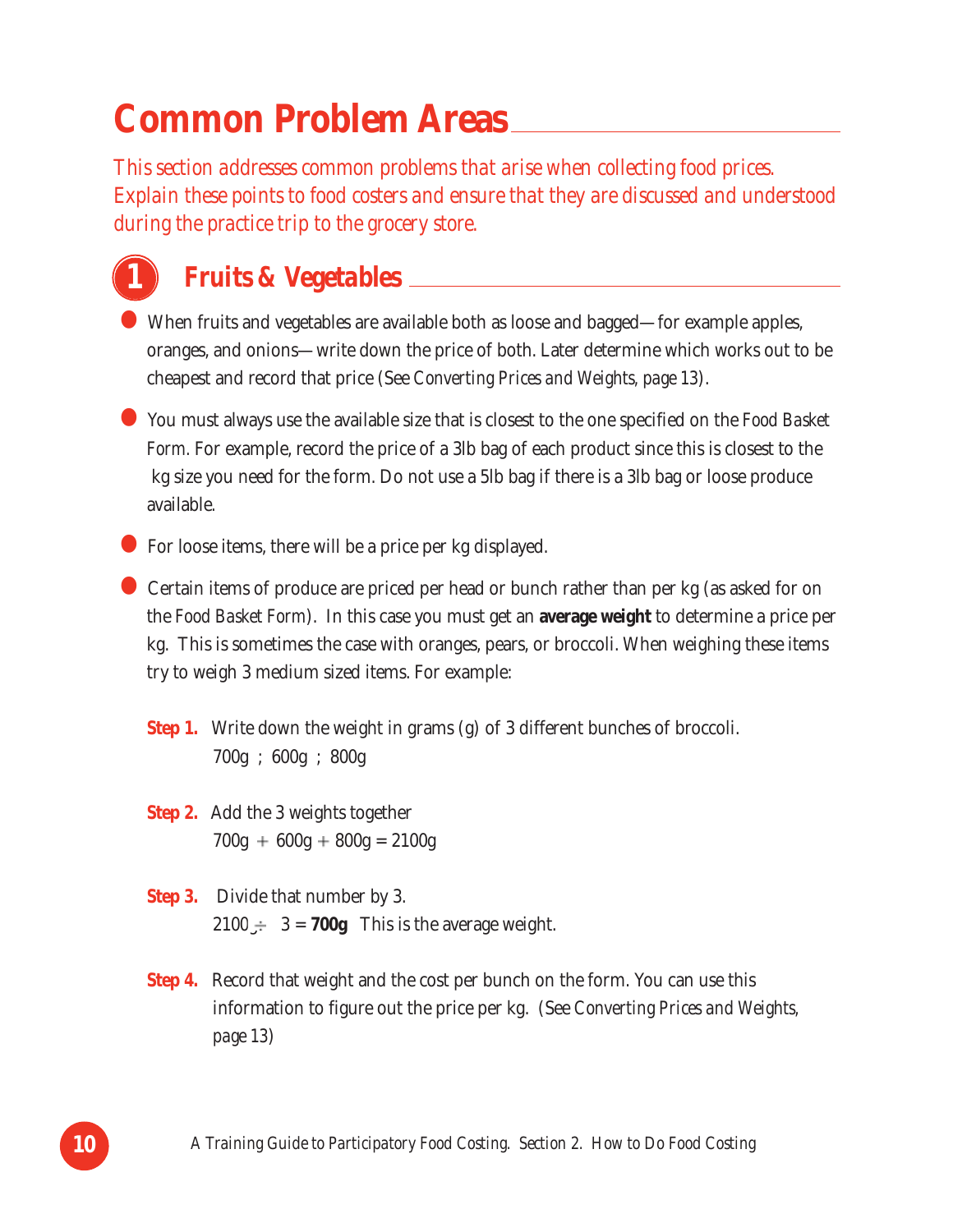## *Meats, Poultry, Fish*

• If meat, poultry and fish are priced per kg, record the price of regular sized packages—not club or family packs even though the price per kg may be cheaper. Club or family packs should not be used because not everyone would have the money upfront to purchase these or have the storage space available to keep them.



• For frozen fish filets, choose the cheapest of haddock, cod, sole, Boston blue fish and Alaskan pollock.

• For ham, if the store you are costing has a deli counter, check the price per kg of sliced sandwich ham at the deli counter as well as the pre-packaged ham.

## *Grain Products*

- For bread, price the brand that is the cheapest but do not use in-store bakery bread. You can use store brand bread, just not the one that is actually baked on-site in the store. This is because bread baked in the store varies too much in nutritional content.
- **If 100% whole wheat bread is not available, price 60% whole wheat bread.**
- $\bullet$  If social tea crackers are not available, use arrowroot cookies.
- 

*3*

*2*

• Hot dog buns are not usually available in the size specified on the *Food Basket Form*. To find the nearest size you need to look at the nutrition label (usually on the back of the package) and find the serving size, then multiply the serving size by the number of buns in the bag to get the size of the package. For example:

On the nutrition label a serving size (1 bun) is 45g. There are 10 buns in a package. Multiply  $45g \times 10 = 450g$ 

This is very close to the specified size of 480g. You would then record the price for 450g and later use this information to calculate the price for 480g (*See Converting Prices and Weights, page 13)*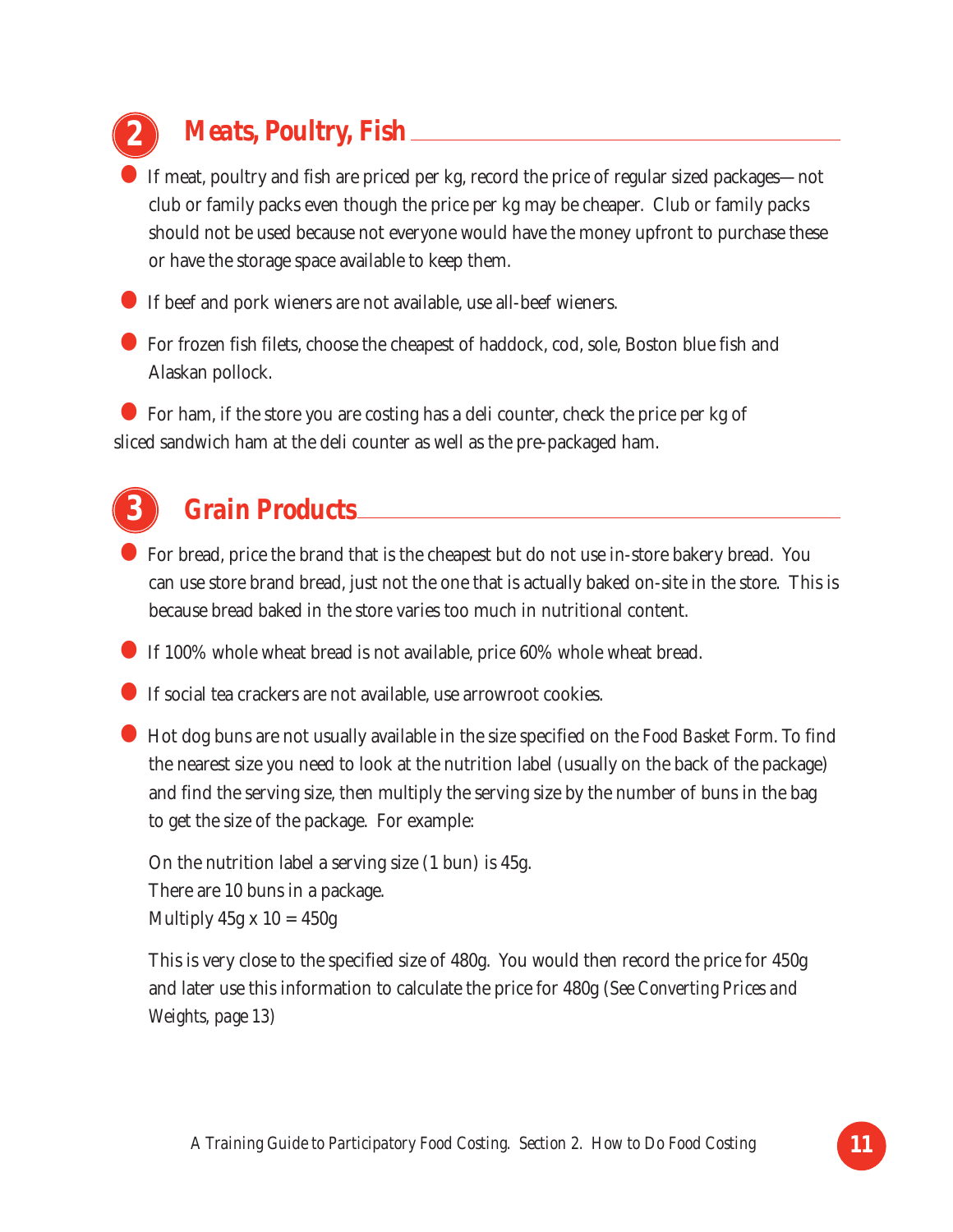## *Bulk Food Items*

*4*

**• Some items can be found pre-packaged and in the bulk food section of the grocery store.** These items may include rice, flour, dry navy beans/white pea beans, macaroni, spaghetti, raisins, sugar and oatmeal. You will need to check the price of these items in bulk to see if they are more or less expensive than the pre-packaged item.

**Always record as much information** as possible while at the grocery store. This will help when you are doing your calculations.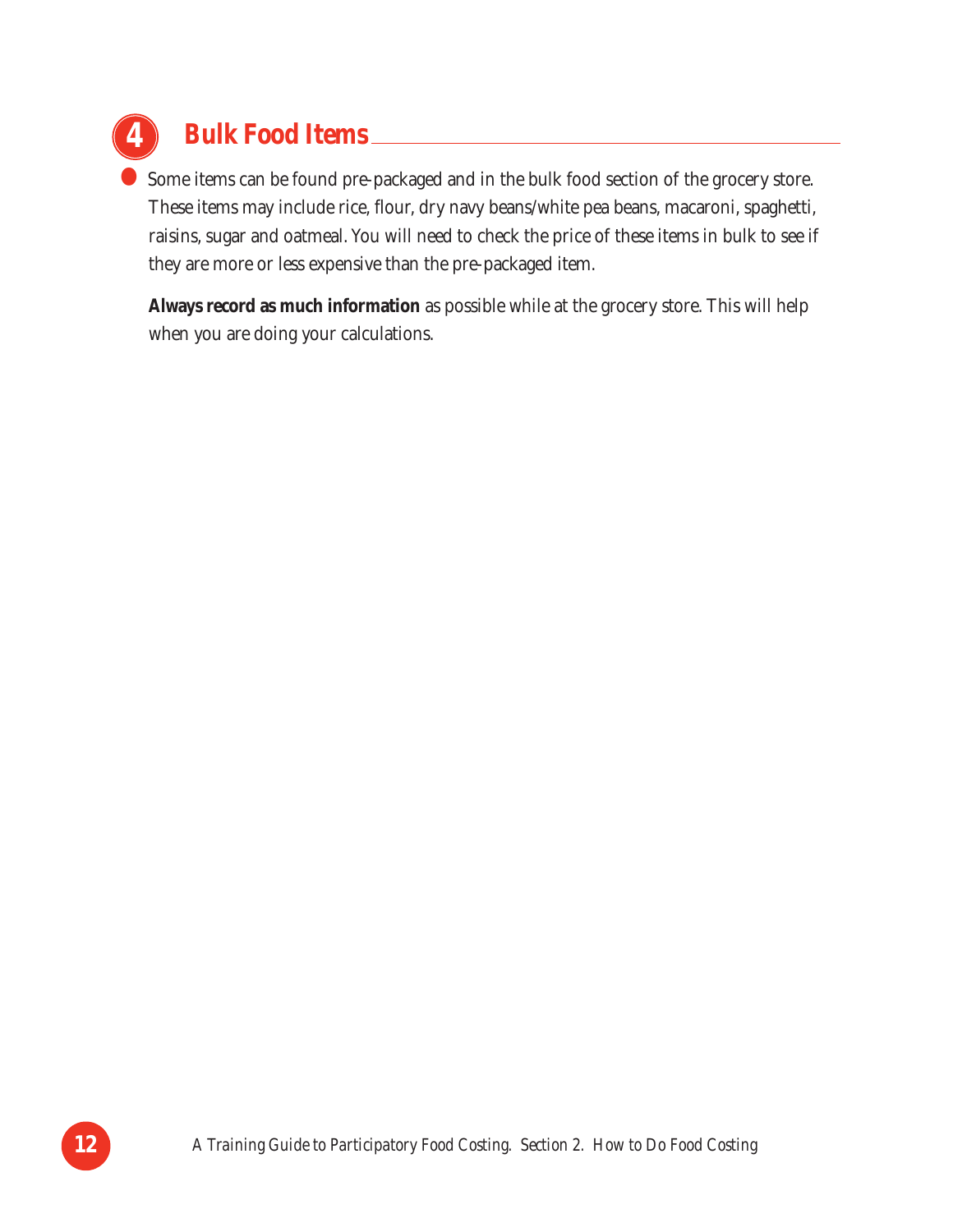## **Converting Prices & Weights**

*Food costers will have to know how to convert prices and weights to those specified on the Food Basket Form. Be sure food costers are familiar with this information and that they have the opportunity to practice it after they have collected prices during their practice trip to the grocery store.*

## *Converting Prices*

Some foods may not be available in the stores in the size specified on the *Food Basket Form*. The following steps will help you to determine the price for the specified size.

#### • *Divide* the *recorded price* by the *recorded size* and *multiply* by the *required size*.

For example, on the *Food Basket Form* you need the cost of 675g of corn flakes. However, in the store you can only find a 750g box that costs \$2.79. You would record the price and size of the box on the *Food Basket Form* and later calculate the price of 675g.

**Step 1:** Divide the recorded price by the recorded size

**\$2.79**   $\frac{1000 \text{ years}}{750 \text{ grams}}$  = \$.00372/g (cost per gram)

**Step 2**: Multiply the cost per gram (\$/g) by the size you want. **\$.00372/g x 675g = \$2.51**

The cost for 675g is \$2.51. This is entered in Column H ("*Price Entered to Spreadsheet*"of the *Food Basket Form*) page 55.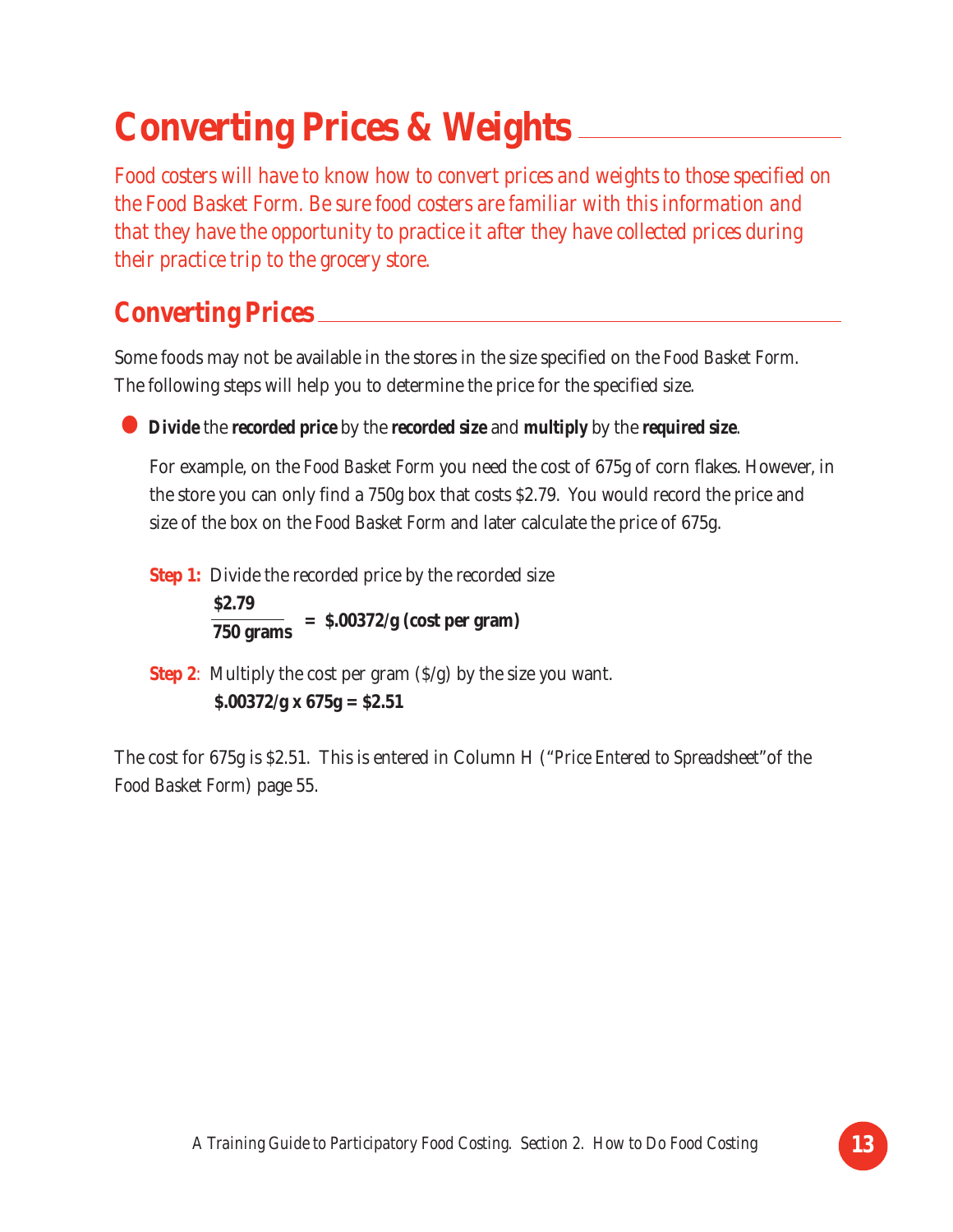### *Converting Weights*

• **To convert a price per pound (\$/lb) to price per kilogram (\$/kg)** Multiply the price per pound by 2.2026. For example, if hamburger is \$2.99/lb, you would multiply \$2.99 x 2.2026 to get the cost per kilogram.

**\$2.99/lb x 2.2026 = \$6.585774/kg**

The price per kilogram is \$6.59

• **To convert grams (g) to kilograms (kg)**

 $1\text{kg} = 1000\text{g}$  therefore divide the number of grams by 1000. For example, a head of broccoli weighs 750g and you need to know the price per kilogram (\$/kg). You would divide 750 by 1000.

 $\frac{750g}{1000g} = 0.75$ 

750g equals 0.75kg



#### • **To convert milliliters (mL) to liters (L)**

 $1L = 1000$ mL therefore divide the number of mL by 1000. For example, if you have a 250mL can of tomato juice and you need to know the price per litre (\$/L), you would divide 250 by 1000.

**250mL = 0.25 1000mL**

250mL equals 0.25L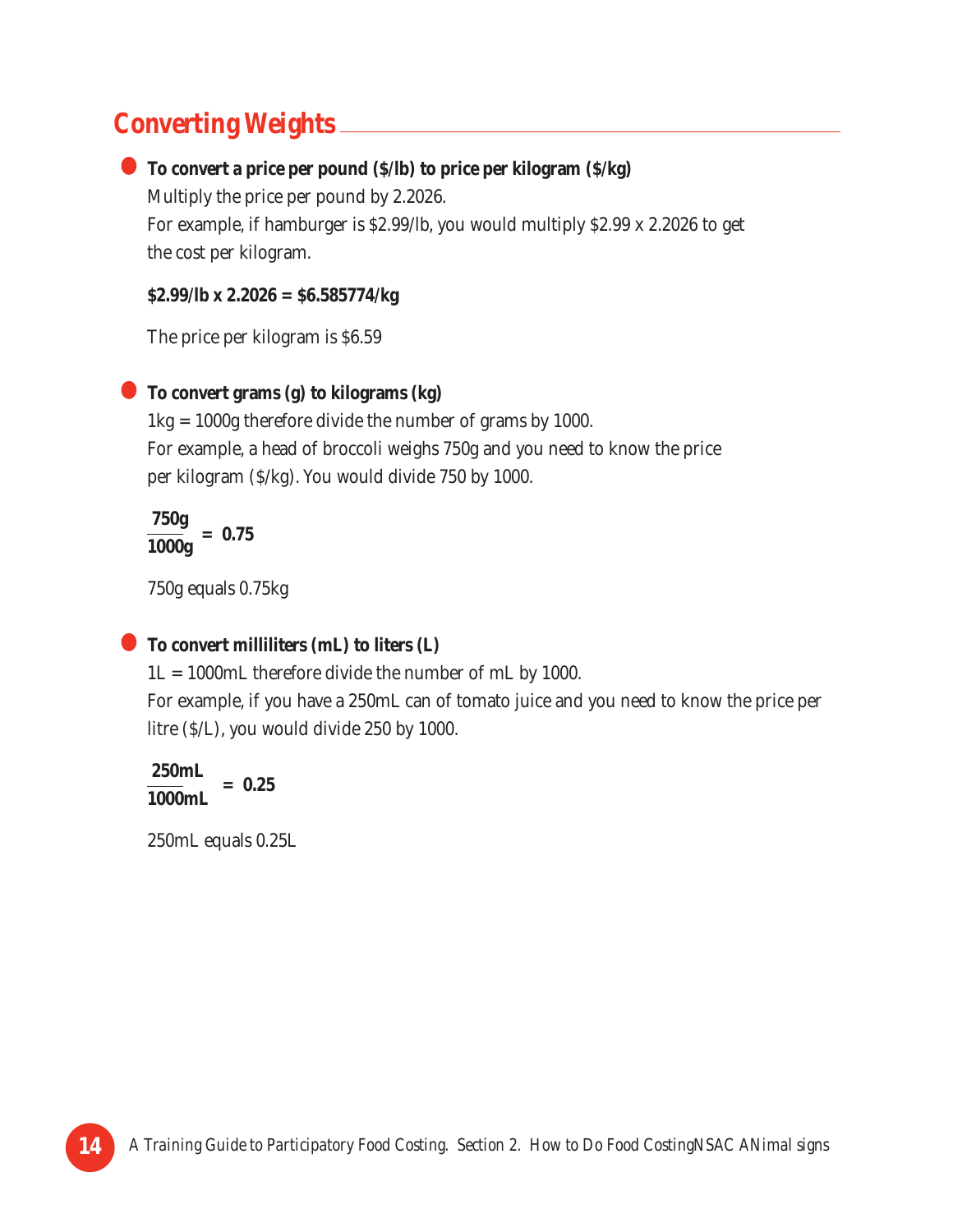## *Doing the Food Costing*

*3*

If possible, it is a good idea for food costers to go to stores in pairs to do the food costing. This may be more fun and you can help each other out when you need to calculate specific costs. It is also good to have two people looking for the prices to avoid mistakes. If it is not possible to go in pairs, ask for additional support from the project coordinator. Take along the *Food Basket Form* and helpful handouts related to food costing. REMEMBER: You need to get permission from the store before going in to do food costing.

*If possible, it is a good idea for food costers to go to stores in pairs to do the food costing.*

*Calculating the Cost of the National Nutritious Food Basket (NNFB)* 

*4*

After prices are collected for each food item, you need to review the *Food Basket Form* to ensure that the prices have been entered and calculated correctly for the specified size. Any changes or calculations need to be done at this point so that the correct price is used when calculating the total cost of the food basket. In Attachments B, C, and D, you'll find worksheets that will help you do the necessary calculations.

You'll find step-by-step instructions on how to calculate the cost of the NNFB in Section 3, page 17. **You only have to do the calculations by hand if you do not have access to Microsoft Excel™** (see note).

#### **NOTE:**

**If you have access to Microsoft Excel you do not have to do all the calculations by hand!** 

**You can calculate the NNFB using a Microsoft Excel spreadsheet that is available from the Provincial Participatory Food Costing Coordinator ( foodsecurity@msvu.ca or 902-457-5549)**

The Microsoft Excel Spreadsheet will allow you to calculate total weekly food costs for **individuals**. If you want to calculate weekly or monthly costs for **households**, you'll still need to do a few calculations on your own (Steps 5 & 6, pages 25 and 26).

*A Training Guide to Participatory Food Costing. Section 2. How to Do Food Costing* **15**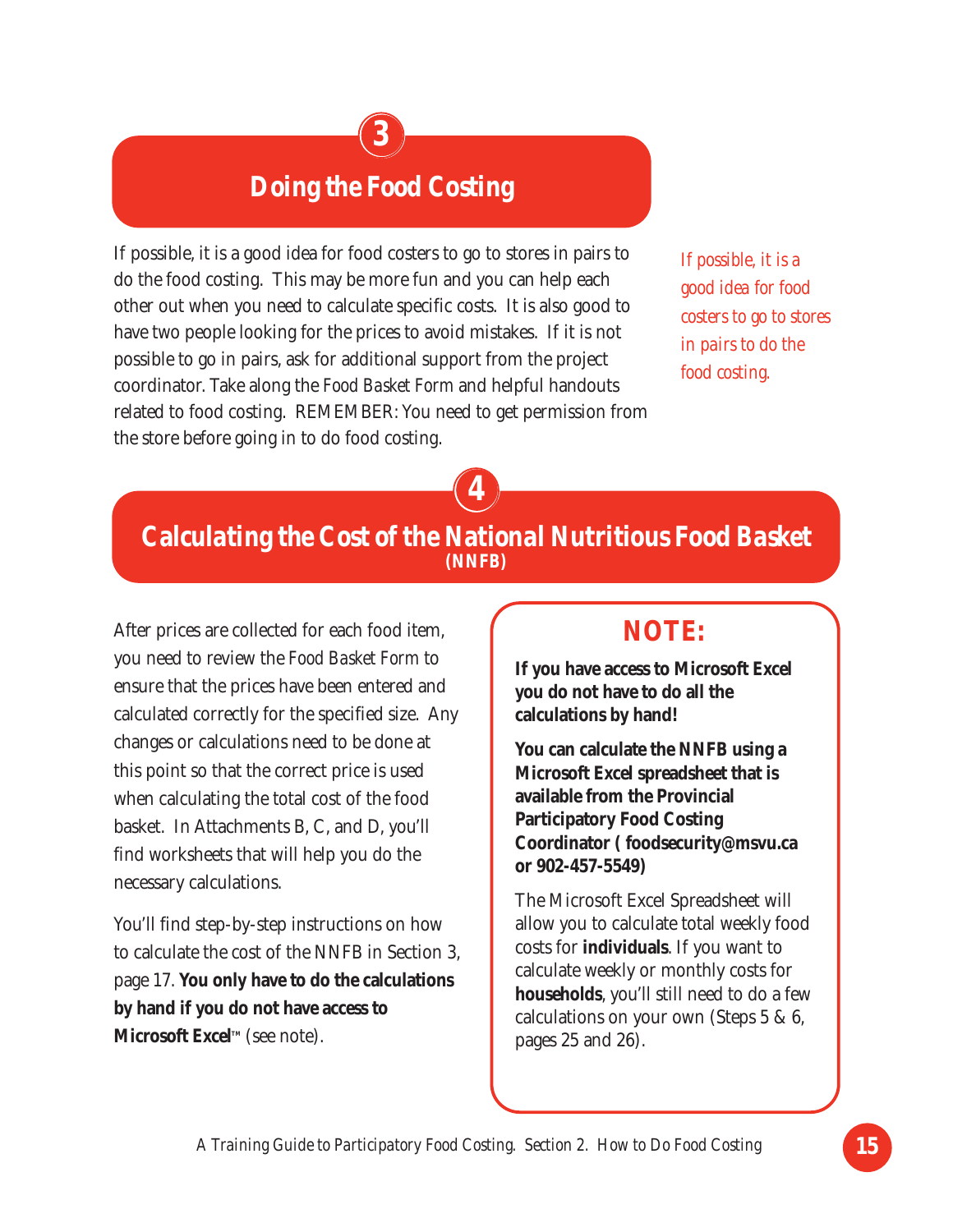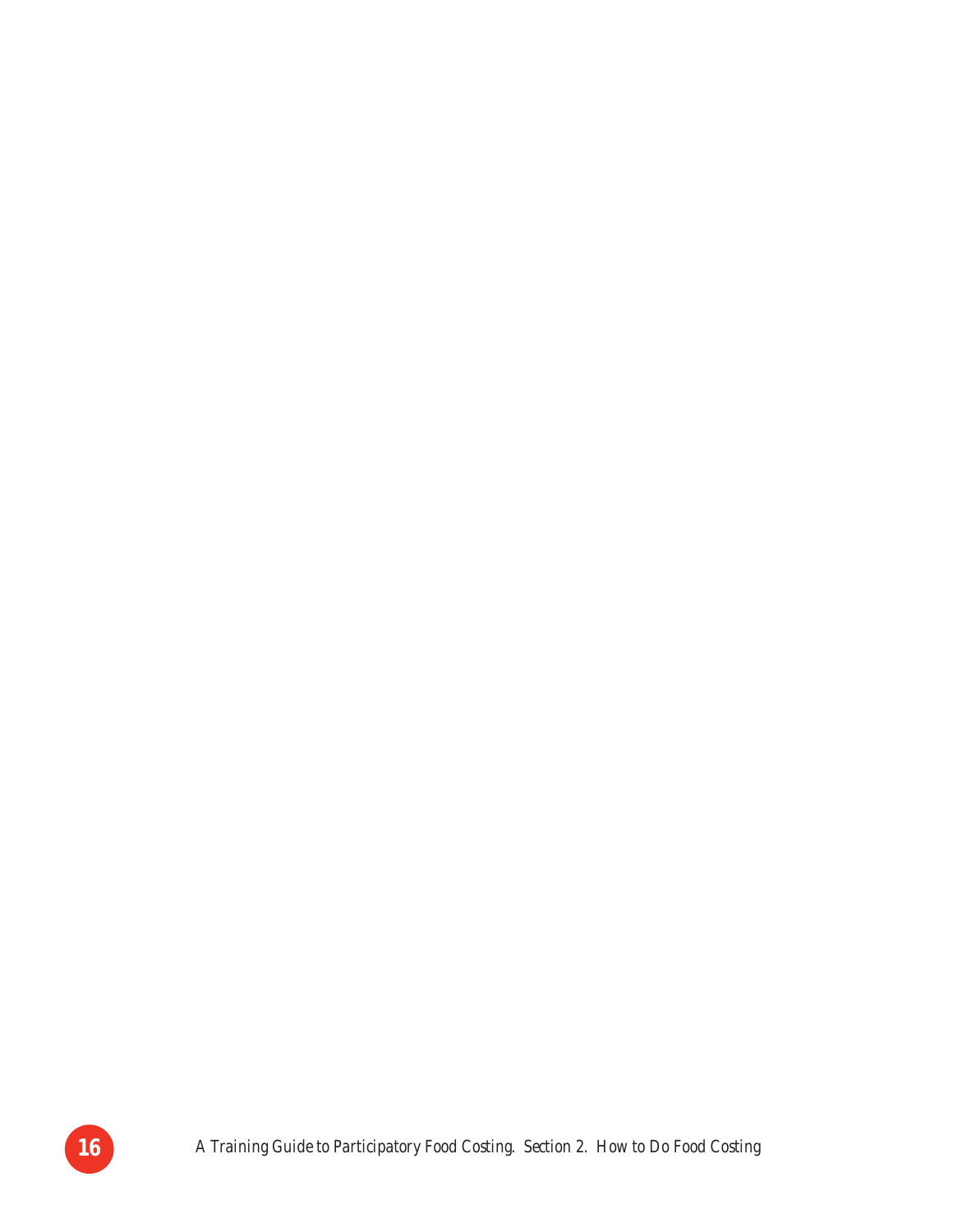# **How to calculate the cost of the National Nutritious Food Basket**

## **Using Worksheet 1 to calculate the cost of food**

*The following steps will allow you to use the prices you have collected in the stores to calculate the cost of the NNFB.*

### **General Directions**

- **Photocopy** *Worksheet 1: Calculating the Cost of Food* (Attachment B, page 68).
- **Use a calculator to calculate the price /kg** • **Do not round off numbers on your calculator.**

For example, do not change a number like 2.365789 to 2 or 2.37 until you have completed your calculations and are ready to enter the number into the final column on the spreadsheet (Column H). When you get to Column H, enter no more than 2 numbers after the decimal point. For example, 3.46785 is entered as 3.47.



*Section* **3**

## *If an Item is Missing*

If you were unable to get a price for a food item at one store, you can use the average price of that item from the other stores.

Using the yogurt example, let's say there was no yogurt at Store 4. In this case you would enter the average price from stores 1, 2 & 3:  $$3.29 + $3.49 + $3.89 = $10.67$  $$10.67 \div 3 = $3.56$ 

So for store 4 you would enter a price of **\$3.56**. You would then add together all four prices and divide by 4 to get the average price to enter into the spreadsheet.

You can substitute the average cost for up to 5 items in the food basket if necessary.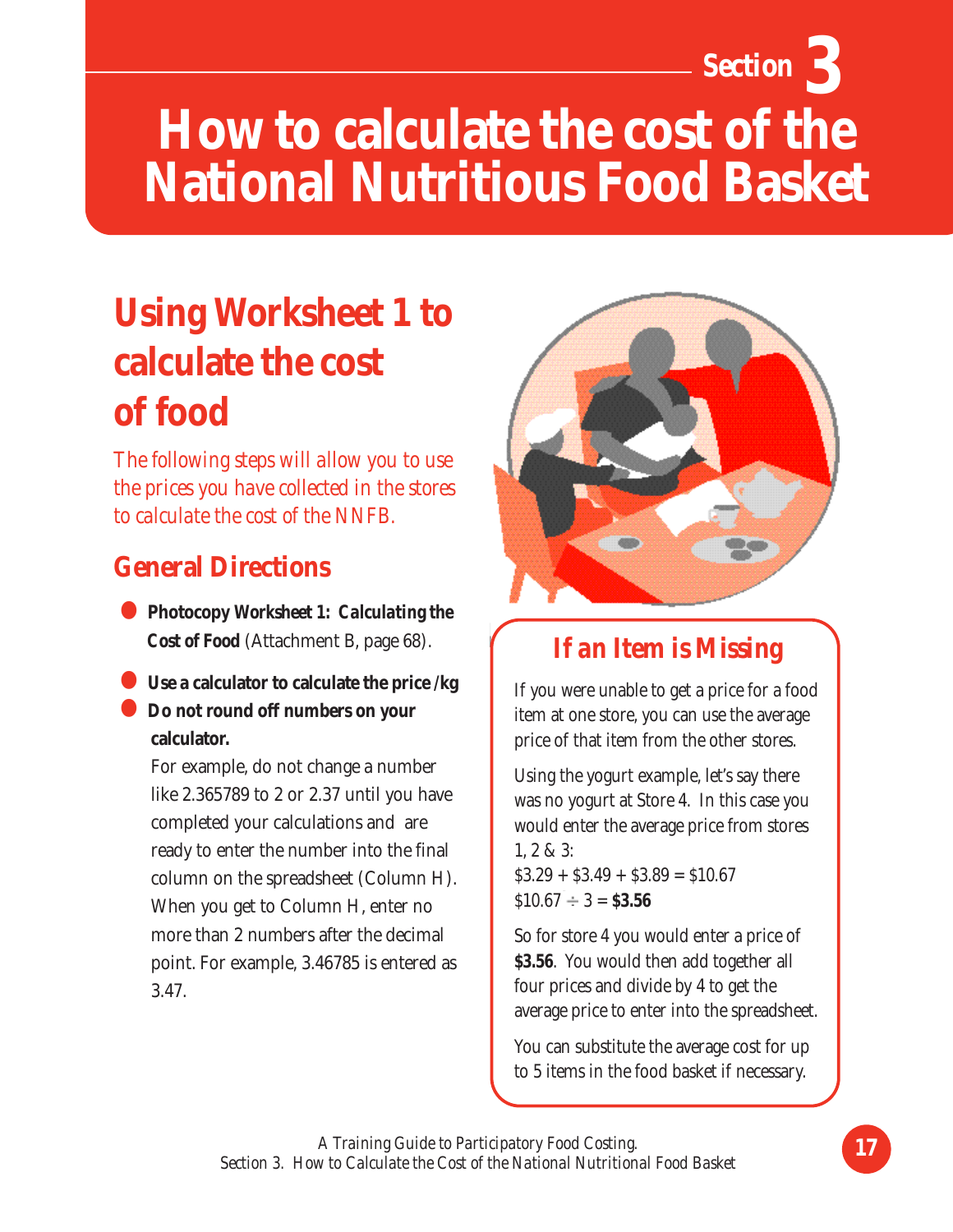#### • **If you collect prices from several stores, you only need to do this worksheet once, using the average cost of each food.**

For example, if you have costed four stores, average the prices of each food item from these stores. See the example below using yogurt.

#### **Yogurt 500g**

Store 1 - \$3.29 Store 2 - \$3.49 Store 3 - \$3.89 Store 4 - \$1.79 \$12.46 \$12.46  $\frac{24}{4}$  = \$3.12

**Average price: \$3.12 — enter this price on the spreadsheet.**

#### *1* **Enter the Purchase Prices**

Enter the purchase price of each food from the last column of the *Food Basket Form* (*Price Entered to Spreadsheet*) into Column C (*Purchase Price*) of the Worksheet.

**Remember**: If you have costed more than one store, enter the average cost.

| A<br><b>Foods</b>       | B<br><b>Purchase</b><br><b>Size</b> | <b>Purchase</b><br><b>Price</b> | D<br><b>Scalar</b> | E<br><b>Scaled</b><br><b>Price</b> | Ā<br><b>Weight</b> | <b>Weighted</b><br><b>Price</b> | <b>Weekly Cost</b><br><b>/Food Grouping</b> |
|-------------------------|-------------------------------------|---------------------------------|--------------------|------------------------------------|--------------------|---------------------------------|---------------------------------------------|
| <b>Milk</b><br>Products |                                     |                                 |                    |                                    |                    |                                 |                                             |
| 2% Milk                 | 3L                                  | \$4.24                          | 0.3333             |                                    | 0.6530             |                                 |                                             |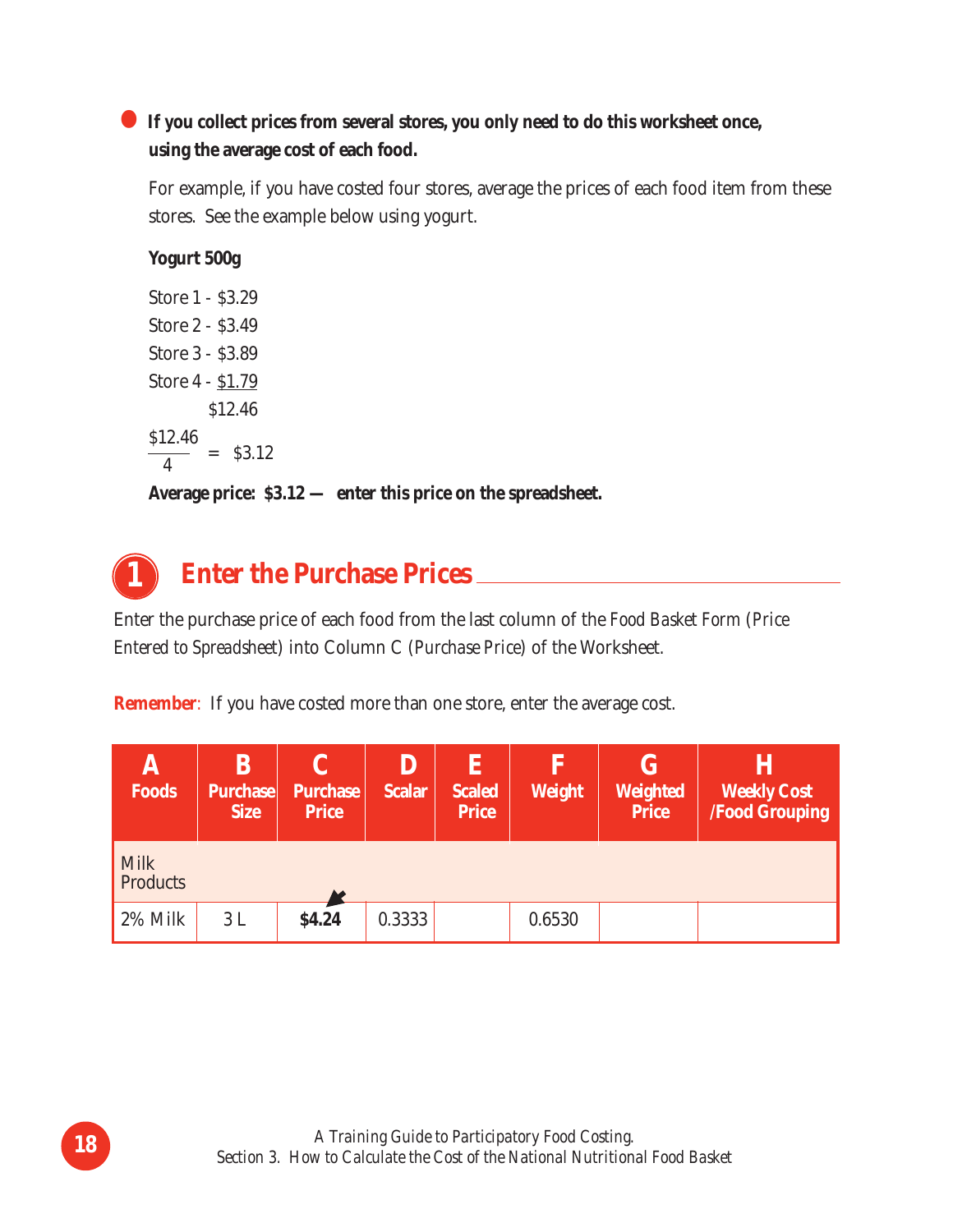## *2* **Determine the Scaled Price (Column E)**

The Scalar is a factor applied to the purchase price of the item to convert the foods within in a food group to a common unit of measure such as kilograms.

Multiply the *Purchase Price* (Column C) by the *Scalar* (Column D).

 $C \times D = E$  $4.24 \times 0.3333 = 1.413192$ 

| Α<br><b>Foods</b> | B<br><b>Purchase</b><br><b>Size</b> | <b>Purchase</b><br><b>Price</b> | D<br><b>Scalar</b> | E<br><b>Scaled</b><br><b>Price</b> | <b>IV</b><br><b>Weight</b> | <b>Weighted</b><br><b>Price</b> | <b>Weekly Cost</b><br><b>/Food Grouping</b> |
|-------------------|-------------------------------------|---------------------------------|--------------------|------------------------------------|----------------------------|---------------------------------|---------------------------------------------|
| Milk<br>Products  |                                     |                                 |                    |                                    |                            |                                 |                                             |
| 2% Milk           | 3L                                  | \$4.24                          |                    | 0.3333 \$1.413192                  | 0.6530                     |                                 |                                             |

## **Determine the Weighted Price (Column G)**

The weight is a way of showing the relative importance of foods within a food group. Multiply the *Scaled Price* (Column E) by the Weight (Column F).

 $E \times F = G$ 

*3*

 $1.413192 \times 0.6530 = 0.9228143$ 



**Repeat steps 1 through 3 for each food item in a food grouping.**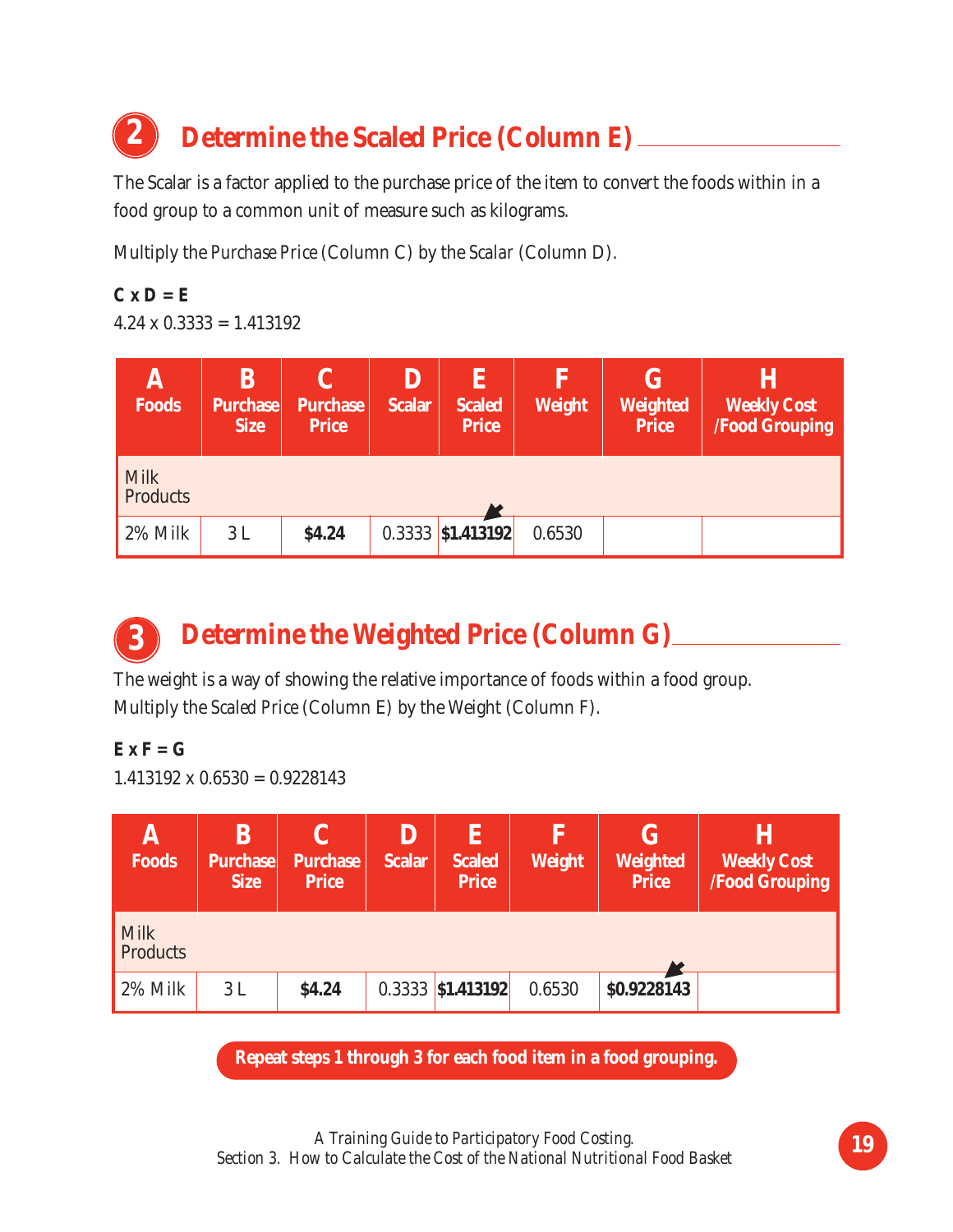#### *4* **Calculate the Weekly Cost per Food Grouping**

Within the food grouping, add up all the *Weighted Prices* in Column G. This will give you the *Weekly Cost per Food Grouping*. Round the total to two decimal places and write this total in the shaded square (Column H).

| A<br><b>Foods</b>                         | B<br><b>Purchase</b><br><b>Size</b> | $\mathbf C$<br><b>Purchase</b><br><b>Price</b> | D<br><b>Scalar</b> | E<br><b>Scaled</b><br><b>Price</b> | $\overline{\mathbf{F}}$<br><b>Weight</b> | $\bf G$<br><b>Weighted</b><br><b>Price</b> | $\bf H$<br><b>Weekly Cost</b><br><b>/Food Grouping</b> |
|-------------------------------------------|-------------------------------------|------------------------------------------------|--------------------|------------------------------------|------------------------------------------|--------------------------------------------|--------------------------------------------------------|
| <b>Milk</b><br><b>Products</b>            |                                     |                                                |                    |                                    |                                          |                                            |                                                        |
| 2% Milk                                   | 3L                                  | 4.17                                           | 0.3333             | 1.413192                           | 0.6530                                   | 0.9228143                                  |                                                        |
| Yogurt                                    | 500 <sub>g</sub>                    | 1.79                                           | 1.7567             | 3.144493                           | 0.0165                                   | 0.0518841                                  |                                                        |
| Cheddar<br>Cheese<br>Medium               | 227g                                | 3.19                                           | 0.7627             | 2.433013                           | 0.0889                                   | 0.2162948                                  |                                                        |
| <b>Process</b><br>Cheese<br><b>Slices</b> | 500 <sub>g</sub>                    | 3.49                                           | 0.4078             | 1.423222                           | 0.0849                                   | 0.1208315                                  |                                                        |
| <b>Mozarella</b><br>Cheese                | 227g                                | 3.29                                           | 0.8157             | 2.683653                           | 0.1233                                   | 0.3308944                                  |                                                        |
| Vanilla<br><b>Ice Cream</b>               | 2L                                  | 2.89                                           | 0.8723             | 2.520947                           | 0.0334                                   | 0.0841996                                  |                                                        |
|                                           |                                     |                                                |                    |                                    |                                          |                                            | \$1.73                                                 |

**Repeat steps 1 through 4 for each food item in a food grouping.**

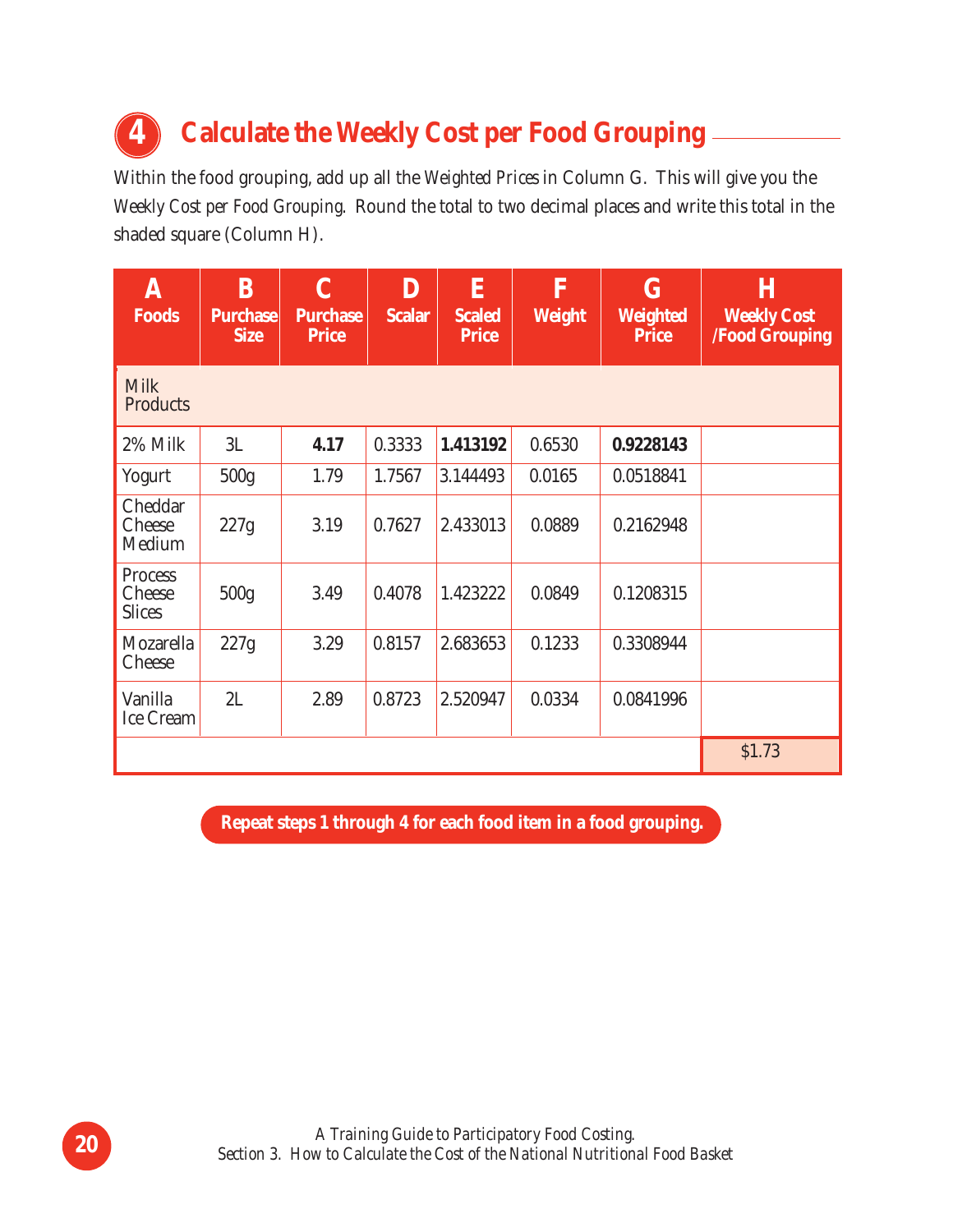## *Using Worksheets 2 & 3 to calculate weekly and monthly food costs for different households*

After you have completed Worksheet 1- *Calculating the Cost of Food,* you now can use the weekly food costs, along with the information in Worksheet 2— *Factors for Age/Gender Groups* (Attachment C, page 73), to calculate the weekly food costs for individuals of different ages and genders and for families of any size.

To do this, you use the numbers in Column H—the *Weekly Cost per Food Grouping***—**of Worksheet 1 and the factor from Worksheet 2 that corresponds to the age/gender group you wish to calculate.



### **Decide the age and gender of the individuals whose food costs you want to calculate**

Make a copy of Worksheet 3- *Weekly Food Cost for An Individual* (Attachment D, page 76) for each person whose food costs you plan to calculate.

Worksheet 2 allows you to calculate costs for 23 different age and gender combinations including pregnant and breastfeeding women and a family of four.

To do this, you multiply the factor under each food grouping for the specific age/gender you want by the weekly cost for that food grouping in Column H of Worksheet 1. For example, to determine the weekly cost of milk products for a 1-year-old child you multiply the number in Column H (Worksheet 1) at the end of the milk products by 3.50, the Milk Products factor for a 1-year-old child.

**\$1.73 x 3.50 = \$6.06**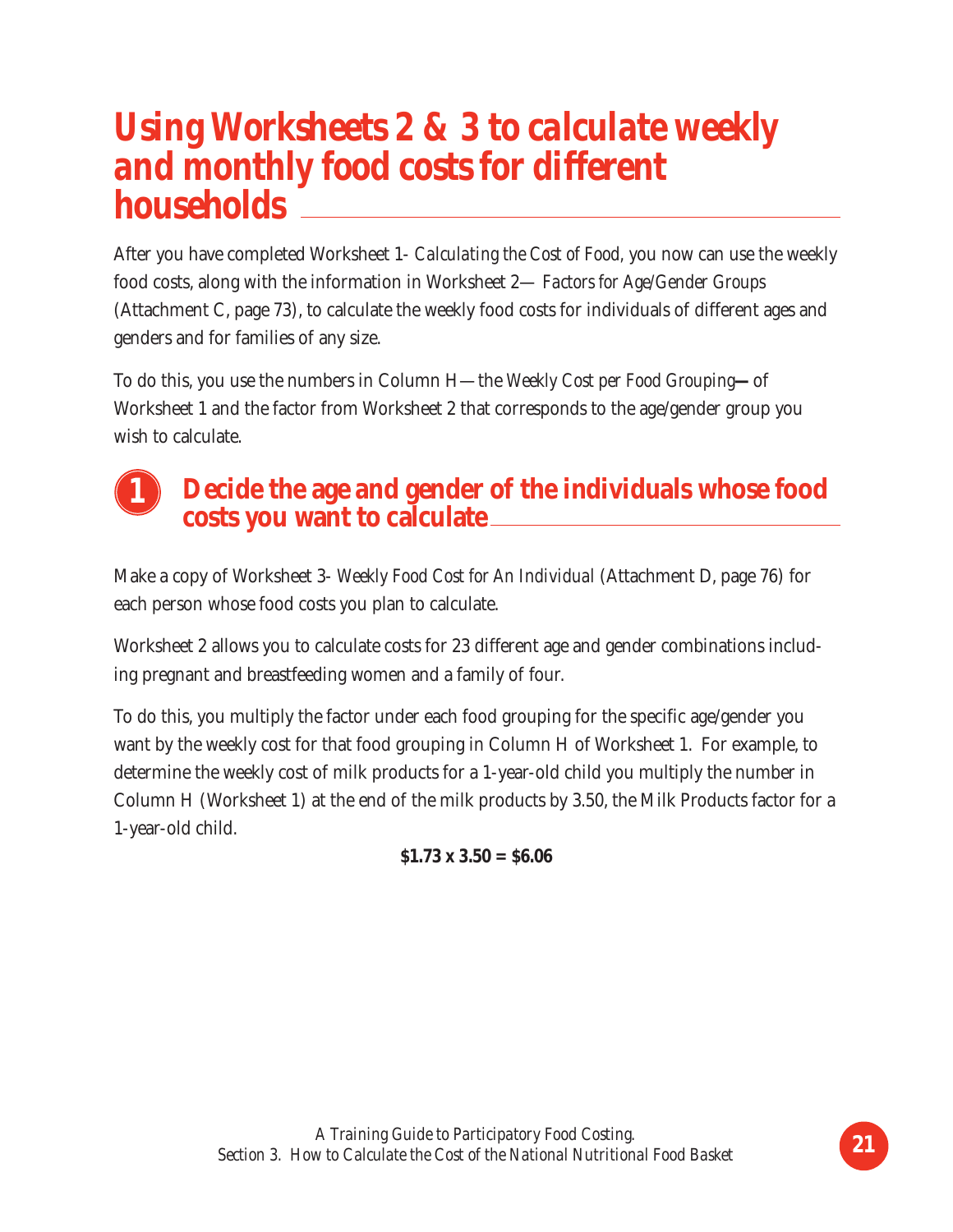## *2* **Enter the Total Weekly Food Costs on Worksheet 3**

Enter the numbers for each food grouping from Column H on Worksheet 1 into Column 2 of Worksheet 3.

| <b>Worksheet 3— Weekly Food Costs for an Individual</b> |                                            |                                |                                                  |  |  |  |  |
|---------------------------------------------------------|--------------------------------------------|--------------------------------|--------------------------------------------------|--|--|--|--|
| $\mathbf{1}$                                            | $\boldsymbol{2}$                           | 3                              | $\overline{\mathbf{4}}$                          |  |  |  |  |
| Food                                                    | <b>Weekly Cost</b><br>(Col. H-Worksheet 1) | <b>Factor</b><br>(Worksheet 2) | <b>Age/Gender Specific</b><br><b>Weekly Cost</b> |  |  |  |  |
| <b>Milk</b><br><b>Eggs</b>                              | \$1.73<br>\$0.17                           |                                |                                                  |  |  |  |  |
| <b>Meats</b>                                            | \$6.84                                     |                                |                                                  |  |  |  |  |
| <b>Meat Alternatives</b>                                | \$2.99                                     |                                |                                                  |  |  |  |  |
| <b>Grains</b>                                           | \$2.80                                     |                                |                                                  |  |  |  |  |
| <b>Citrus Fruit</b>                                     | \$1.86                                     |                                |                                                  |  |  |  |  |
| <b>Other Fruit</b>                                      | \$2.50                                     |                                |                                                  |  |  |  |  |
| <b>Potatoes</b>                                         | \$0.96                                     |                                |                                                  |  |  |  |  |
| <b>Other Vegetables</b>                                 | \$2.37                                     |                                |                                                  |  |  |  |  |
| Fats & Oils                                             | \$4.57                                     |                                |                                                  |  |  |  |  |
| <b>Sugar</b>                                            | \$1.53                                     |                                |                                                  |  |  |  |  |
|                                                         | <b>Weekly Cost of all Food Groupings</b>   |                                |                                                  |  |  |  |  |
|                                                         | <b>Total Weekly Food Cost</b>              |                                |                                                  |  |  |  |  |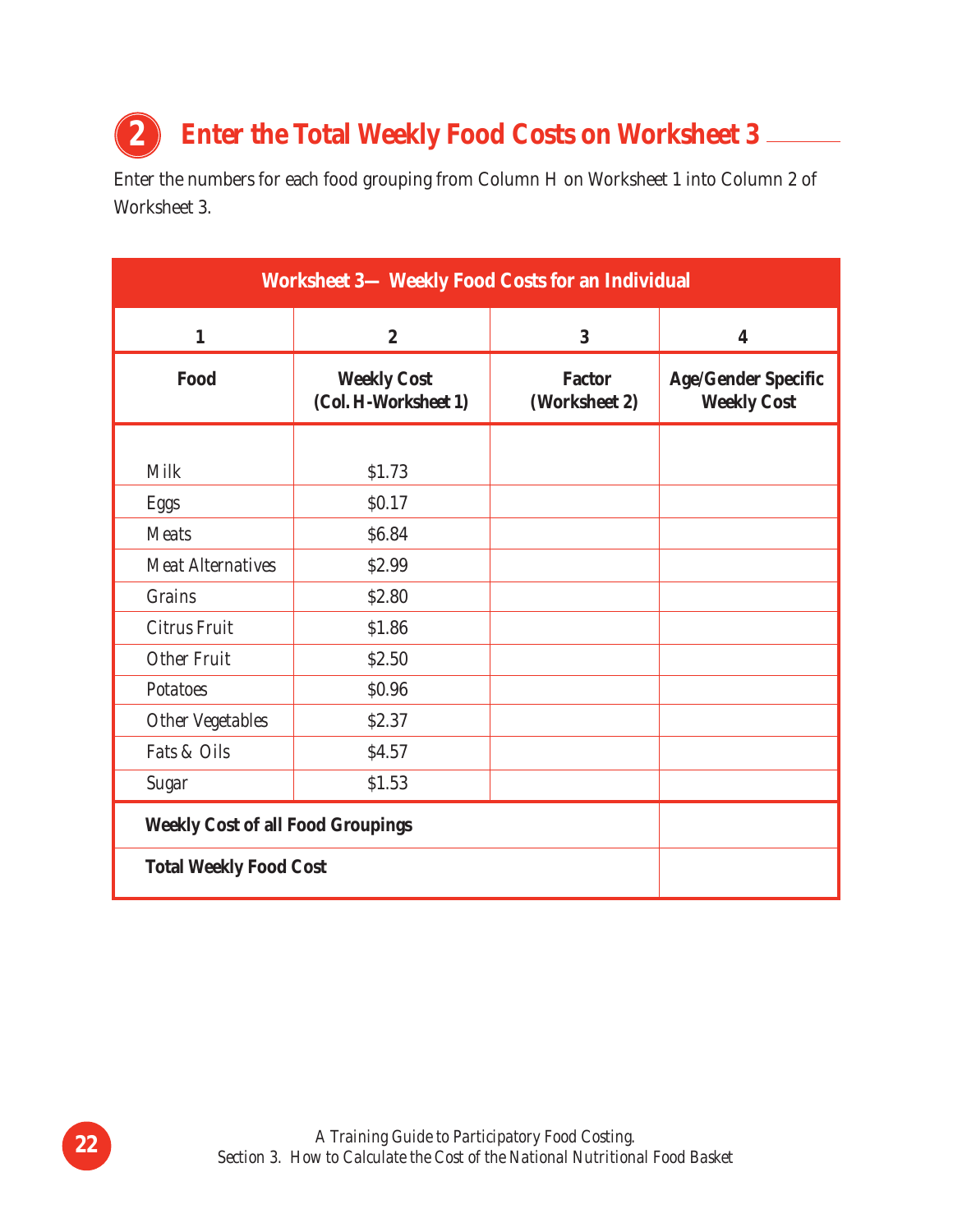## *3* **Enter the Appropriate Age/Gender Factor**

On Worksheet 2, find the factor for the age/gender group whose food costs you are calculating. Enter the factor for each food grouping into Column 3 of Worksheet 3. The example below uses the factors for a woman aged 25-49 years.

| <b>Worksheet 3— Weekly Food Costs for an Individual</b> |                                            |                                |                                                  |  |  |  |
|---------------------------------------------------------|--------------------------------------------|--------------------------------|--------------------------------------------------|--|--|--|
| $\mathbf{1}$                                            | $\boldsymbol{2}$                           | 3                              | $\boldsymbol{4}$                                 |  |  |  |
| Food                                                    | <b>Weekly Cost</b><br>(Col. H-Worksheet 1) | <b>Factor</b><br>(Worksheet 2) | <b>Age/Gender Specific</b><br><b>Weekly Cost</b> |  |  |  |
| <b>Milk</b>                                             | \$1.73                                     | 3.50                           |                                                  |  |  |  |
| <b>Eggs</b>                                             | \$0.17                                     | 3.00                           |                                                  |  |  |  |
| <b>Meats</b>                                            | \$6.84                                     | 0.85                           |                                                  |  |  |  |
| <b>Meat Alternatives</b>                                | \$2.99                                     | 0.20                           |                                                  |  |  |  |
| Grains                                                  | \$2.80                                     | 1.40                           |                                                  |  |  |  |
| <b>Citrus Fruit</b>                                     | \$1.86                                     | 0.80                           |                                                  |  |  |  |
| <b>Other Fruit</b>                                      | \$2.50                                     | 1.50                           |                                                  |  |  |  |
| <b>Potatoes</b>                                         | \$0.96                                     | 1.00                           |                                                  |  |  |  |
| <b>Other Vegetables</b>                                 | \$2.37                                     | 1.65                           |                                                  |  |  |  |
| Fats & Oils                                             | \$4.57                                     | 0.15                           |                                                  |  |  |  |
| <b>Sugar</b>                                            | \$1.53                                     | 0.20                           |                                                  |  |  |  |
|                                                         | <b>Weekly Cost of all Food Groupings</b>   |                                |                                                  |  |  |  |
| <b>Total Weekly Food Cost</b>                           |                                            |                                |                                                  |  |  |  |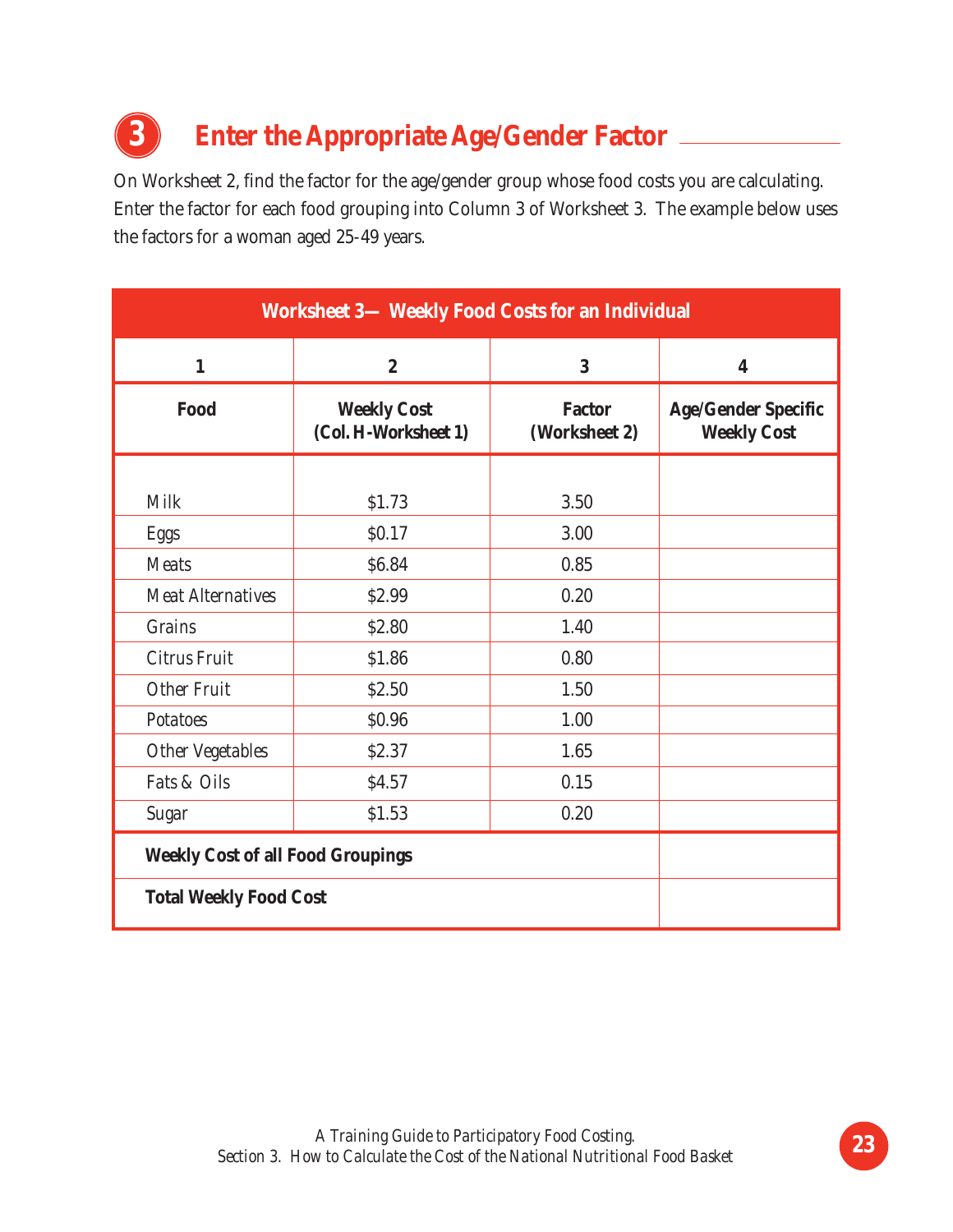#### **Calculate the Age/Gender Specific Weekly Food Cost** *4*

For each food grouping, multiply Column 2 (*Weekly Cost*) and Column 3 (*Factor*). Enter this number in Column 4.

Add all the numbers in this column to get the *Weekly Cost of all Food Groupings* for a woman aged 25-49 years.

| <b>Worksheet 3— Weekly Food Costs for an Individual</b> |                                            |                                |                                                  |  |  |  |
|---------------------------------------------------------|--------------------------------------------|--------------------------------|--------------------------------------------------|--|--|--|
| $\mathbf{1}$                                            | $\boldsymbol{2}$                           | 3                              | $\boldsymbol{4}$                                 |  |  |  |
| Food                                                    | <b>Weekly Cost</b><br>(Col. H-Worksheet 1) | <b>Factor</b><br>(Worksheet 2) | <b>Age/Gender Specific</b><br><b>Weekly Cost</b> |  |  |  |
| <b>Milk</b>                                             | \$1.73                                     | 3.50                           | \$6.06                                           |  |  |  |
| Eggs                                                    | \$0.17                                     | 3.00                           | \$0.51                                           |  |  |  |
| <b>Meats</b>                                            | \$6.84                                     | 0.85                           | \$5.81                                           |  |  |  |
| <b>Meat Alternatives</b>                                | \$2.99                                     | 0.20                           | \$0.60                                           |  |  |  |
| Grains                                                  | \$2.80                                     | 1.40                           | \$3.93                                           |  |  |  |
| <b>Citrus Fruit</b>                                     | \$1.86<br>0.80                             |                                | \$1.49                                           |  |  |  |
| <b>Other Fruit</b>                                      | \$2.50                                     | 1.50                           | \$3.75                                           |  |  |  |
| <b>Potatoes</b>                                         | \$0.96                                     | 1.00                           | \$0.96                                           |  |  |  |
| <b>Other Vegetables</b>                                 | \$2.37                                     | 1.65                           | \$3.91                                           |  |  |  |
| Fats & Oils                                             | \$4.57                                     | 0.15                           | \$0.69                                           |  |  |  |
| <b>Sugar</b>                                            | \$1.53                                     | 0.20                           | \$0.31                                           |  |  |  |
| <b>Weekly Cost of all Food Groupings</b>                | \$28.02                                    |                                |                                                  |  |  |  |
| <b>Total Weekly Food Cost</b>                           |                                            |                                |                                                  |  |  |  |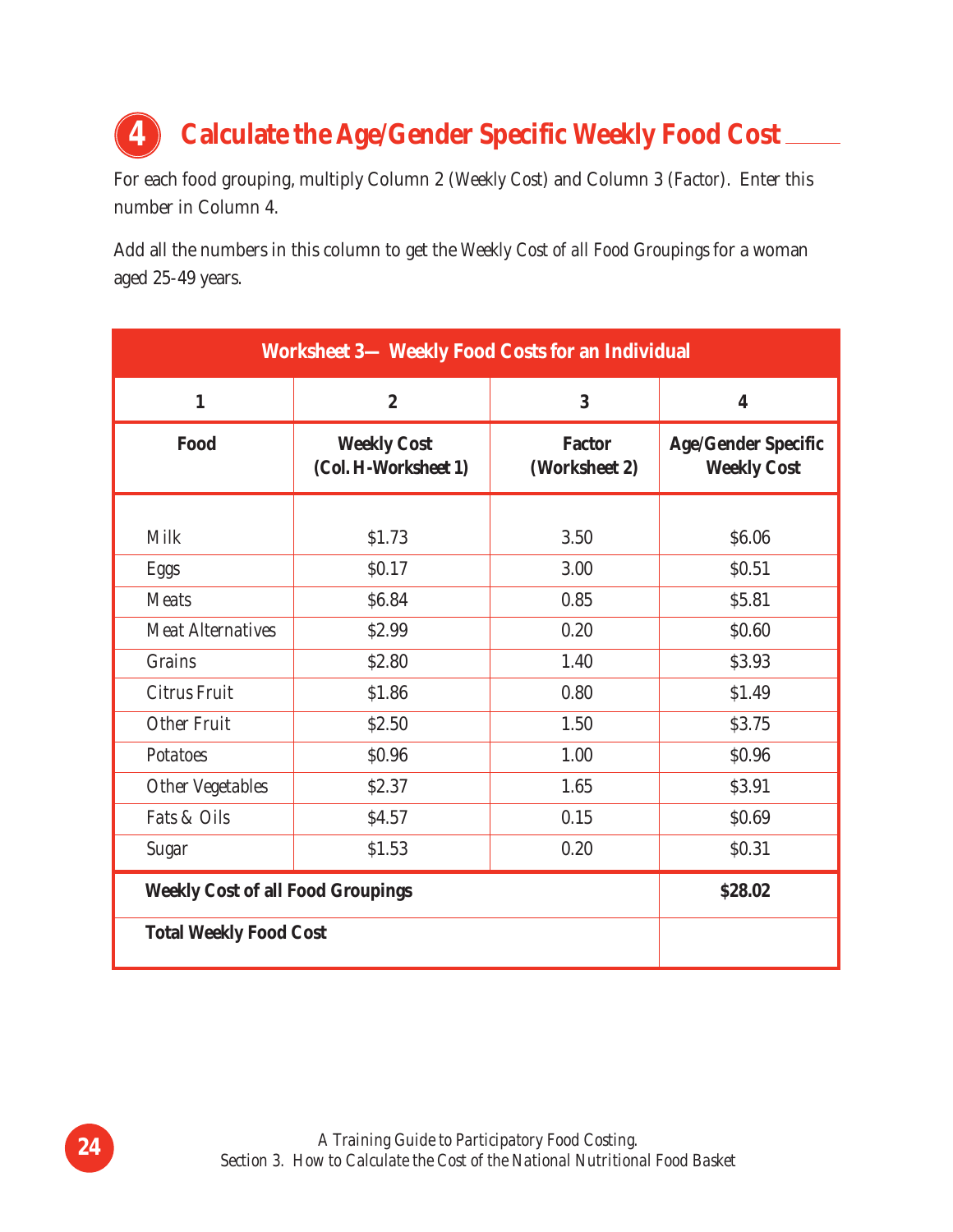## *5* **Calculate the Total Weekly Food Cost**

This calculation adds an additional 5% to *the Weekly Cost of Food* to cover the cost of miscellaneous food items that would not have to be purchased every week*.* This miscellaneous food cost includes things like ketchup, coffee, spices, etc.

To calculate it, multiply the *Weekly Cost of All Food Groupings* by 1.05.

**Example:** \$28.02 x 1.05 = **\$29.42**

\$29.42 is the *Total Weekly Food Cost* for a woman aged 25-49 years.

| <b>Worksheet 3— Weekly Food Costs for an Individual</b> |                                            |                                |                                                  |  |  |  |
|---------------------------------------------------------|--------------------------------------------|--------------------------------|--------------------------------------------------|--|--|--|
| $\mathbf{1}$                                            | $\boldsymbol{2}$                           | 3                              | $\overline{\mathbf{4}}$                          |  |  |  |
| Food                                                    | <b>Weekly Cost</b><br>(Col. H-Worksheet 1) | <b>Factor</b><br>(Worksheet 2) | <b>Age/Gender Specific</b><br><b>Weekly Cost</b> |  |  |  |
| <b>Milk</b>                                             | \$1.73                                     | 3.50                           | \$6.06                                           |  |  |  |
| Eggs                                                    | \$0.17                                     | 3.00                           | \$0.51                                           |  |  |  |
| <b>Meats</b>                                            | \$6.84                                     | 0.85                           | \$5.81                                           |  |  |  |
| <b>Meat Alternatives</b>                                | \$2.99                                     | 0.20                           | \$0.60                                           |  |  |  |
| Grains                                                  | \$2.80                                     | 1.40                           | \$3.93                                           |  |  |  |
| <b>Citrus Fruit</b>                                     | \$1.86                                     | 0.80                           | \$1.49                                           |  |  |  |
| <b>Other Fruit</b>                                      | \$2.50                                     | 1.50                           | \$3.75                                           |  |  |  |
| <b>Potatoes</b>                                         | \$0.96                                     | 1.00                           | \$0.96                                           |  |  |  |
| <b>Other Vegetables</b>                                 | \$2.37                                     | 1.65                           | \$3.91                                           |  |  |  |
| Fats & Oils                                             | \$4.57                                     | 0.15                           | \$0.69                                           |  |  |  |
| <b>Sugar</b>                                            | \$1.53                                     | 0.20                           | \$0.31                                           |  |  |  |
| <b>Weekly Cost of all Food Groupings</b>                | \$28.02 x 1.05                             |                                |                                                  |  |  |  |
| <b>Total Weekly Food Cost</b>                           | \$29.42                                    |                                |                                                  |  |  |  |

**Repeat steps 1 through 5 for each individual whose food costs you want to calculate.**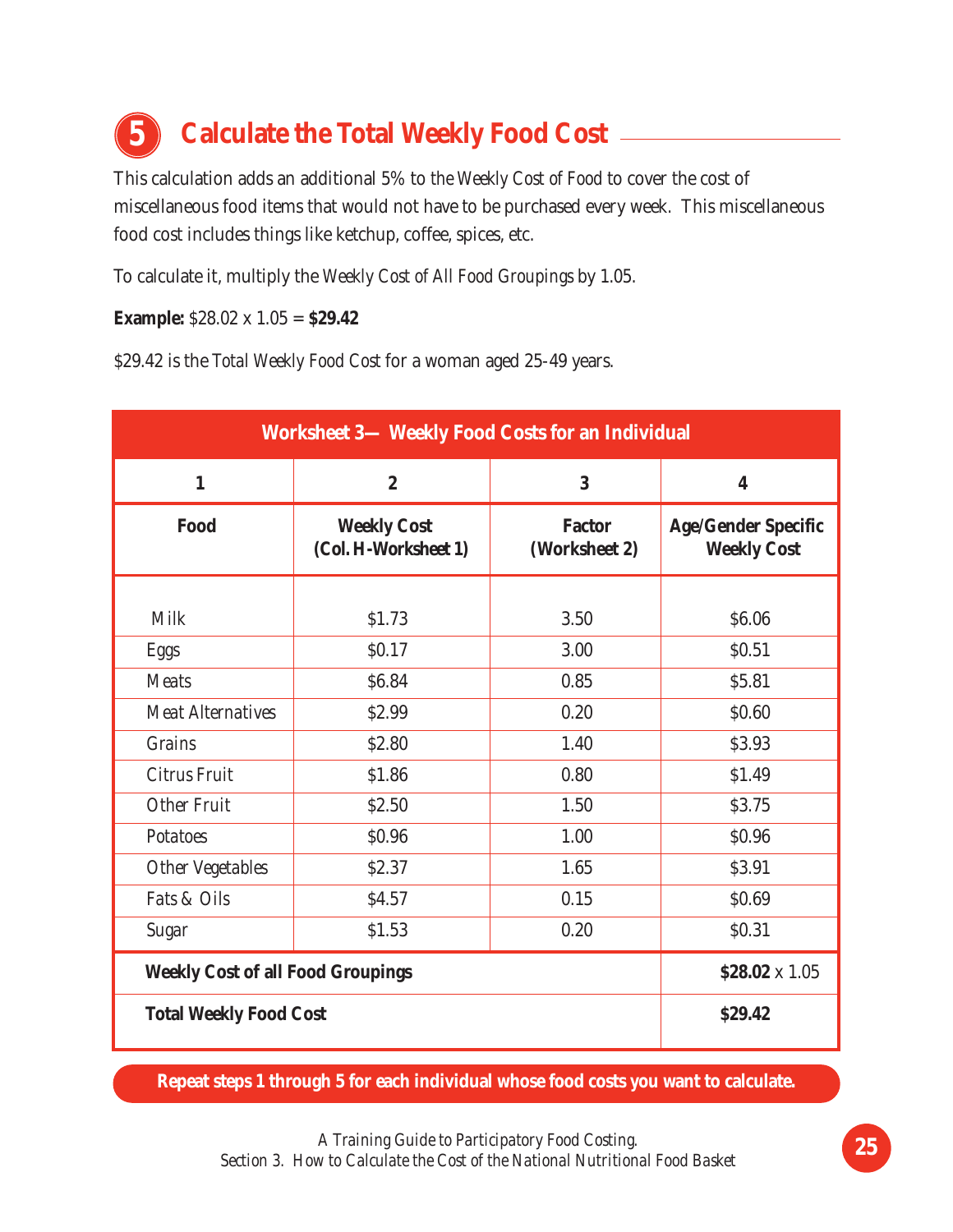#### **Calculate the Total Weekly Household Food Costs**  *6*

To get the **Total Weekly Household Food Cost**, calculate each individual's *Total Weekly Food Cost* separately and add them all together.

For example, if you want to know the total weekly food costs for a household of 5 made up of a 40-year-old woman, boy age 9 years, and three girls ages 11, 14 and 17 years—you would calculate the weekly food costs for the 5 individuals separately and add the totals (Worksheet 3, step 5).

Because it costs a little more per person to feed small groups of people and a little less per person to feed larger groups, you now have to adjust the total weekly cost that you added up from the individual weekly food costs. The adjustment factors are listed in the box on this page.

Use the adjustment for household size that applies to your situation.

*1 person:* increase costs by 15% *(multiply total food costs by 1.15)*

*2 persons:* increase costs by 10% *(multiply total food costs by 1.10)*

*3 persons:* increase by 5% *(multiply total food costs by 1.05)*

*4 persons:* no change

*5 persons:* decrease food costs by 5% *(multiply total food costs by .95) 6 persons:* decrease costs by 10%

*(multiply total food costs by .90)*

For example, to get the **Total Weekly Household Food Cost** for the 5-member

household above—the lone mother with four children—you would take their combined weekly food costs and multiply by 0.95.

Another example would be to get the **Total Weekly Household Food Cost** for a single woman age 25-49 years, who lives alone. (The weekly food cost for a woman in this age groups was calculated in Step 5.) This would be considered a household of one. You would multiply her *Total Weekly Food Cost* of \$29.42 by an adjustment factor of 1.15.

\$29.42 x 1.15 = **\$33.83**

**Her Total Weekly Household Food Cost would be \$33.83.**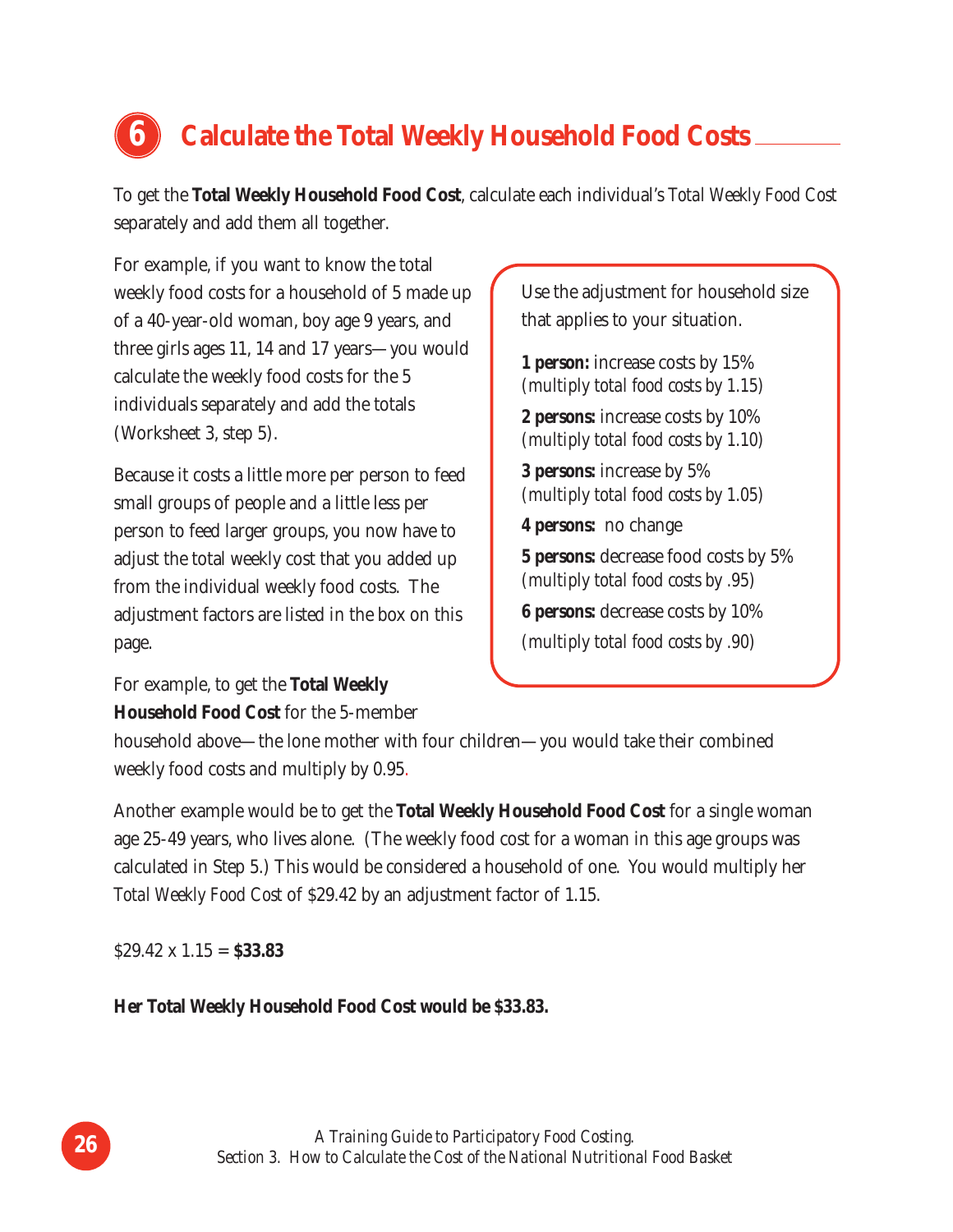## *7* **Calculate the Monthly Cost of a Nutritious Food Basket**

To figure out a monthly cost of the food basket, multiply *Total Weekly Household Food Cost* by 4.33—the average number of weeks in a month.

For example, in the case of the lone woman age 25-49 years you would multiply \$33.83 x 4.33 = **\$146.48.**

Her **Monthly Cost of a Nutritious Food Basket** would be \$146.48**.**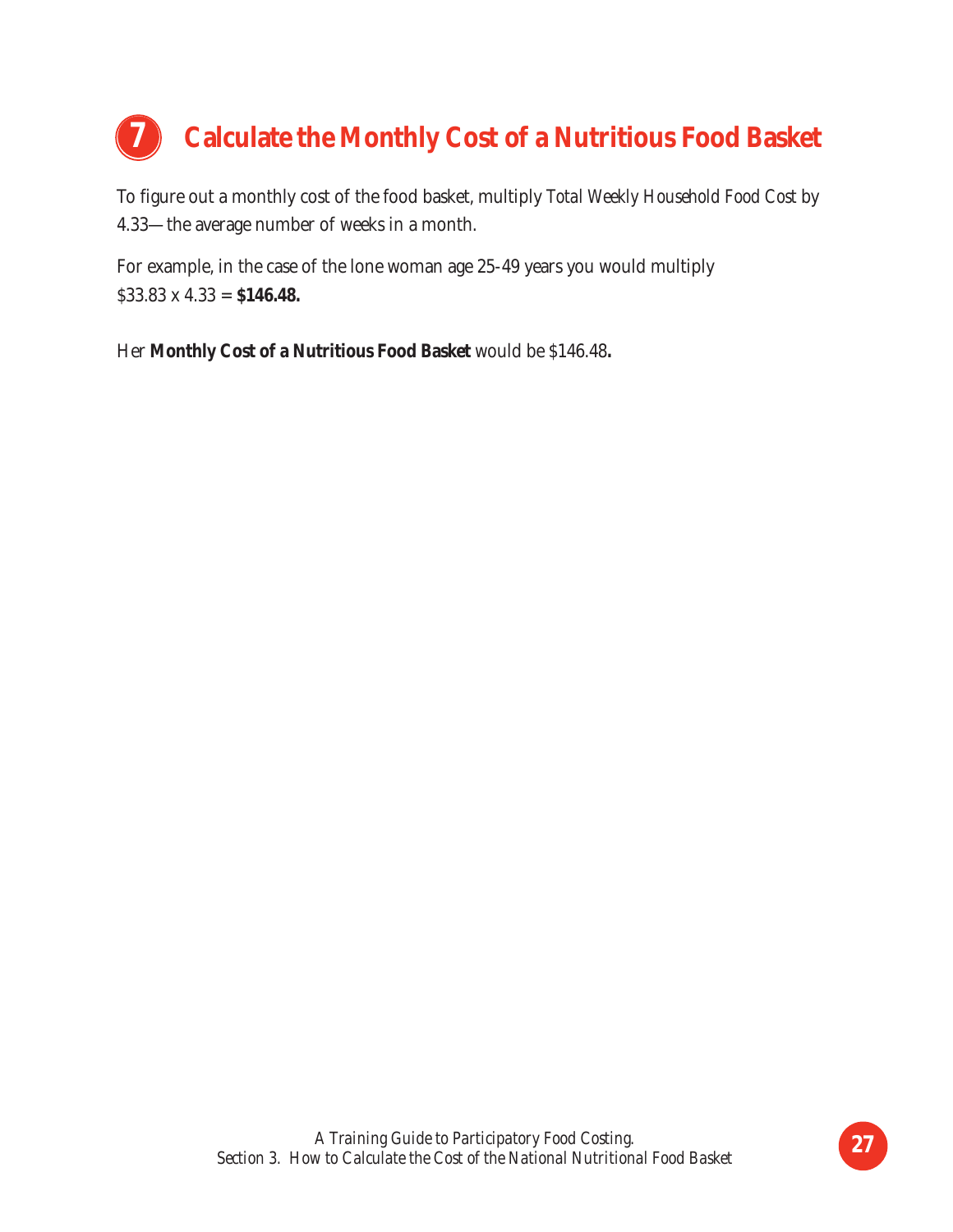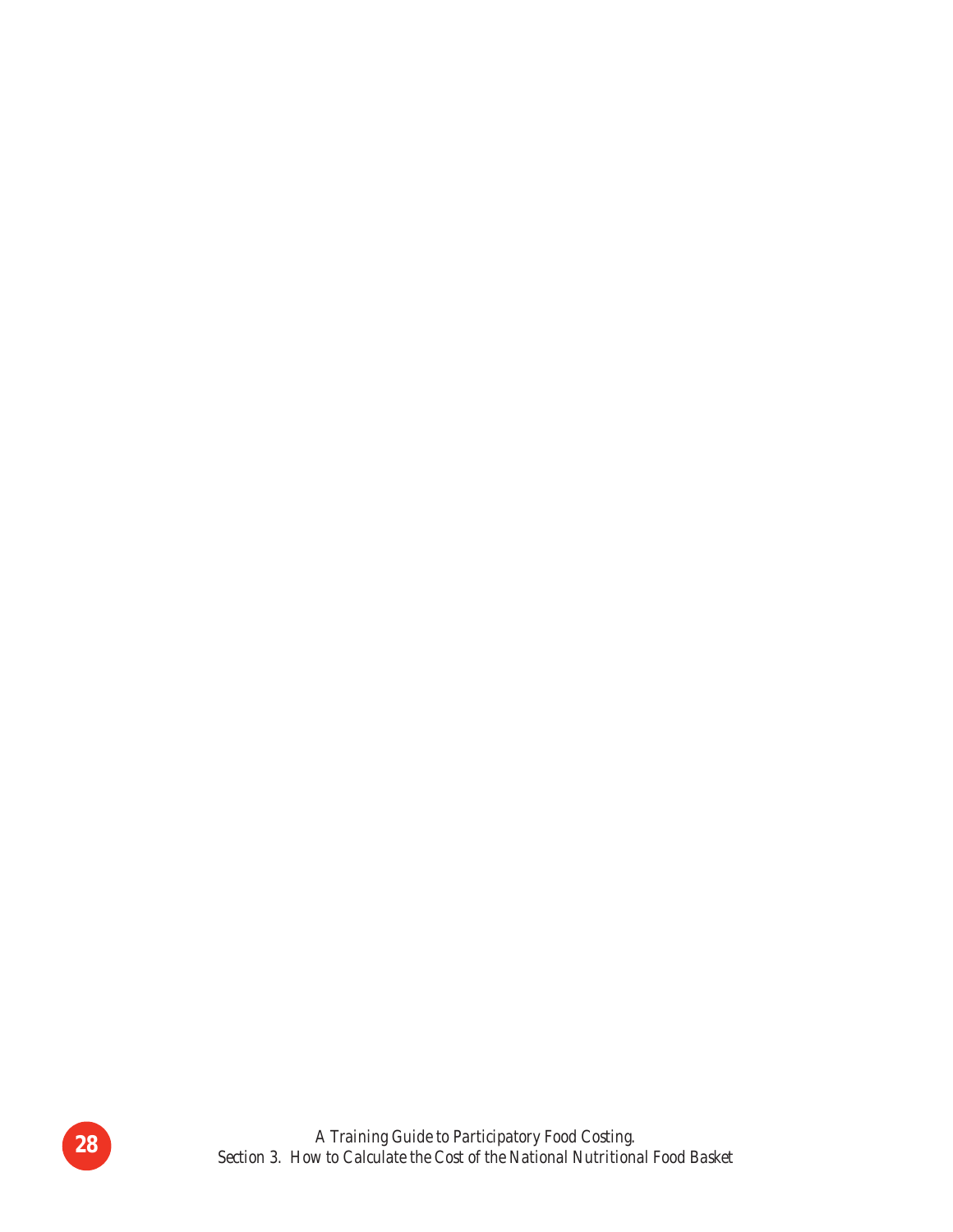# **Using the information**



*The National Nutritious Food Basket can be used to compare the cost of a basic nutritious diet to the amount of money people living on income assistance and minimum wage have available for food. This can be a powerful way to demonstrate the potential existence of food insecurity in your community.*

Following are two tables showing how to calculate affordability for families supported by minimum wage as well as income assistance. These are hypothetical cases using estimated income and expenses for Nova Scotia situations (as found in the Participatory Food Costing Project, 2002).

*Section* **4**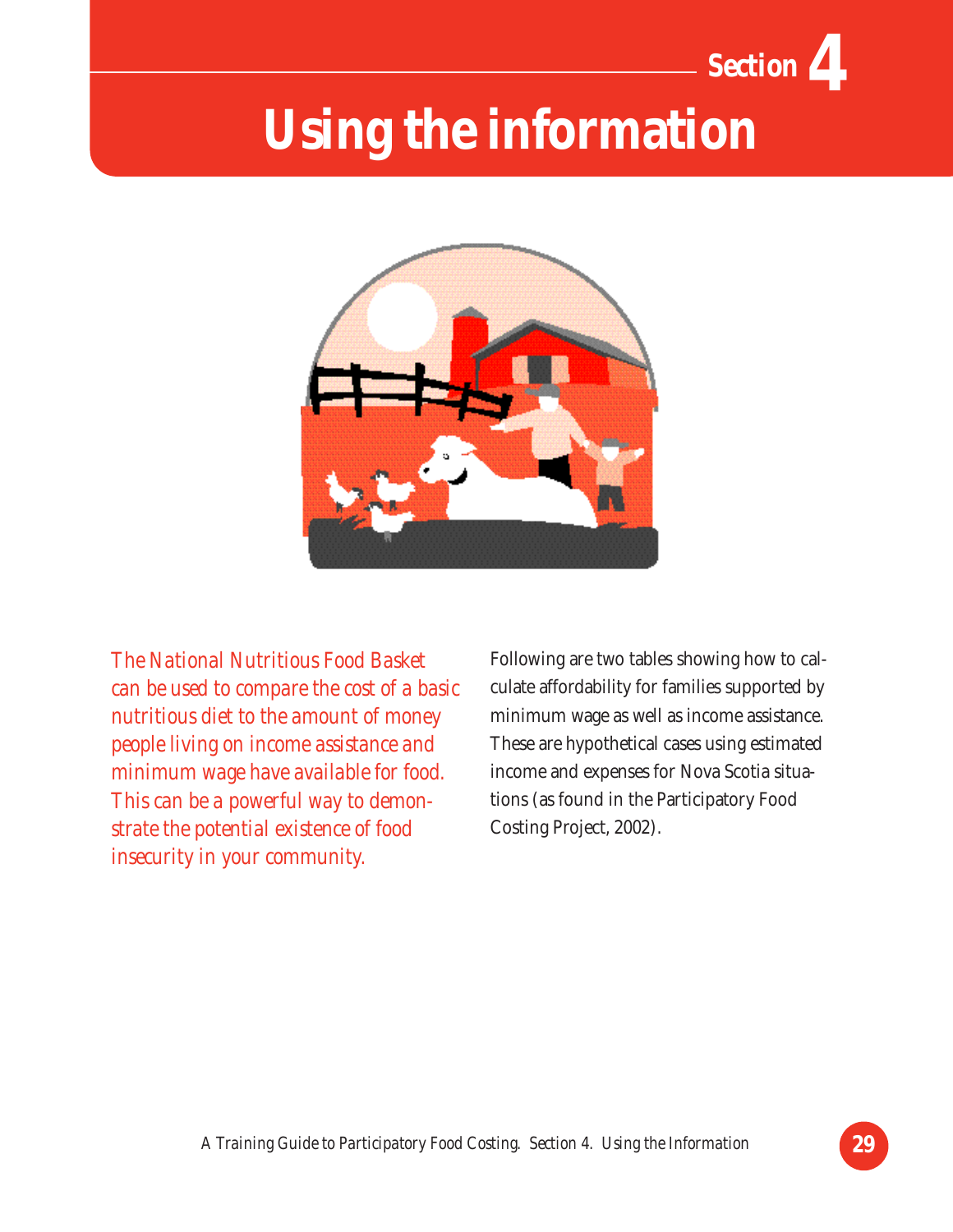| <b>Table 1</b>                                                                      |                                                                                                                       |  |  |  |  |
|-------------------------------------------------------------------------------------|-----------------------------------------------------------------------------------------------------------------------|--|--|--|--|
| Affordability of a Nutritious Diet for Households Earning Minimum Wage <sup>1</sup> |                                                                                                                       |  |  |  |  |
|                                                                                     | One-parent household of three <sup>2</sup><br>supported by minimum wage<br>(40 hrs/wk at \$6.50/hr as of April, 2004) |  |  |  |  |
| <b>Monthly Net Income</b>                                                           |                                                                                                                       |  |  |  |  |
| <b>Wages</b>                                                                        | \$758.00                                                                                                              |  |  |  |  |
| Canada Child Tax Benefit                                                            | \$512.07                                                                                                              |  |  |  |  |
| <b>Federal GST Benefit</b>                                                          | \$55.00                                                                                                               |  |  |  |  |
| <b>Total</b>                                                                        | \$1325.07                                                                                                             |  |  |  |  |
|                                                                                     |                                                                                                                       |  |  |  |  |
| <b>Basic Monthly Expenses</b>                                                       |                                                                                                                       |  |  |  |  |
| <b>Shelter</b>                                                                      | $-$ \$493.00                                                                                                          |  |  |  |  |
| Power/heat/water                                                                    | $-$ \$100.00                                                                                                          |  |  |  |  |
| Telephone                                                                           | $-$ \$28.75                                                                                                           |  |  |  |  |
| Transportation                                                                      | $-$ \$276.88                                                                                                          |  |  |  |  |
| Childcare                                                                           | $-$ \$304.41                                                                                                          |  |  |  |  |
| Clothing, footwear, etc.                                                            | $-$ \$162.35                                                                                                          |  |  |  |  |
| Total Expenses (excluding food)                                                     | 1365.39                                                                                                               |  |  |  |  |
| <b>Funds remaining for food</b>                                                     | $-$ \$40.32                                                                                                           |  |  |  |  |
| <b>Cost of the NNFB</b>                                                             | \$351.68                                                                                                              |  |  |  |  |
| Monthly funds remaining for other expenses                                          | $-$ \$392.00                                                                                                          |  |  |  |  |

*1 Williams P.L., Johnson C.P., Kratzman M.L.V., Johnson C.J., Anderson B.J., and Chenhall C. 2006. Can Households Earning Minimum Wage in Nova Scotia Afford Nutritious Diet? Canadian Journal of Public Health. 97 (6) 430-34*

*2 Household composed of a lone mother agd 37, a girl 4 years, and a boy 7 years*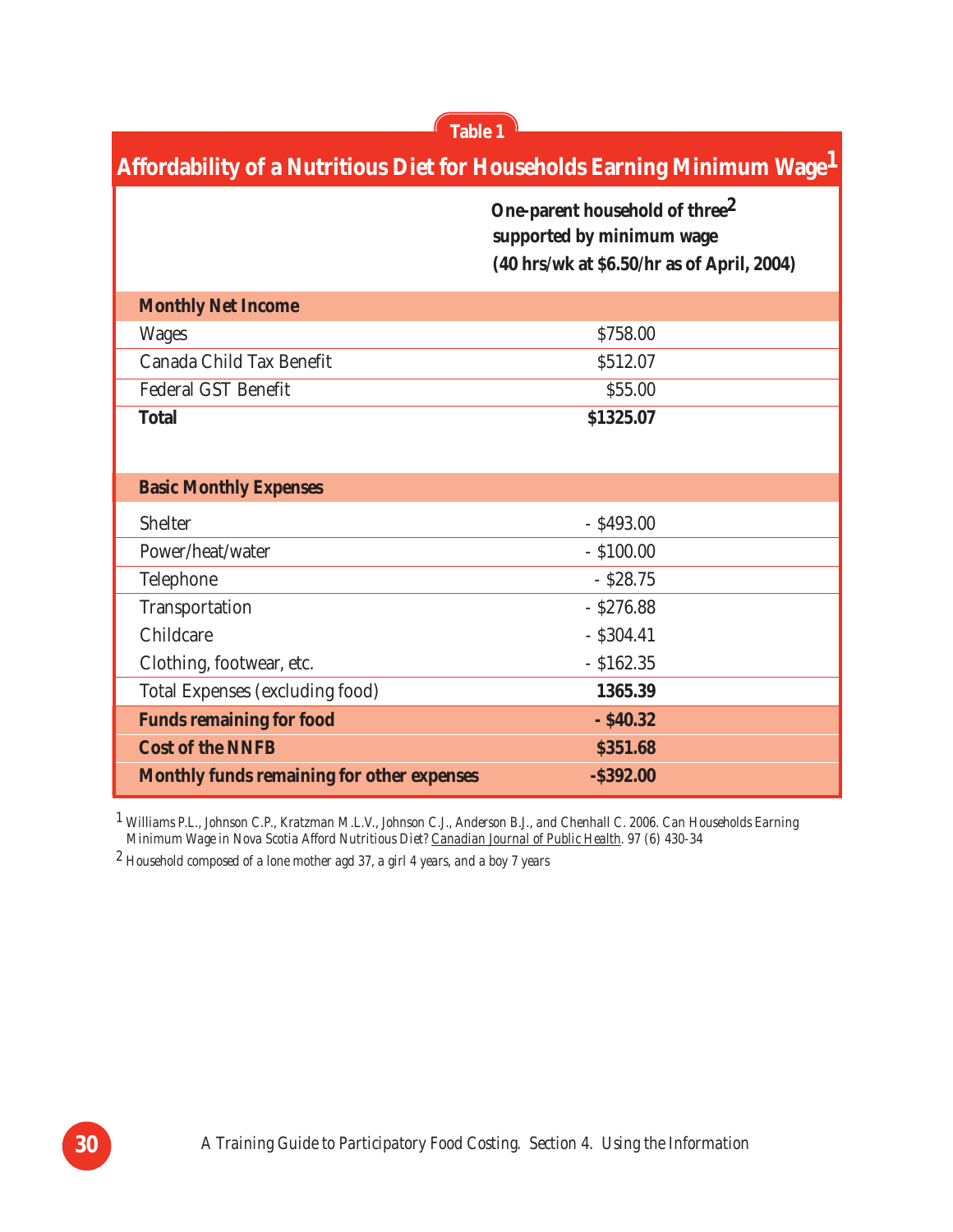#### **Table 2**

#### **Affordability of a Nutritious Diet for Households Supported by Income Assistance**

|                                            | One-parent household of three supported by<br>income assistance <sup>1</sup> (no employment) |
|--------------------------------------------|----------------------------------------------------------------------------------------------|
| <b>Monthly Net Income</b>                  |                                                                                              |
| <b>Personal Allowance</b>                  | \$180.00                                                                                     |
| <b>Shelter Allowance</b>                   | \$593.00                                                                                     |
| <b>Transportation Allowance</b>            | \$0                                                                                          |
| <b>Childcare Allowance</b>                 | S <sub>0</sub>                                                                               |
| <b>Wages</b>                               | \$0                                                                                          |
| Canada Child Tax Benefit                   | \$531.40                                                                                     |
| <b>Federal GST Credit</b>                  | \$55.00                                                                                      |
| <b>Total</b>                               | \$1359.40                                                                                    |
| <b>Basic Monthly Expenses</b>              |                                                                                              |
| <b>Shelter</b>                             | $-$ \$493.00                                                                                 |
| Power/heat/water                           | $-$ \$100.00                                                                                 |
| Telephone                                  | $-$ S28.75                                                                                   |
| Transportation                             | $-$ \$276.88                                                                                 |
| Childcare                                  | \$0                                                                                          |
| Clothing                                   | \$162.35                                                                                     |
| Total expenses (excluding food)            | \$1060.98                                                                                    |
| <b>Funds remaining for food</b>            | \$298.42                                                                                     |
| <b>Cost of the NNFB</b>                    | \$351.68                                                                                     |
| Monthly funds remaining for other expenses | $-$ \$53.26                                                                                  |

*1 Household composed of a lone mother aged 37, a girl 4 years, and a boy 7 years*

From these scenarios it is clear that families supported by minimum wage and income assistance in Nova Scotia are unable to meet their basic needs. Food is often the most flexible part of the budget. You must pay your bills for shelter, heat, etc., or face eviction and other consequences. Food money is often used to cover these other important day-to-day expenses. Families who do not have enough money to meet their basic needs each month are more likely to be forced to compromise their health by spending less than is required to meet basic nutrition needs.

In Section 5, you'll find where to get the information you'll need to do a similar calculation for households of other sizes.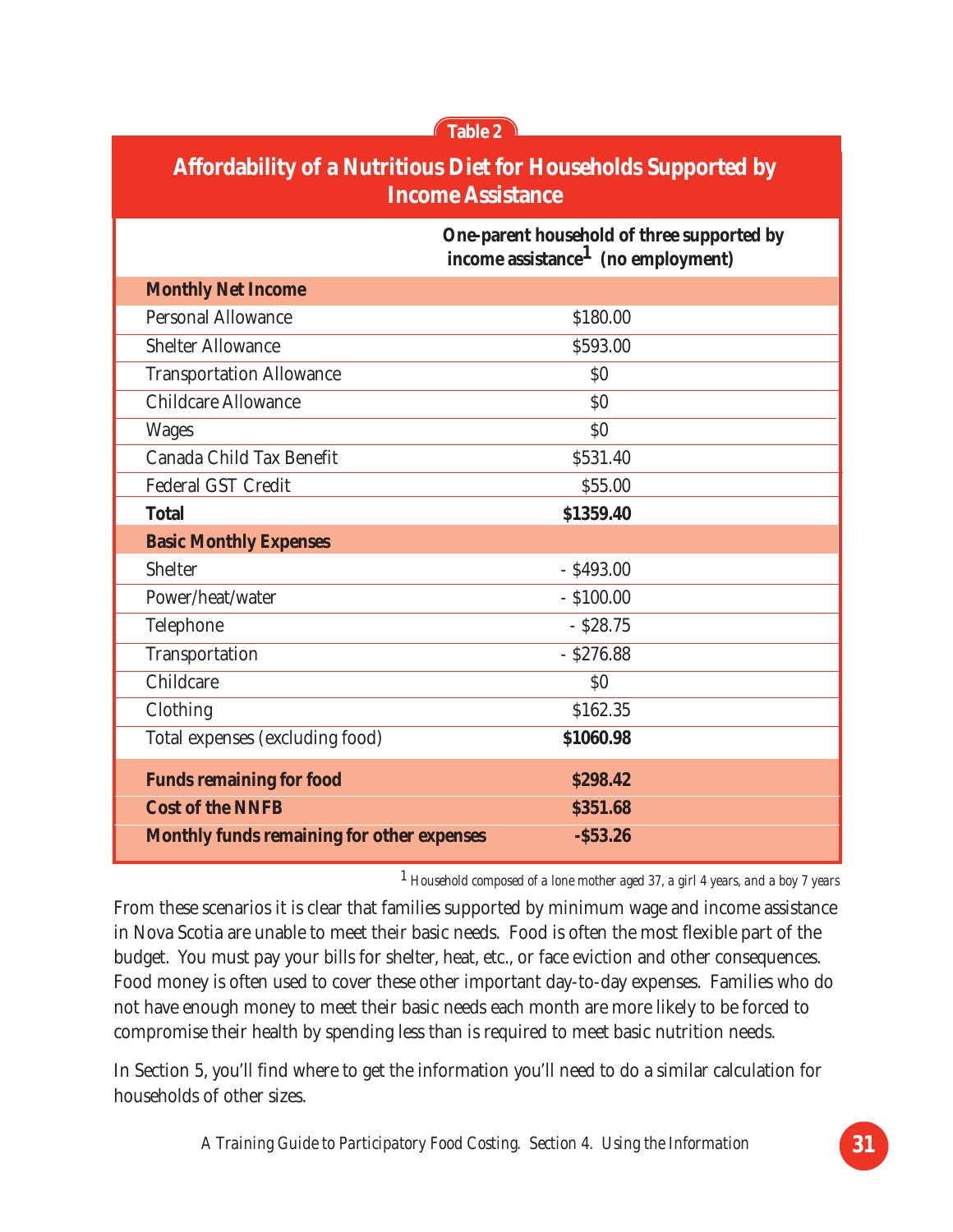## **Local Availability of Food**

The information that was collected regarding whether or not the lowest cost food items were produced locally or not can be used to look at the availability of local food in the area. This information can tell you the percentage of local foods carried at grocery stores. An increase in locally available foods can contribute to the health of the local environment and economy, as well as social and personal health.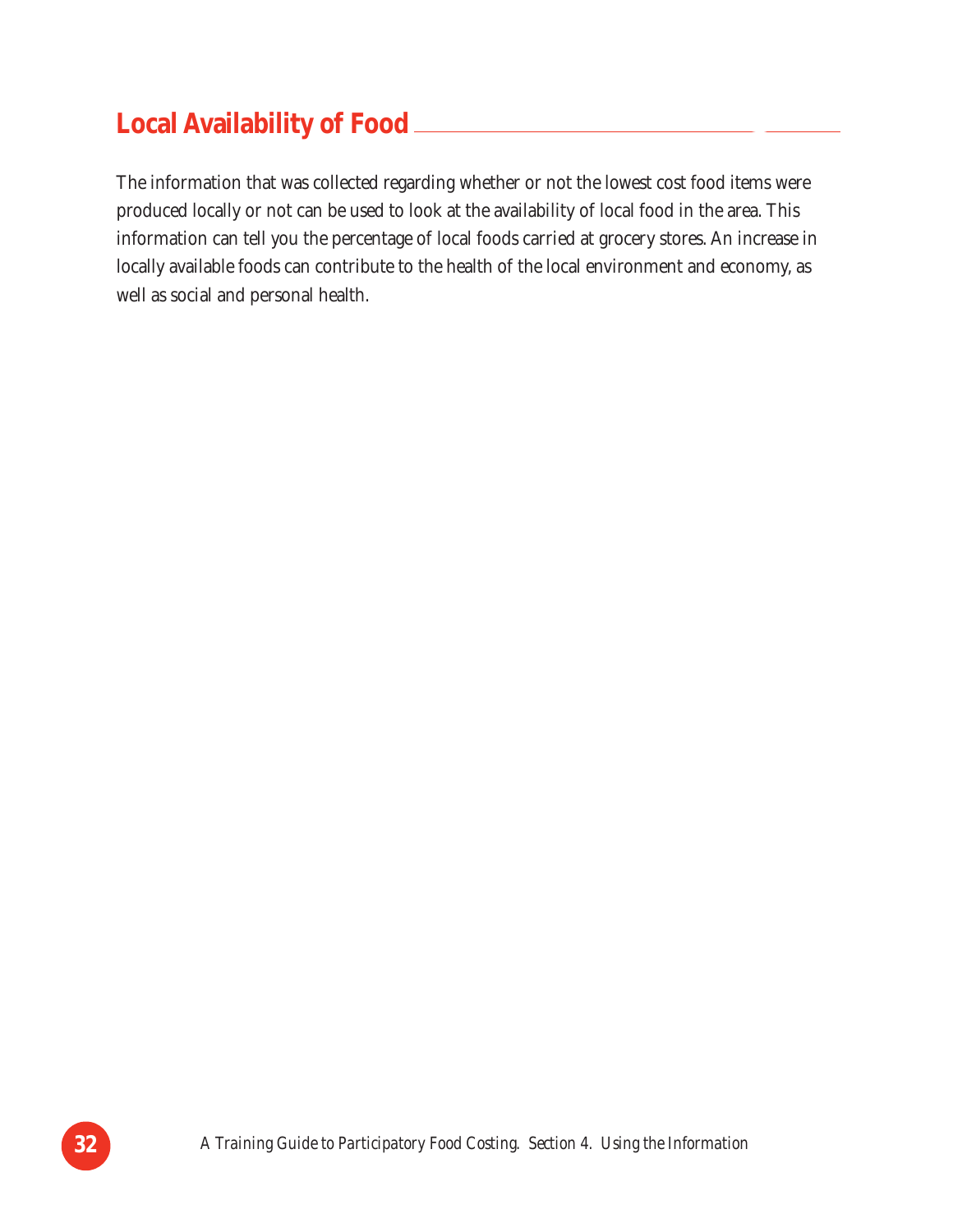# **Sources of information**

*The following section includes some resources you can use to collect information about incomes and basic expenses in order to assess the affordability of a basic nutritious diet for different situations, such as those described on pages 30 and 31.*



*Section* **5**

#### **Income**

*Canada Child Tax Benefit:* The Canada Child Tax Benefit (CCTB) is calculated by Canada Customs and Revenue Agency (CCRA) and is based on the number and age of the children in a household and the household income. An online calculator is available at the CCRA website which will estimate the amount of CCTB a family is eligible for: www.ccra-adrc.gc.ca/benefits/calculator/menu-e.html

*Government Sales Tax Credit:* The Government Sales Tax (GST) credit is based on income and the number of adults and children in households. This figure is generally calculated by Canada Customs and Revenue Agency (CCRA) after a tax return has been submitted. An online calculator is available at the CCRA website which will estimate the amount of GST credit an individual/family is eligible for:

#### www.ccra-adrc.gc.ca/benefits/calculator/menu-e.html

\*\*\*We strongly encourage you to contact your local office of CCRA to ensure accurate figures for the CCTB and GST benefits.\*\*\*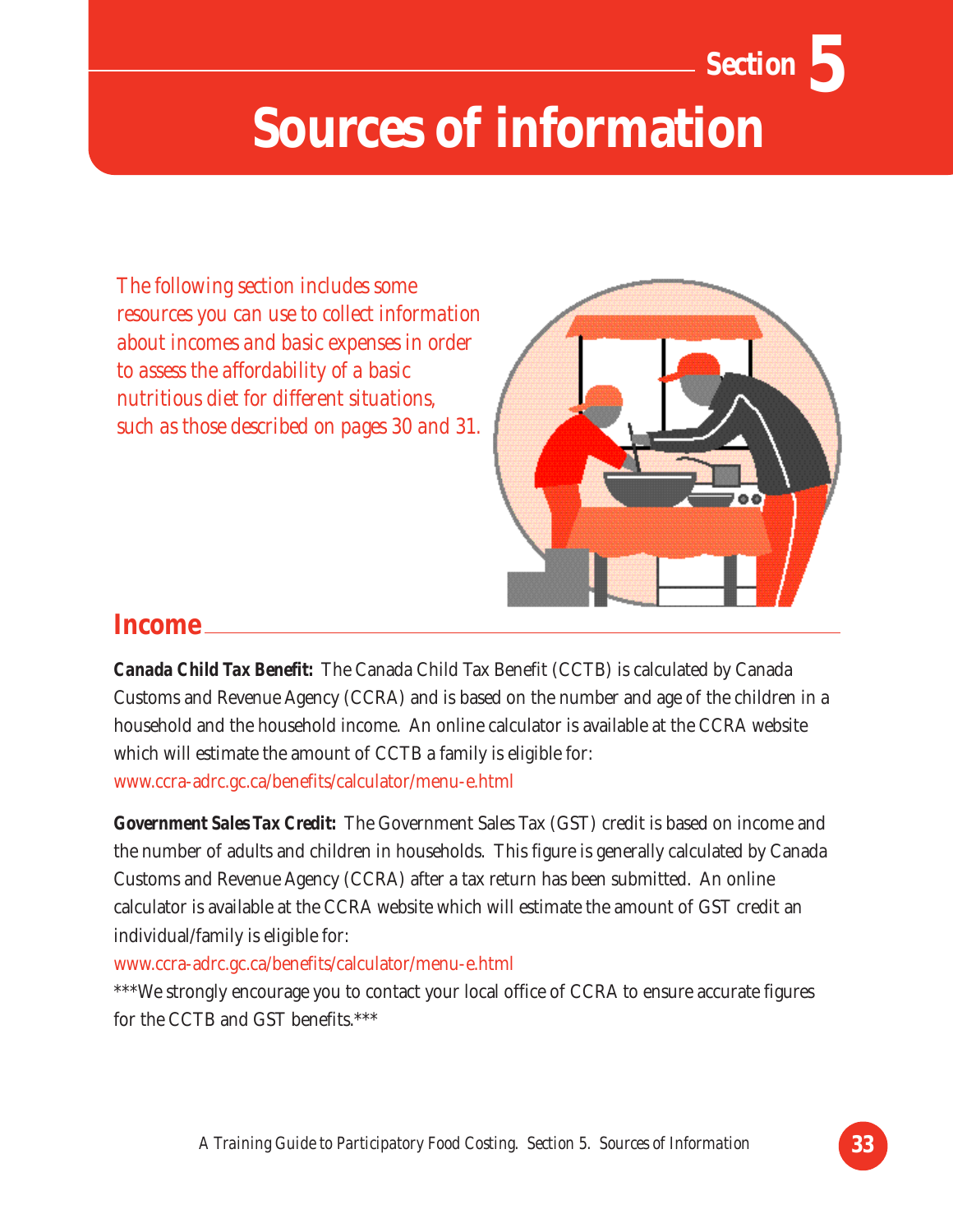*Social (Income) Assistance:* Social (income) assistance rates and policies vary from province to province and are usually regulated under the provincial department of community services or related department. The National Council of Welfare reports annual social (income) assistance incomes for each province/territory. *Welfare Incomes* reports are available on-line at the following website under "Publications" :

#### www.ncwcnbes.net

In order to determine specific monthly allowances for basic expenses you must review the policy manual for each provincial/territorial department of community services. Information on the income assistance program in Nova Scotia is available at:

www.gov.ns.ca/coms/manual/index.htm

*Minimum Wage:* Human Resources and Skills Development Canada maintains a Database on Minimum Wages across Canada. It can be accessed through the following website: www.hrsdc.gc.ca

*Income Deductions:* Income deductions that need to be factored in include federal and provincial income tax rates as well as federal Canadian Pension Plan (CPP) and Employment Insurance (EI) contributions.

Federal and provincial income tax rates are listed at the following website:

www.kpmg.ca/en/services/tax/taxrates.html

Federal EI contribution rates can be found online at:

http://www.fin.gc.ca/news05/05-075e.html

CPP Contribution Rates can be found online at:

www.hrsdc.gc.ca/asp/gateway.asp?hr=en/isp/cpp/contribrates.shtml&hs=cpp

**Nova Scotia Community Counts**: Presents socio-economic and other data that illustrate the unique nature of each community. This information is available online at: www.gov.ns.ca/finance/communitycounts/

## Monthly Expenses

*Market Basket Measure:* The Market Basket Measure is used to estimate monthly expenses for shelter, power/heat/water, telephone, transportation, childcare, and clothing. A report of the Market Basket Measure is available online at:

www.hrsdc.gc.ca/en/cs/comm/news/2003/030527.shtml

*1996 Survey of Family Expenditures:* Statistics Canada Income Statistics Division surveys a variety of family expenditures. Available online at: www.statcan.ca/english/Dli/Data/ Ftp/Famex.htm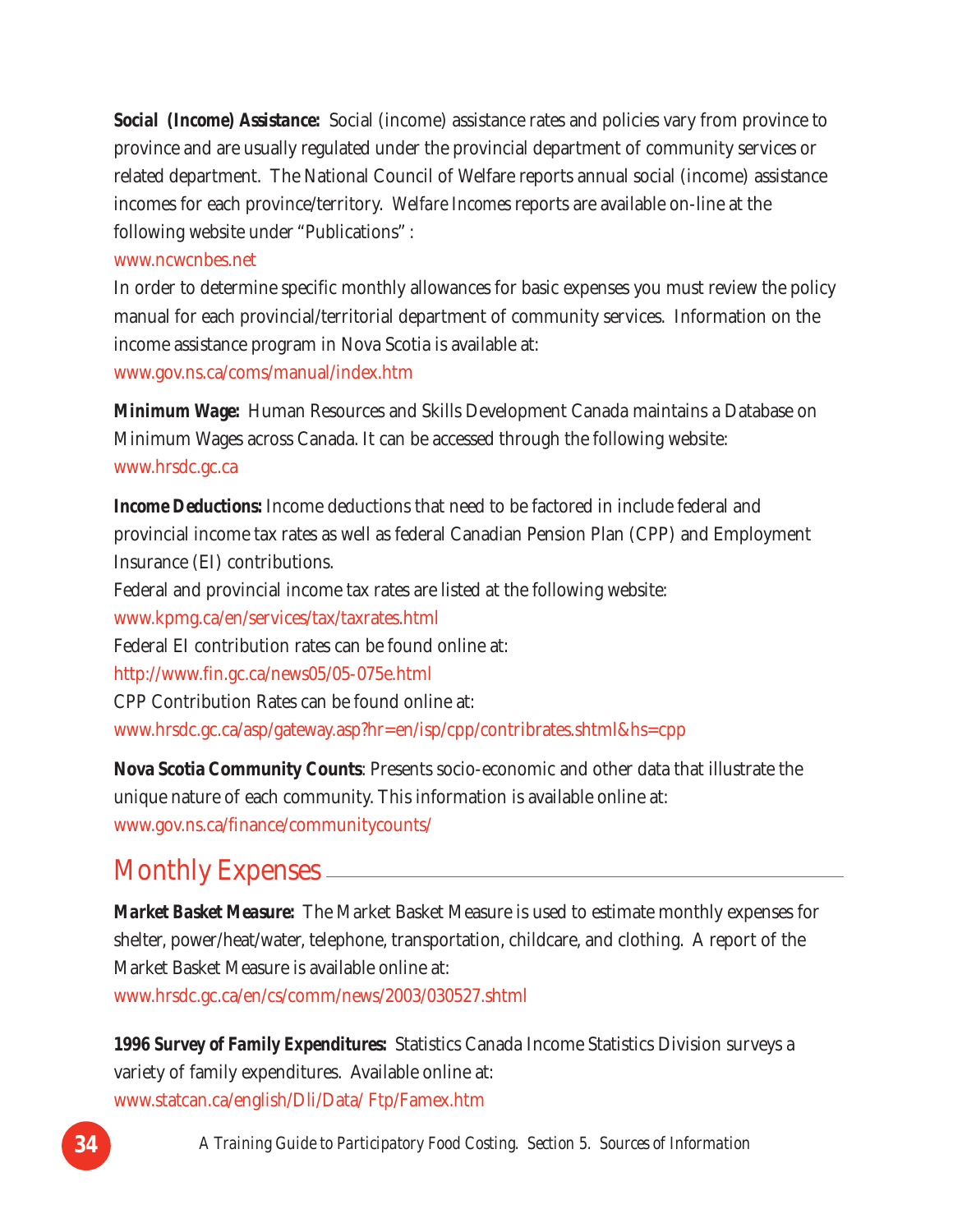# **Fact sheets and handouts**

*Over the next few pages you will find the handouts and fact sheets referred to previously in this handbook. As well as being helpful during the food costing training, you may find the fact sheets to be useful when talking to the broader community about the issue of food security.*



**Section 6** 

### **Fact sheets include:**

- **Food Security vs. Food Insecurity**
- **Why Buy Local?**
- **What is Policy?**
- **The National Nutritious Food Basket**

### **Handouts include:**

- **Basic Instructions for Food Costing**
- **Common Problems**
- **Converting Prices and Weights**
- **Locally Produced Foods**

The first three fact sheets were taken directly from the *Thought About Food?: A Workbook on Food Security and Influencing Policy.* This workbook is available online at www.foodthoughtful.ca

*A Training Guide to Participatory Food Costing. Section 6. Fact Sheets and Handouts* **35**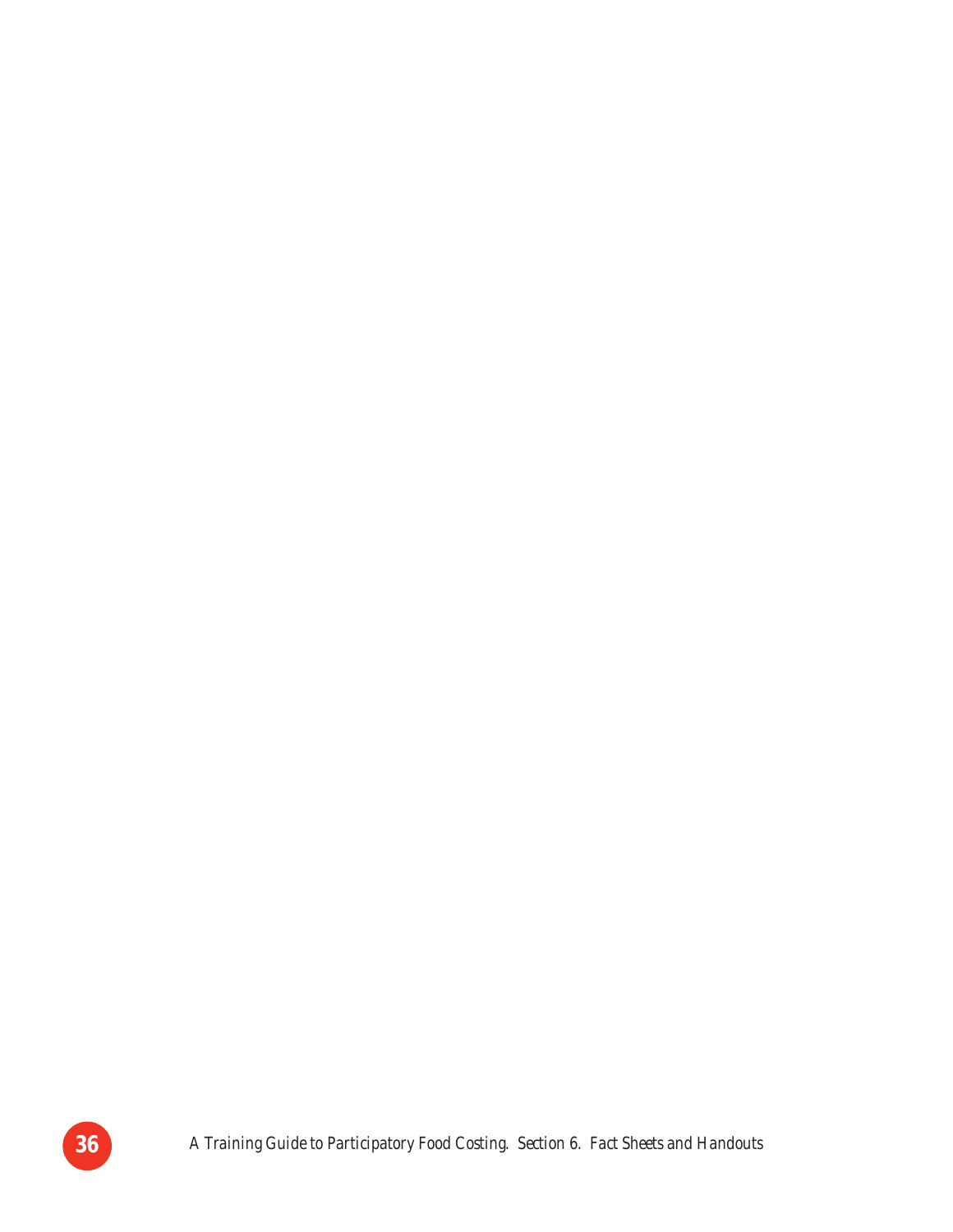



 $\bullet$  Food security vs. food insecurity

• Why buy local?

• What is policy?

• The National Nutritious Food Basket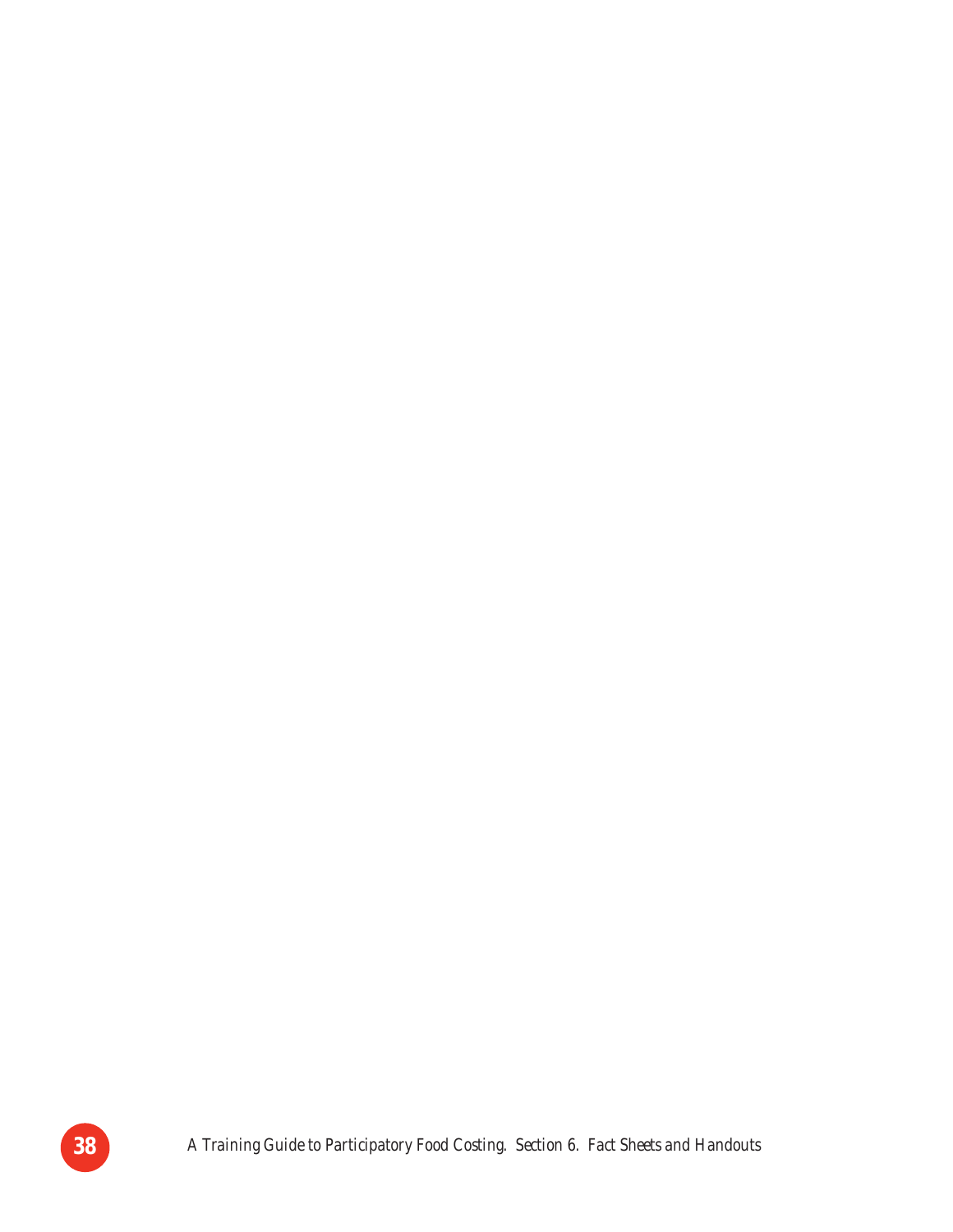

## **Food Security —**

Occurs when everyone can afford to purchase and are able to access nutritious and safe food that they enjoy eating.

Is when everyone can access food in a way that does not comprise human dignity.

Means food is grown and accessed in ways that are environmentally sound and socially just.

Means you can feel confident about the food you are eating and that you will have enough.

Is about sharing and celebrating your food.

### **Food Insecurity —**

Is when you can't access foods that you enjoy and need for you and your family to be healthy.

Is not having sufficient and safe food for future generations.

Is feeling stressed about whether you have enough food or about where your next meal will come from.

Is worrying about the safety of your food and about what is in it.

*A Training Guide to Participatory Food Costing. Section 6. Fact Sheets and Handouts* **39**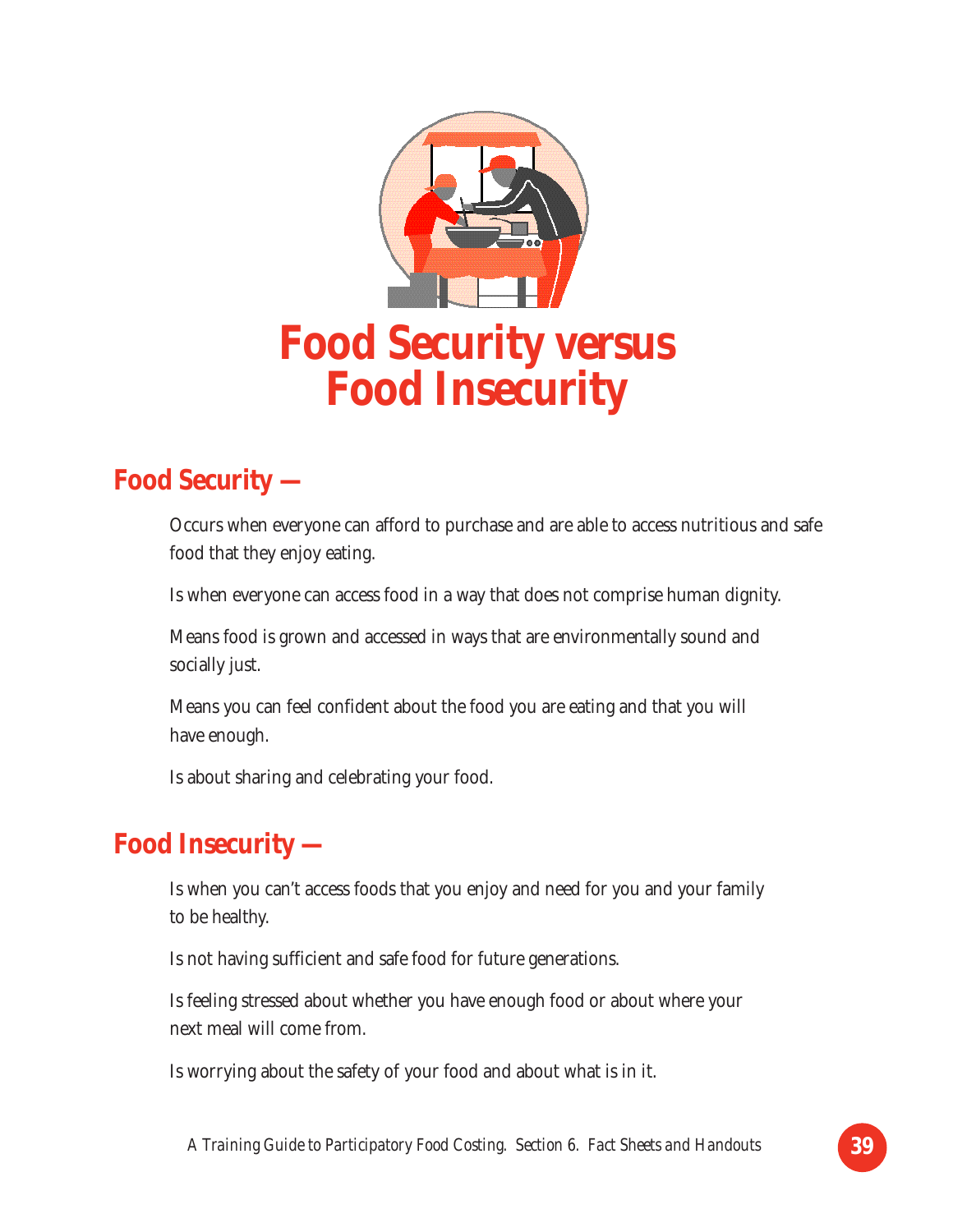

## **Why Buy Local?**

Buying local food is good for the health of the environment, the economy, communities and people.

## **Environmental Health** —

Local food reduces the amount of fuel used to transport food long distances.

It also reduces green house gases.

Well-managed family farms help to create and support healthy local environments.

## **Economic Health** —

Local food supports local farm families.

Selling directly to you means that farmers can keep the full price of the food and earn a better living.

Buying local food keeps your money within your community.

## **Social, Cultural and Spiritual Health** —

Local food connects you with farmers and with food production.

Local food resists globalization and celebrates local diversity.

Local food ensures food for future generations.

## **Human Health** —

Local food is fresher and tastes better.

Local food may also be safer — it uses fewer chemicals, additives, and preservatives.

Local food is better for you than food that is shipped long distances.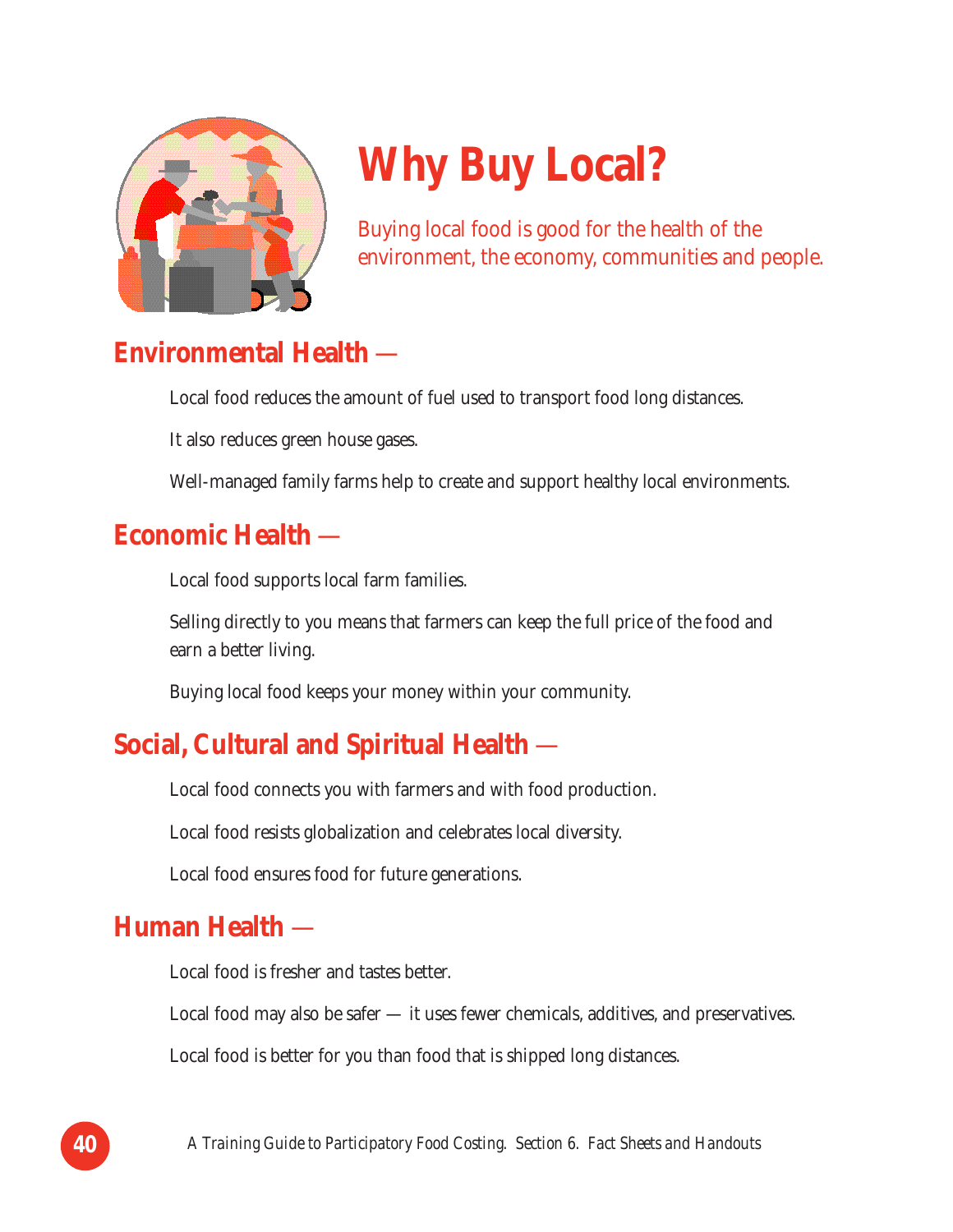

## **What is Policy?**

Policies can be laws, rules, regulations, guidelines, principles, or directions. They say:

What is to be done Who is to do it How it is to be done *Policy occurs at various levels and points of interaction*

**Personal policy** is the set of standards you use to guide your own decisions and actions.

**Organizational policy** guides how organizations and businesses operate.

**Public policy** guides how federal, provincial and municipal governments operate and address specific issues or problems.

## **How can we influence policy?**

Whether you're acting to influence policy on your own, as part of a group, or as part of a formal food policy organization, the process is the same.

- **Step 1** Know your issues, your goals and your opposition.
- **Step 2** Know the policy process and the policy makers.
- **Step 3** Engage stakeholders and develop networks. Make connections between different people and different groups.
- **Step 4** Take action!

*A Training Guide to Participatory Food Costing. Section 6. Fact Sheets and Handouts* **41**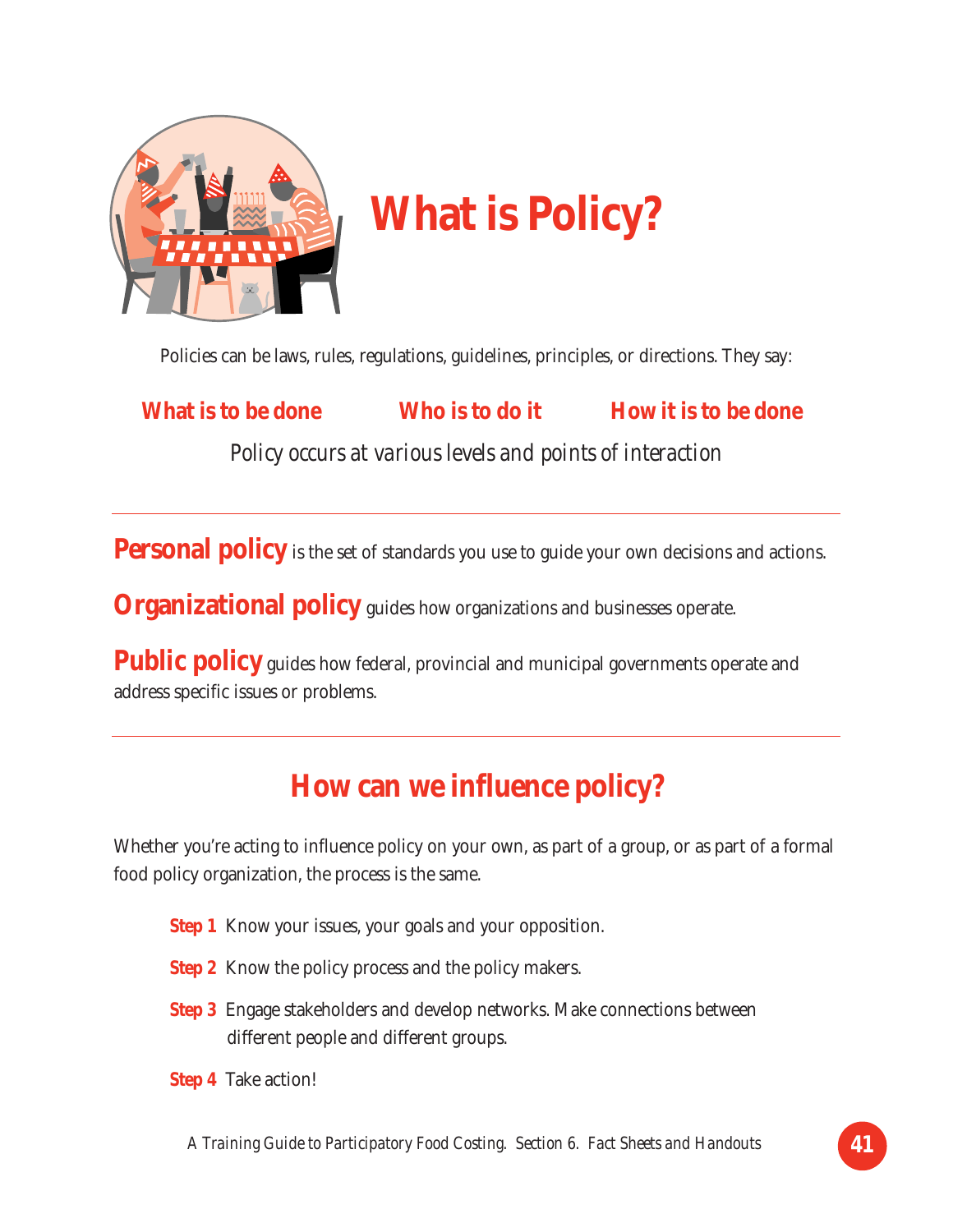

## **The National Nutritious Food Basket... What You Need to Know**

### **What is the National Nutritious Food Basket?**

The *National Nutritious Food Basket* (NNFB) is a standardized survey tool available through Health Canada. The NNFB includes nourishing foods that reflect the kinds of food that most Canadians buy, and think are tasty and affordable.

#### **The NNFB Is Used To...**

Monitor the cost and assess the affordability of a nutritious diet for individuals and families over tir



### **What Foods are included in the NNFB?**

The NNFB consists of a list of 66 foods in 11 food groupings:

- Milk Products
- Eggs
- Meats, Poultry, Fish
- Meat Alternatives
- Grain Products
- Citrus Fruit & Tomatoes
- Other Fruit
- Potatoes
- **Other Vegetables**
- Fats & Oils
- Sugar & Other Sweets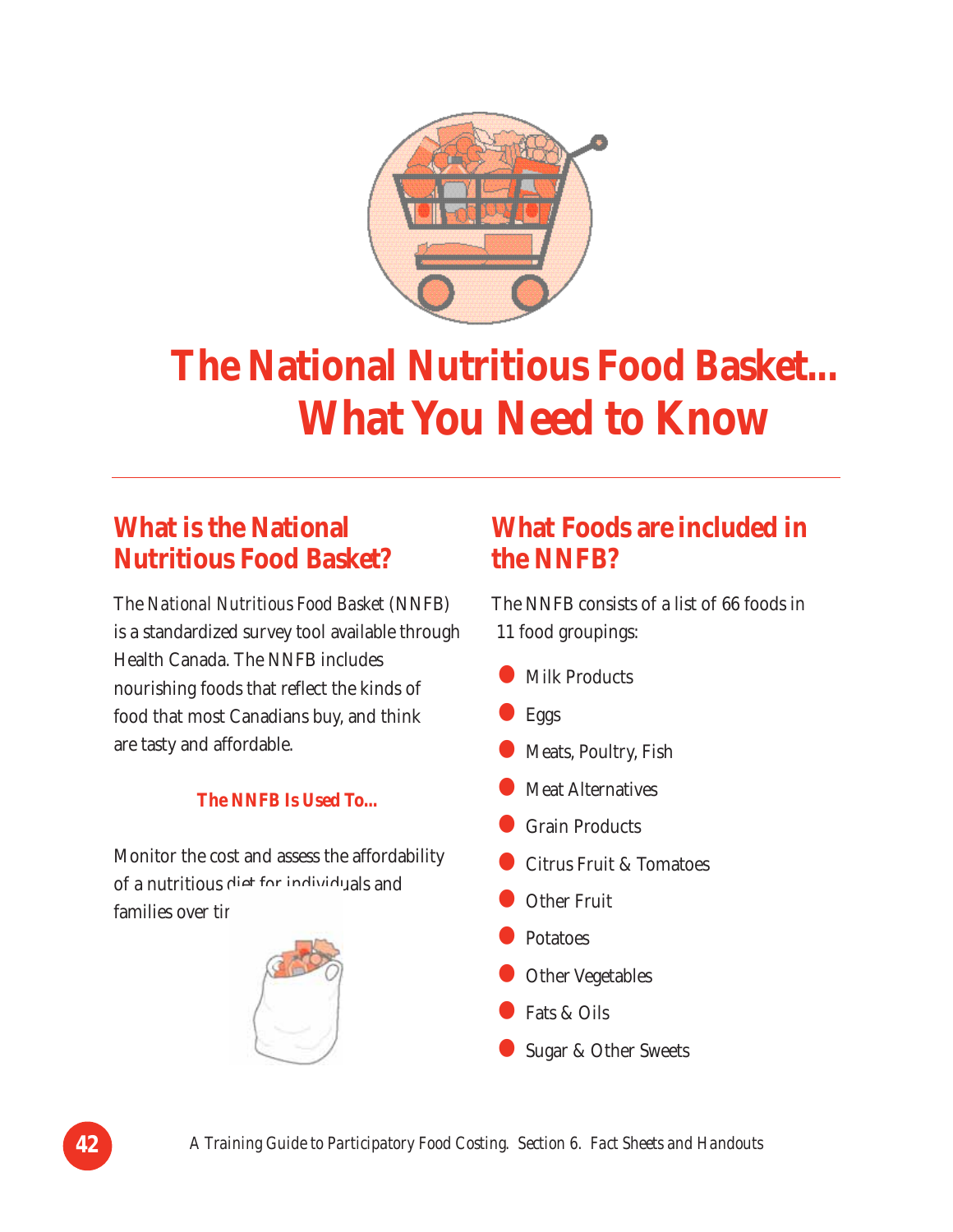

## **Limitations of the NNFB**

There are many limitations to using NNFB. **It is very important that those who use the NNFB clearly understand these limitations, listed below, and ONLY use it for the purposes intended**.

For example, the NNFB **SHOULD NEVER** be used as an individual budgeting tool or to prescribe a diet.

#### The NNFB **DOES NOT:**

- 1. Aim to represent an **ideal** nutritious diet for Canadians.
- 2. Take into account food dollars spent away from home (for example, food dollars spent in cafeterias, restaurants).
- 3. Include processed, convenience and snack foods.
- 4. Include any non-food items that are typically bought at the grocery store and considered part of the grocery bill—for example, toilet paper, toothpaste, laundry detergent, etc.

For a thorough explanation of these limitations please refer to the Health Canada document, *National Nutritious Food Basket 1*.

#### **More Limitations...**

#### The NNFB:

- *1. Includes* foods bought at grocery stores and *excludes* food items bought at other food retail outlets. For example, the NNFB excludes food purchased in convenience stores, warehouse-type bulk stores, farmers markets etc.
- *2.* Uses specific sizes or quantities of food that may:
	- a. not always be available in every grocery store.
	- a. not always be the cheapest to buy.

**Used correctly**, the National Nutritious Food Basket can be an excellent tool to assist individuals and organizations to monitor the cost of food in a specific region and to work for policy change within the **government** and the **food system**.

*1. Lawn, J. (1998). National Nutritious Food Basket. Health Canada: Ottawa, Canada.*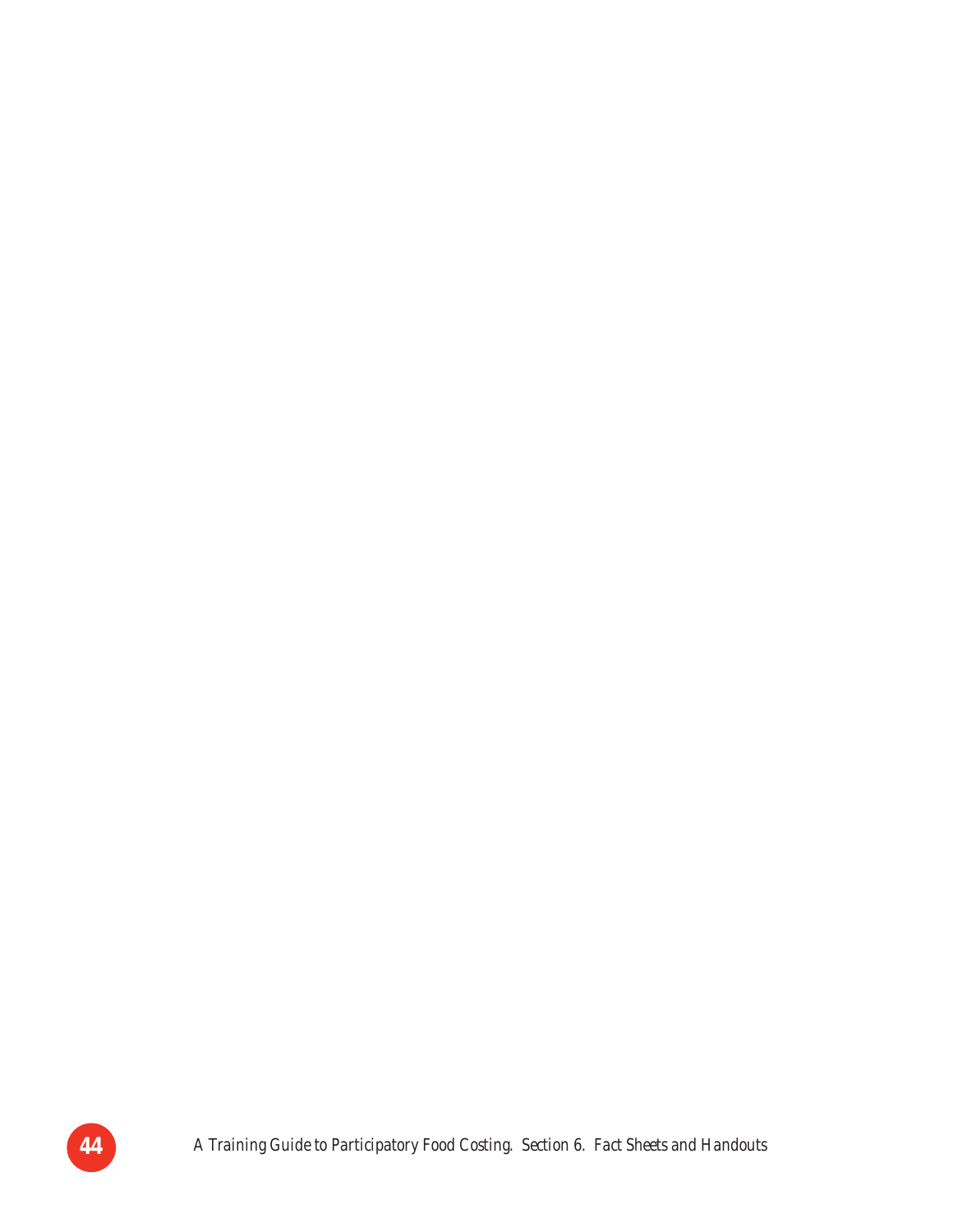# **Handouts**



- **Basic instructions for food costing**
- **Common problems**
- **Converting prices and weights**
- **Locally produced foods**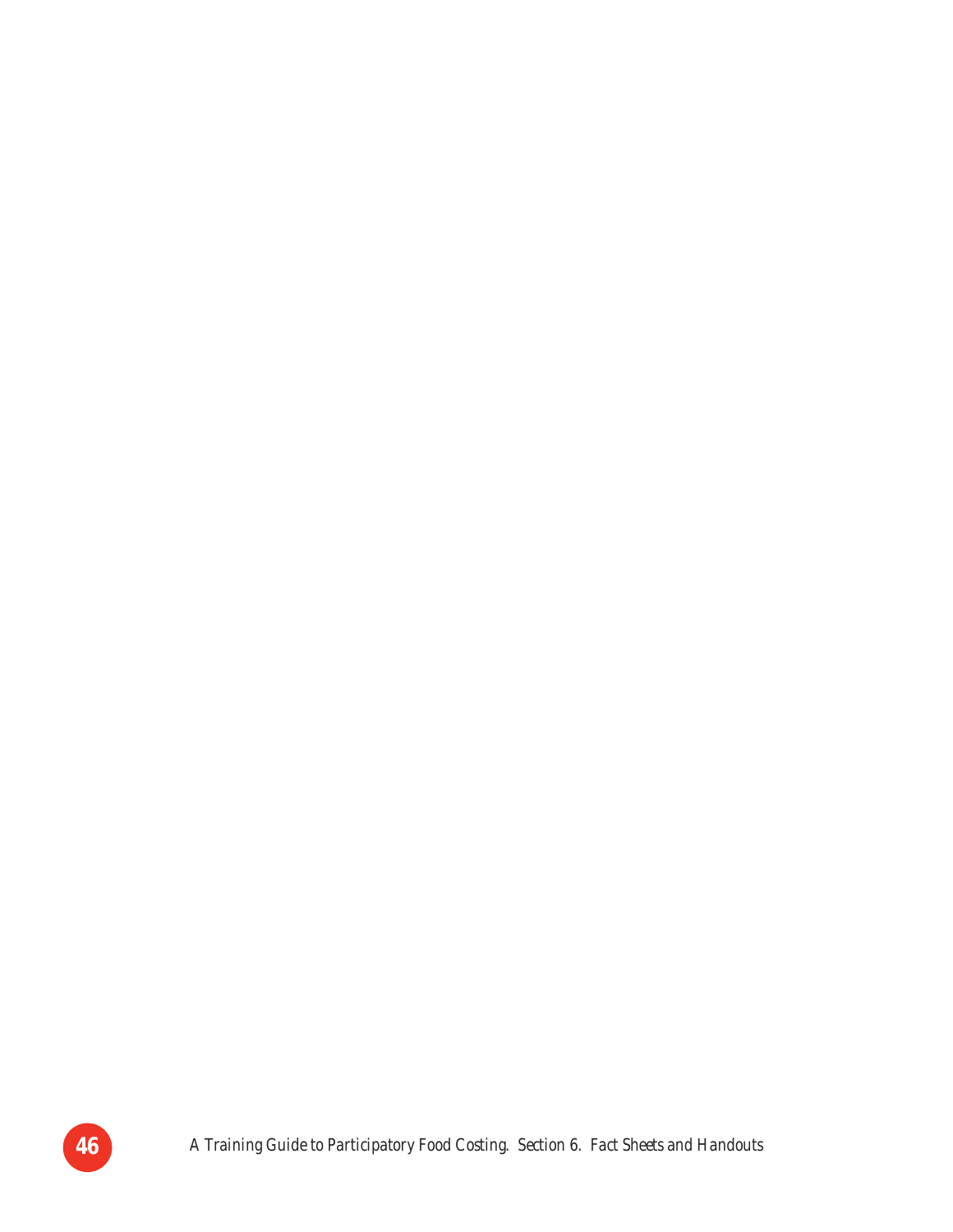## **Basic instructions for food costers**

To be sure that everyone collects the same information, all food costers must receive the same instructions and follow the same procedures. Be sure food costers understand this material and give them lots of opportunities to ask questions.

## **Read labels carefully!**

Check that you are pricing what is specified on the *Food Basket Form* and that the price sticker belongs to that product. For example, the *Food Basket Form* specifies **2%** milk, **medium** ground beef, **reduced fat** mayonnaise, and **non-hydrogenated** margarine.

## *Price*

- Always record **lowest price** of the food item that is specified on the F*ood Basket Form*.
- **•** If an item is on special indicate this by placing a  $\checkmark$  in the *On Sale* column by the item.
- If a special price requires the use of coupons, mail-in rebates, or the purchase of a minimum grocery order, use the regular price of the item. These specials would not be available to everyone. For example, someone might not have an extra \$2.00 to pay upfront and then wait for rebate.
- $\bullet$  If there is coupon that will automatically be given to the cashier (for example those that can be peeled off the shelf or the product), then you can use the reduced price because it would be accessible to everyone.

### *Size*

- If the **specified size is available** record that price. Do not use the price of a different sized food item even if its price is less.
- If the **specified size is not available** record the price of the nearest size*.* Make sure you make note of the different size and cost. You can convert this to the price of the size specified on the form later. (See *Converting Prices and Weights, page 13*).

## *Availability*

- If an item or its suggested substitute is not available write **N/A** in the *Price* column*.*
- Make a note in the *Comments/Calculations* column on the form if an item is not available in specified form/size.

*A Training Guide to Participatory Food Costing. Section 6. Fact Sheets and Handouts* **47**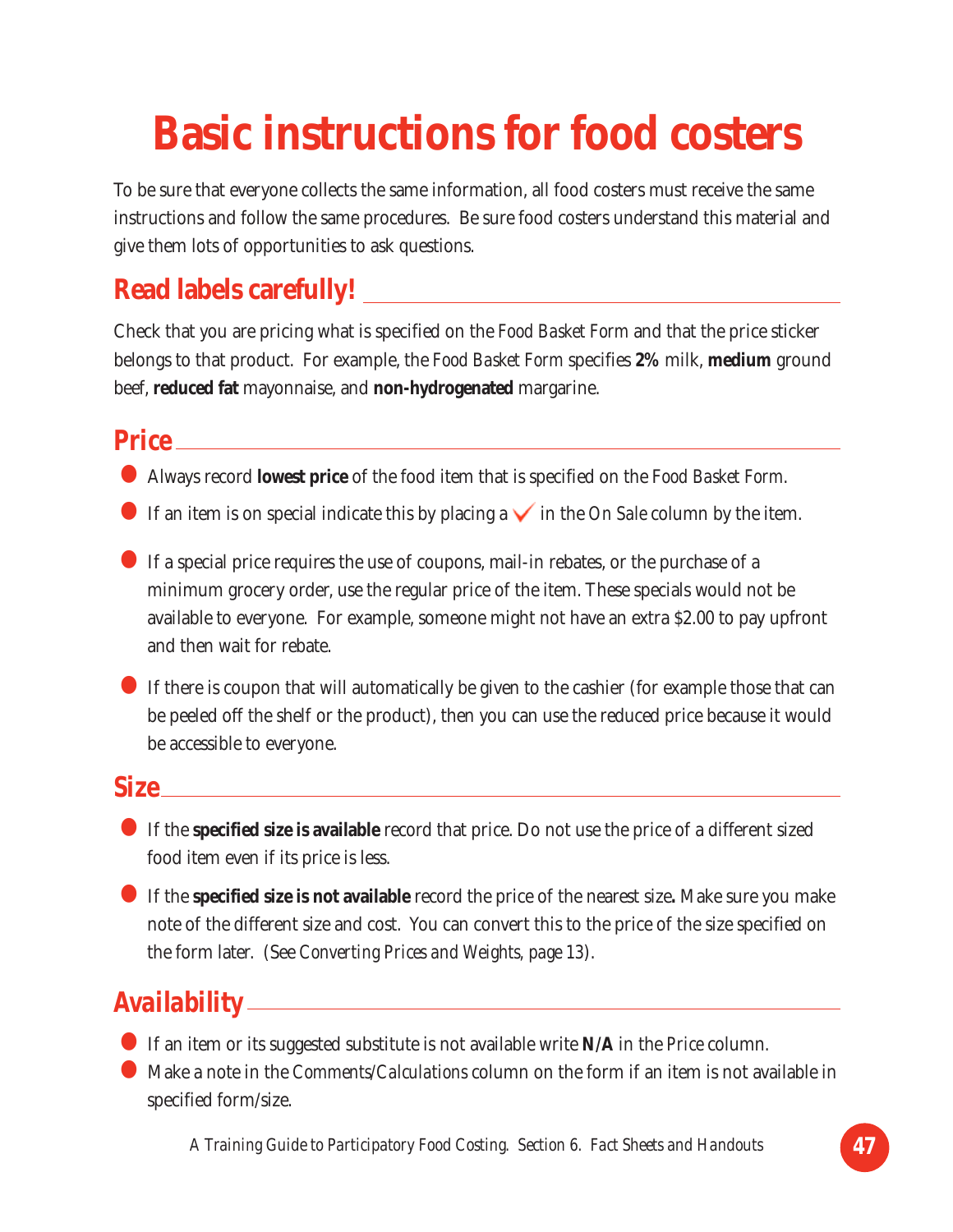## **Common Problems**

*This information addresses common issues that arise when collecting food prices. These points should be discussed with the food costers during the practice trip to the grocery store.*

### **Fruits & Vegetables**

- When fruits and vegetables are available both as loose and bagged for example apples, oranges, and onions—write down the price of both. Later determine which works out to be cheapest and record that price (see *Converting Prices and Weights, page 13*).
- Only record the price of a three-pound (lb) bag of each product since this is close to the 1 kg size you need for the form. For example, do not use a 5lb bag of apples if there is a 3lb bag or loose apples available—you must always use the size closest to the one specified on the *Food Basket Form*.
- For loose items there will be a price per kg displayed.
	- Certain items of produce are priced per head or bunch rather than per kg (as asked for on the *Food Basket Form*). In this case you must get an **average weight** to determine a price per kg. This is sometimes the case with oranges, pears, or broccoli. When weighing these items try to weigh 3 medium sized items. For example:

**Step 1.** Write down the weight in grams (g) of 3 different bunches of broccoli.



**Step 2.** Add the 3 weights together  $700g + 600g + 800g = 2100g$ 

**Step 3.** Divide that number by 3.

 $2100g + 3 = 700g$  This is the average weight.

**Step 4**. Record that weight and the cost per bunch on the form. You can use this information to figure out the price per kg (see *Converting Prices and Weights, page 13*).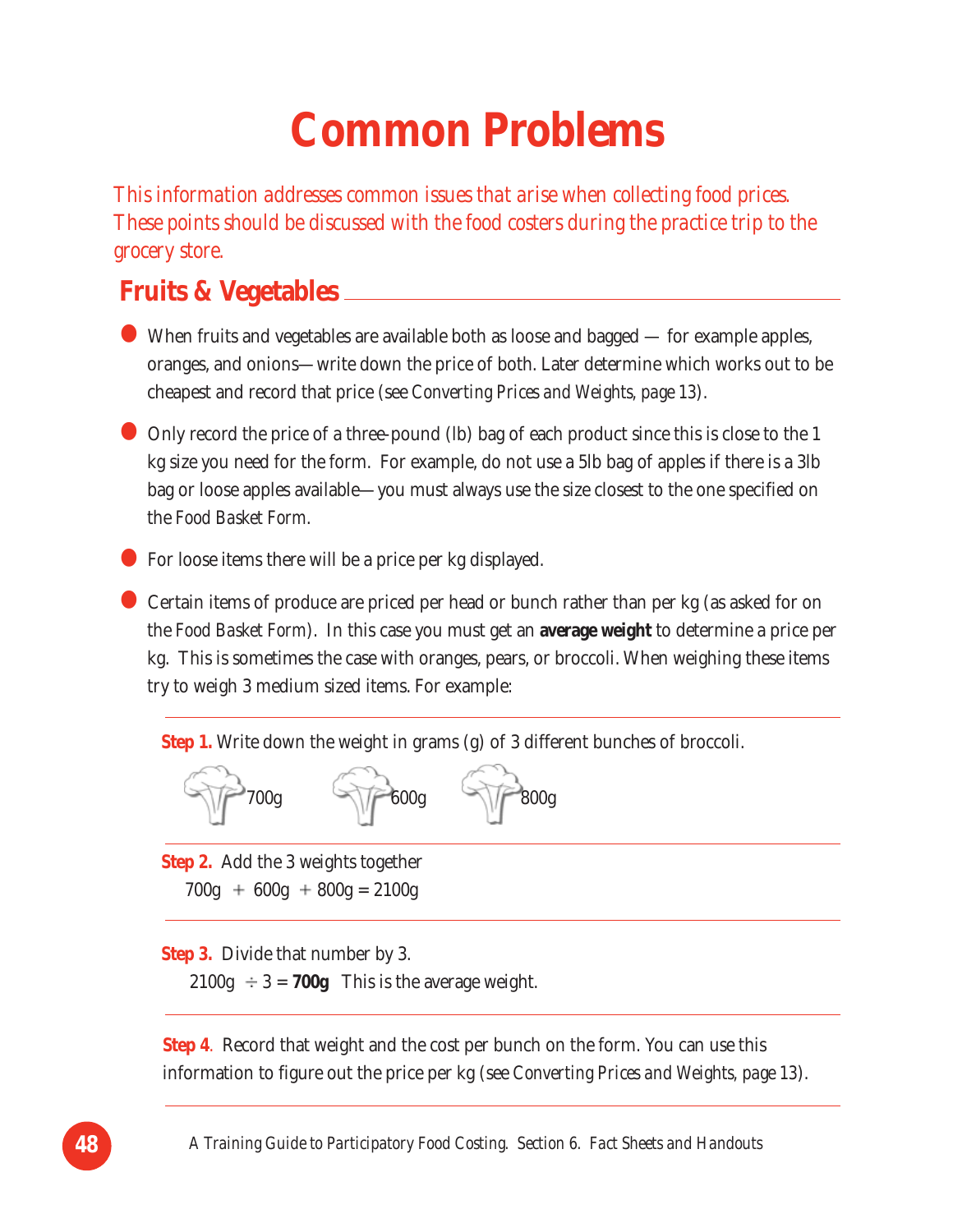### **Meats, Poultry, Fish**

- If meat, poultry and fish are priced per kg, record the price of regular sized packages—not club or family packs even though they may be cheaper. Club or family packs should not be used because not everyone would have the money upfront to purchase these or have the storage space available to them.
- **If beef and pork wieners are not available, use all-beef wieners. For frozen fish filets, choose** the cheapest of haddock, cod, sole, Boston bluefish and Alaskan Pollock. For ham, if the store you are costing has a deli counter, check the price per kg of sliced ham at the deli counter as well as the pre-packaged ham.

### **Grain Products**

• For bread, price the brand that is the cheapest but do not use in-store bakery bread. You can use a store brand bread, just not the one that is actually baked on-site in the store. This is because bread baked in the store varies too much in nutritional content.

**• If 100% whole wheat bread is not available, price 60% whole wheat bread.** 

• If social tea crackers are not available use arrowroot cookies.<br>• Hot dog buns are not usually available in the size specified on the Food Basket Form. To • Hot dog buns are not usually available in the size specified on the Food Basket Form. To find the nearest size you need to look at the nutrition label (usually on the back of the package) and find the serving size. Then multiply the serving size by the number of buns in the bag to get the size of the package. For example:

On the nutrition label a serving size (1 bun) is 45g. There are 10 buns in a package. Multiply  $45g \times 10 = 450g$ 

This is very close to the specified size of 480g. You would then record the price for 450g and later use this information to calculate the price for 480g (*See Converting Prices and Weights, page 13).*

### **Bulk Food Items**

Some items can be found pre-packaged and in the bulk food section of the grocery store. These items may include rice, flour, dry navy beans/white pea beans, macaroni, spaghetti, raisins, sugar and oatmeal. You will need to check the price of these items in bulk to see if they are more or less expensive than the pre-packaged item.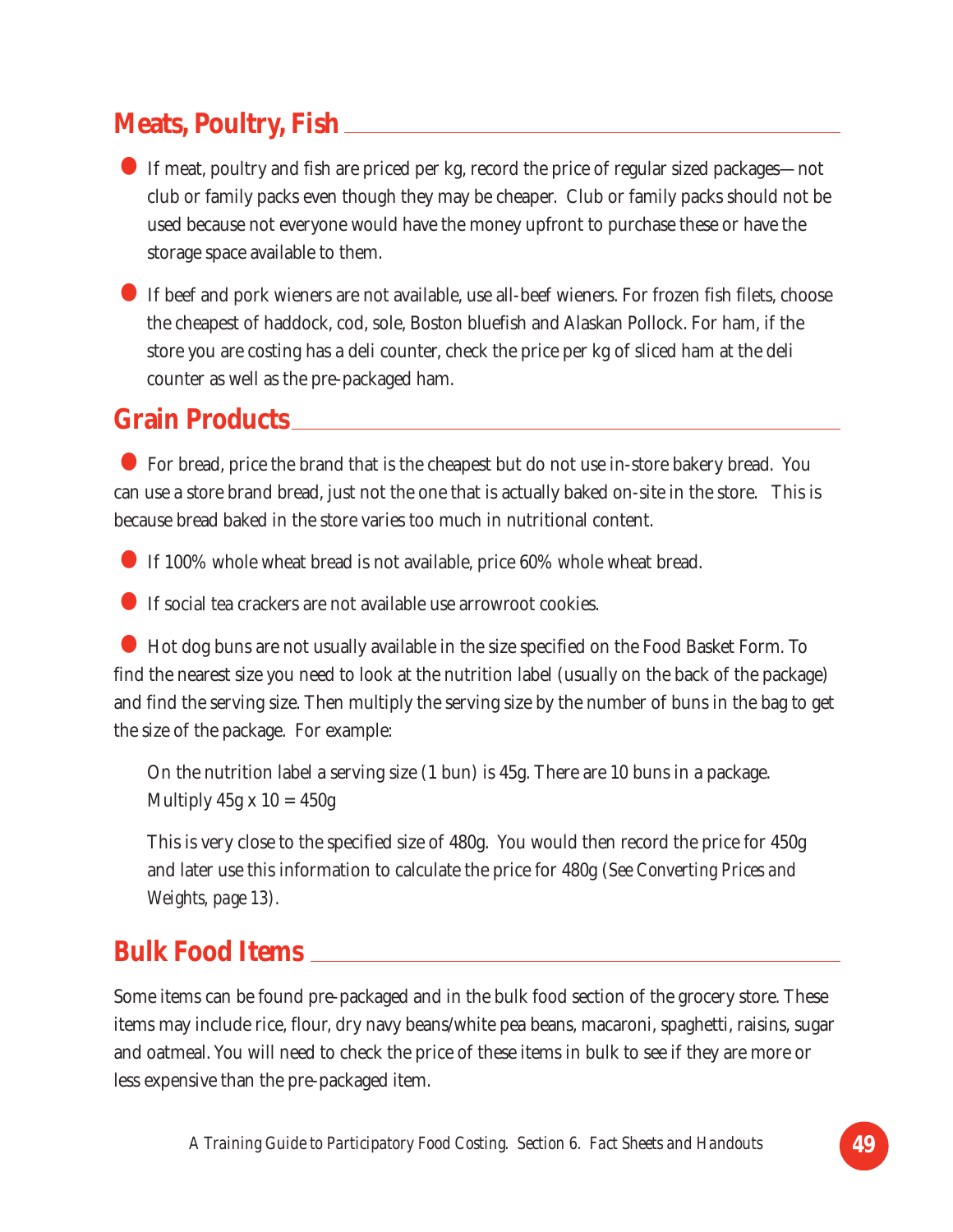## **Converting prices & weights**

Converting prices and weights to match the amounts specified on the *Food Basket Form* is an issue that may arise for food costers. Be familiar with this information. A good opportunity to practice converting prices and weights is after prices have been collected during the practice trip to the grocery store.

### **Converting Prices**

Some foods may not be available in the stores in the size specified on the *Food Basket Form*. The following steps will help you to determine the price for the specified size.

#### *Divide* the *recorded price by* the *recorded size* and *multiply by* the *required size*.

For example, on the *Food Basket Form* you need the cost of 675g of corn flakes. However, in the store you can only find a 750g box that costs \$2.79. You would record the price and size of the box on the *Food Basket Form* and later calculate the price of 675g.

**Step 1:** Divide the recorded price by the recorded size **\$2.79 = \$.00372/g (cost per g) 750g**

**Step 2**: Multiply the cost per gram by the size you want. **\$.00372/g x 675g = \$2.51**

> The cost for 675g is \$2.51. This is entered in Column H of the *Food Basket Form* (*Price Entered to Spreadsheet*).

## **Converting Weights**

```
• To convert a price per pound ($/lb) to 
price per kilogram ($/kg)
Multiply the price per lb by 2.2026
For example, if hamburger is $2.99/lb,
you would multiply $2.99 x 2.2026 to get
```
the cost per kg.

**\$2.99 x 2.2026 = 6.585774** The price per kg is \$6.59/kg

• **To convert grams (g) to kilograms (kg)** Divide the number of g by 1000 For example, a head of broccoli weighs 750g and you need to know the price per kg. You would divide 750 by 1000.

 $^{750g}$  = 0.75 **1000g** 750g equals 0.75 kg

• **To convert millilitres (mL) to litres (L)** Divide the number of mL by 1000 For example, if you have a 250mL can of tomato juice and you need to know the price per L, you would divide 250mL by 1000.

```
250mL
             = 0.25
     1000mL
250mL equals 0.25L
```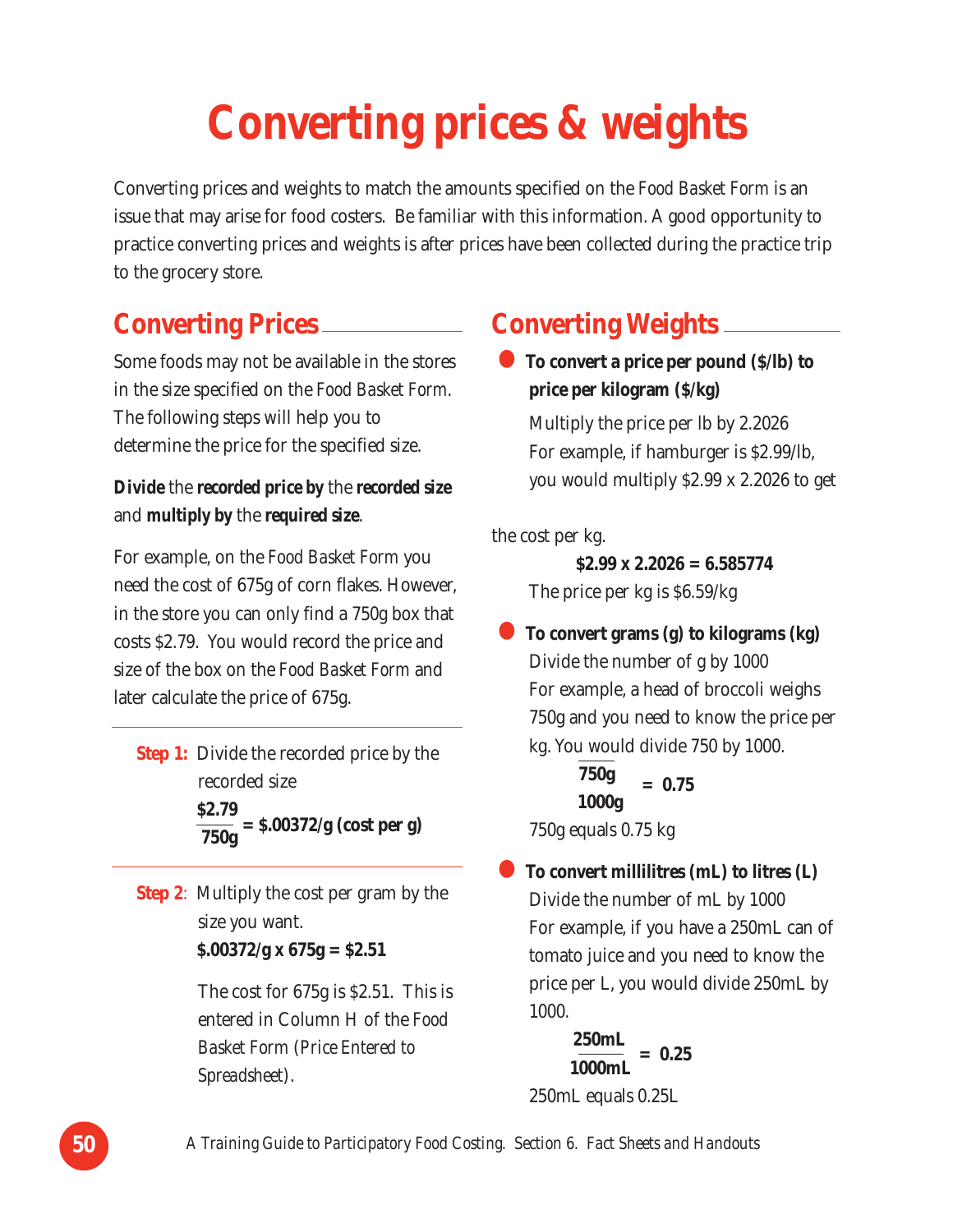## **Locally produced foods**

The Food Costing Form asks you to look at where certain foods come from. This is indicated on the form by "*Was the lowest price local?"* and *"Was local available?"* Local is defined as being produced (grown) in Atlantic Canada—New Brunswick, Nova Scotia, Prince Edward Island, or Newfoundland.

## **How to tell if a food item was produced locally**

## **Fruits and Vegetables**

- Many times the display tag, which shows the price of the produce, will also show where loose fruits and vegetables are from (*product of...*). This tag can be found on the bin the food is found in.
- The stickers that are found on many fruits and vegetables may also indicate where the food is from.
- If a food item has both a display tag and a sticker, record the "product of" information for both.
- For packaged items, such as carrots or potatoes, record the "product of" information the same as above. You also need to record where it was packaged, usually found on the label of the product. This is recorded on the *Food Basket Form* where it says *address*.
- **If this information is missing you may need to ask the produce manager where the food** item is from.

## **Meats, Poultry, Fish**

- You will likely need to ask the meat manager where the meat is from as there generally isn't a sign to tell you.
- The label on the package of meats indicates where it was packed but not necessarily where it was produced. Write the packaging information in the *address* spot on the *Food Basket Form* so we know where it traveled to in order to be packaged*.*